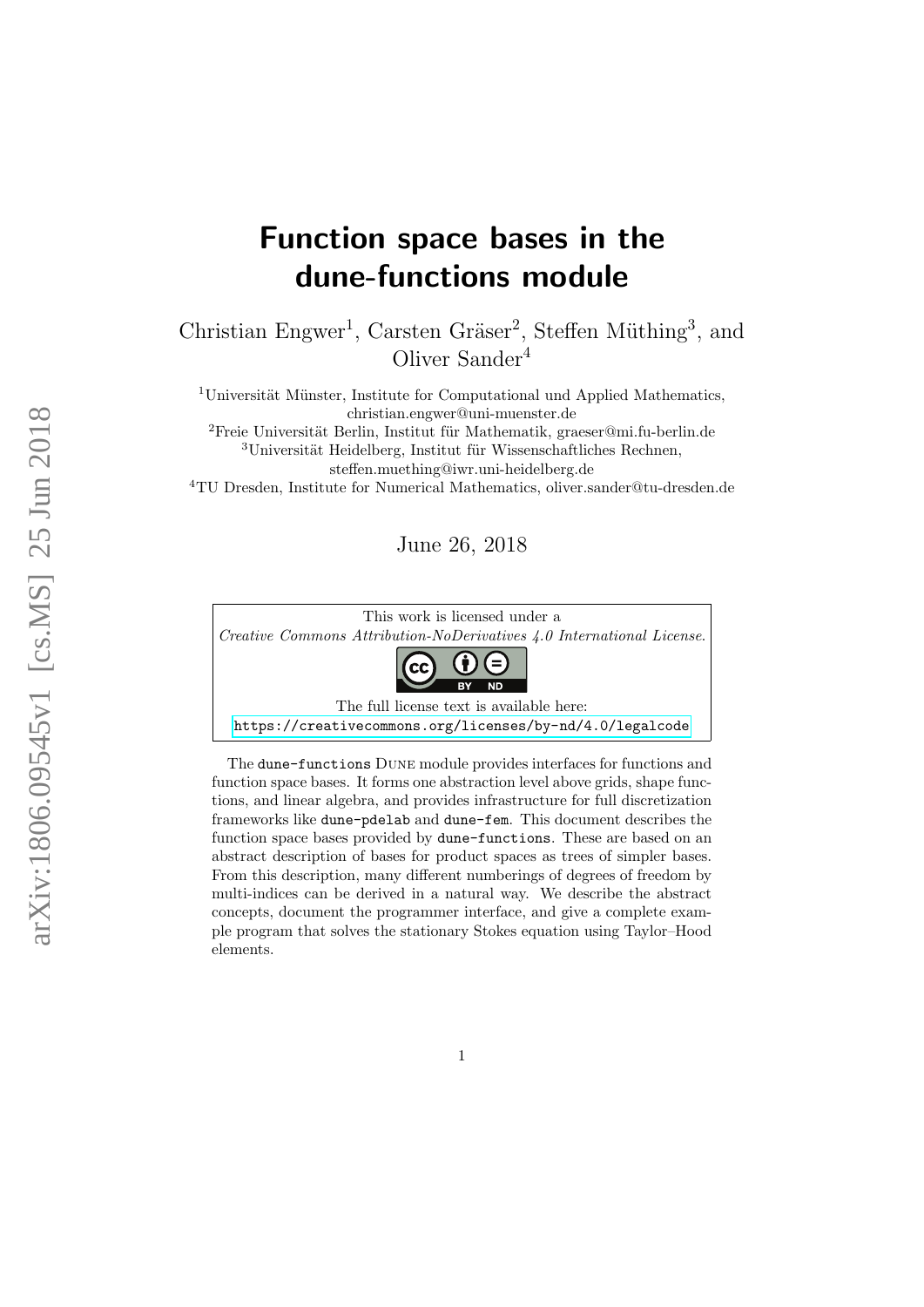## Introduction

The core modules of the Dune software system focus on low-level infrastructure for implementations of simulation algorithms for partial differential equations. Modules like dune-grid and dune-istl provide programmer interfaces (APIs) to finite element grids and sparse linear algebra, respectively, but little more. Actual finite element functions only appear in the dune-localfunctions module, which deals with discrete function spaces on single grid elements exclusively.

On top of these core modules, various other modules in the Dune ecosystem implement finite element and finite volume assemblers and solvers, and the corresponding discrete function spaces. The most prominent ones are dune-pdelab<sup>[1](#page-1-0)</sup> and dune-fem,<sup>[2](#page-1-1)</sup> but smaller ones like dune-fufem<sup>[3](#page-1-2)</sup> exist as well. The functionality of these modules overlaps to a considerable extent, even though each such module has a different focus.

The dune-functions module was written to partially overcome this fragmentation, and to unify parts of the competing implementations. It picks a well-defined aspect of finite element assembly—finite element spaces and functions—and, in the Dune spirit, provides abstract interfaces that try to be both extremely flexibly and efficient. The hope is that other implementations of the same functionality eventually replace their implementations by a dependence on dune-functions. Indeed, at the time of writing at least dune-pdelab and dune-fufem are in the process of migrating, and have stated their clear intention to complete this migration eventually.

Of the two parts of dune-functions functionality, the APIs for discrete and closedform functions have already been described in a separate paper [\[6\]](#page-52-0). The present document focuses on spaces of discrete functions. However, the central concept is not the function space itself, but rather the basis of the function space. This is because even though finite element spaces play a central role in theoretical considerations of the finite element method, actual computations use coefficient vectors, which are defined with respect to particular bases. Also, for various finite element spaces, more than one basis is used in practice. For example, the space of second-order Lagrangian finite elements is used both with the nodal (Lagrange) basis [\[3\]](#page-52-1), and with the hierarchical basis [\[1\]](#page-52-2). Discontinuous Galerkin spaces can be described in terms of Lagrange bases, monomial bases, Legendre bases, and more [\[7\]](#page-52-3). It is therefore important to be able to distinguish these different representations of the same space in the application code. For these reasons, the main dune-functions interface represents a basis of a discrete function space, and not the space itself.

Finite element function space bases frequently exhibit a fair amount of structure. In particular, vector-valued and mixed finite element spaces can be written as products of simpler spaces. Even more, such spaces have a natural structure as a tree, with scalar-valued or otherwise irreducible spaces forming the leaves, and products forming the inner nodes. The dune-functions module allows to systematically construct new bases by multiplication of existing bases. The resulting tree structure is reproduced as type information in the code. This tree construction of finite element spaces has first

<span id="page-1-0"></span><sup>1</sup><https://dune-project.org/modules/dune-pdelab>

<span id="page-1-1"></span><sup>2</sup><https://dune-project.org/modules/dune-fem>

<span id="page-1-2"></span><sup>3</sup><https://dune-project.org/modules/dune-fufem>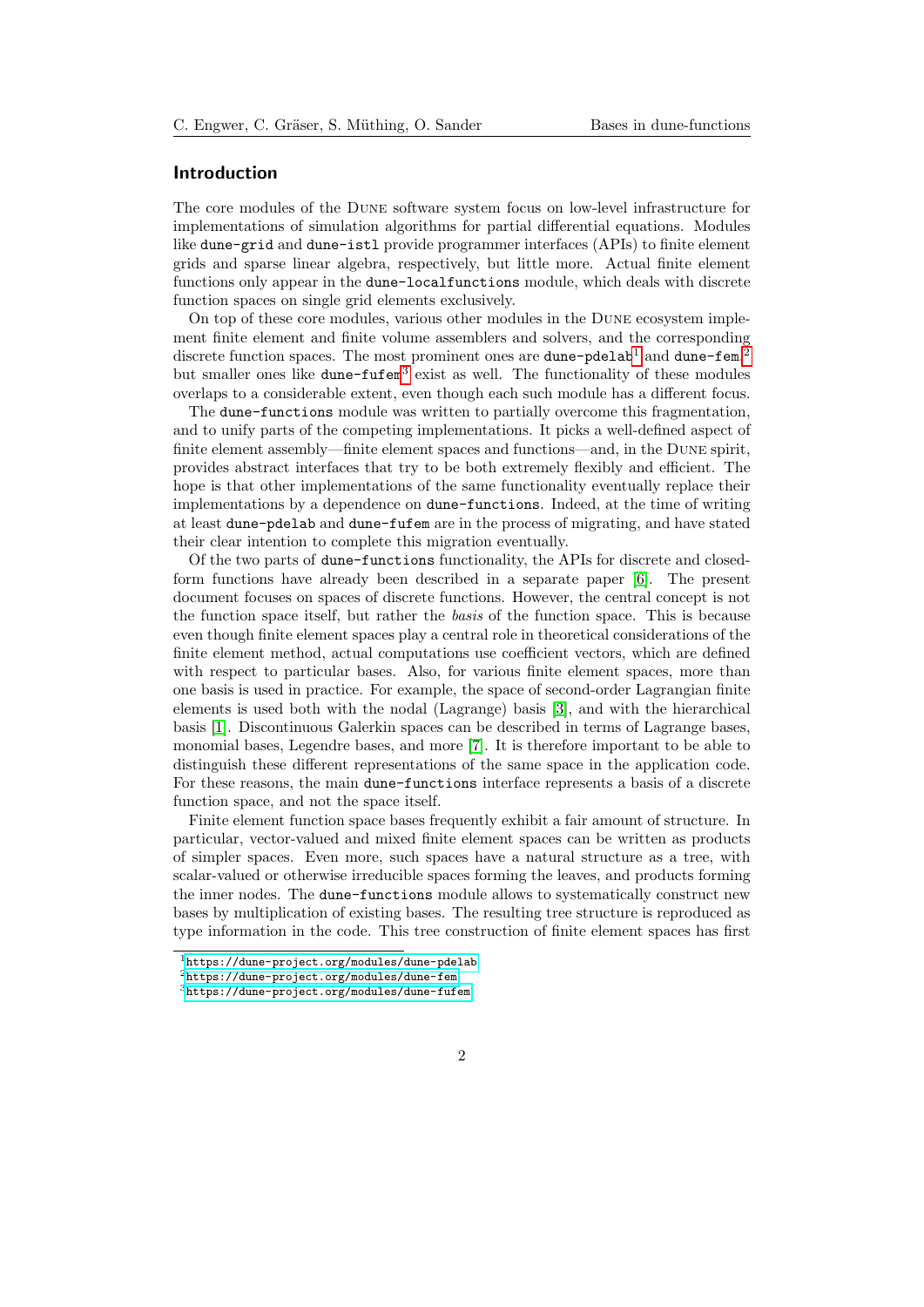been systematically worked out in [\[11\]](#page-52-4).

For the basis functions in such a non-trivial tree structure, there is no single canonical way to index them. Keeping all degrees of freedom in a single standard array would require indexing by a contiguous, zero-starting set of natural numbers. On the other hand, from the tree structure of the basis follows a natural indexing by multi-indices, which can be used to address nested vector and matrix data types, like the ones provided by dune-istl. Closer inspection reveals that these two possibilities are just two extreme cases of a wider scale of indexing rules. The dune-functions module therefore provides a systematic way to construct such rules. While some of them are somewhat contrived, many others really are useful in applications.

This document describes Version 2.6 of the dune-functions module. The module is hosted on the Dune project homepage <www.dune-project.org>. Installation instructions and an up-to-date class documentation can be found there.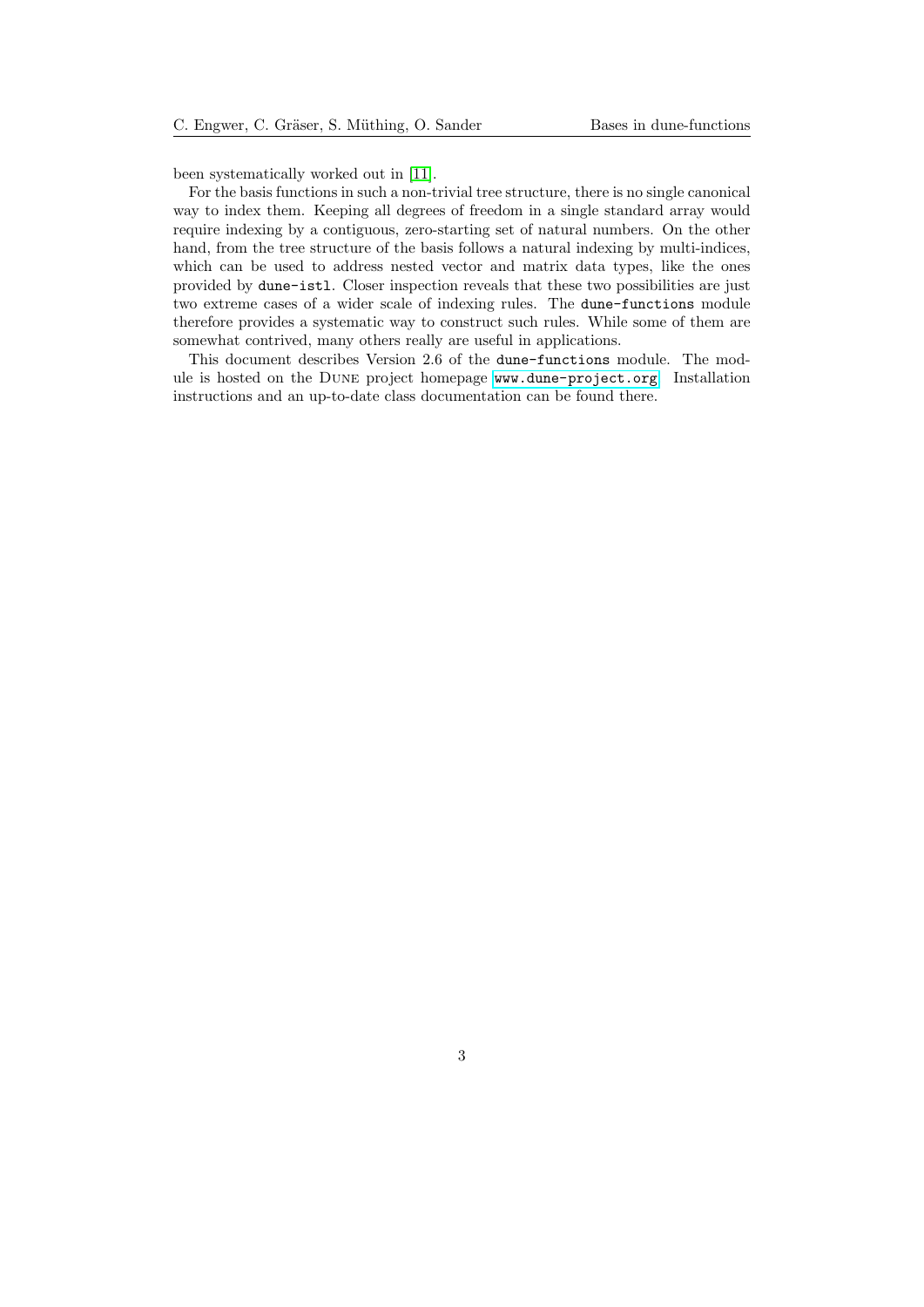# Contents

| $\mathbf{1}$   |                                                                 | <b>Function space bases</b>                                                                    | 4             |  |  |  |  |  |
|----------------|-----------------------------------------------------------------|------------------------------------------------------------------------------------------------|---------------|--|--|--|--|--|
|                | 1.1                                                             | Trees of function spaces $\ldots \ldots \ldots \ldots \ldots \ldots \ldots \ldots \ldots 5$    |               |  |  |  |  |  |
|                | 1.2                                                             |                                                                                                | 6             |  |  |  |  |  |
|                | 1.3                                                             | Indexing basis functions by multi-indices $\dots \dots \dots \dots \dots \dots \dots$          |               |  |  |  |  |  |
|                | 1.4                                                             | Strategy-based construction of multi-indices 11                                                |               |  |  |  |  |  |
|                | $1.5\,$                                                         | Localization to single grid elements $\dots \dots \dots \dots \dots \dots \dots \dots$         | <sup>16</sup> |  |  |  |  |  |
| $\overline{2}$ |                                                                 | Programmer interface for function space bases                                                  | 17            |  |  |  |  |  |
|                | 2.1                                                             | The interface for a global function space basis $\ldots \ldots \ldots \ldots \ldots$ 18        |               |  |  |  |  |  |
|                | 2.2                                                             | The user interface for a localized basis $\ldots \ldots \ldots \ldots \ldots \ldots \ldots 20$ |               |  |  |  |  |  |
|                | 2.3                                                             | The user interface of the tree of local bases $\ldots \ldots \ldots \ldots \ldots 22$          |               |  |  |  |  |  |
|                | 2.4                                                             |                                                                                                |               |  |  |  |  |  |
|                |                                                                 | 3 Constructing trees of function space bases                                                   |               |  |  |  |  |  |
|                | 3.1                                                             | Basis implementations provided by dune-functions 28                                            |               |  |  |  |  |  |
|                | 3.2                                                             |                                                                                                |               |  |  |  |  |  |
| 4              |                                                                 | Treating subtrees as separate bases                                                            | 33            |  |  |  |  |  |
| 5              | Combining global bases and coefficient vectors                  |                                                                                                |               |  |  |  |  |  |
|                | 5.1                                                             |                                                                                                | 35            |  |  |  |  |  |
|                | 5.2                                                             | Interpreting coefficient vectors as finite element functions 36                                |               |  |  |  |  |  |
|                | 5.3                                                             |                                                                                                |               |  |  |  |  |  |
| 6              | <b>Example: Solving the Stokes equation with dune-functions</b> |                                                                                                |               |  |  |  |  |  |
|                | 6.1                                                             | The Stokes equation $\ldots \ldots \ldots \ldots \ldots \ldots \ldots \ldots \ldots$           |               |  |  |  |  |  |
|                | 6.2                                                             |                                                                                                |               |  |  |  |  |  |
|                | 6.3                                                             |                                                                                                |               |  |  |  |  |  |
|                | <b>References</b>                                               |                                                                                                | 53            |  |  |  |  |  |

## <span id="page-3-0"></span>1 Function space bases

Before we can explain the programmer interface for bases of discrete function spaces in Chapter [2,](#page-16-0) we need to say a few words about how these bases can be endowed with an abstract tree structure. Readers who are only interested in finite element spaces of scalar-valued functions may try to proceed directly to Chapter [2.](#page-16-0) They should only know that whenever a local finite element tree is mentioned there, this tree consists of a single node only, which is the local finite element basis. Similarly, for a scalar finite element space the tree of multi-indices used to index the basis functions simply represents a contiguous, zero-starting set of natural numbers.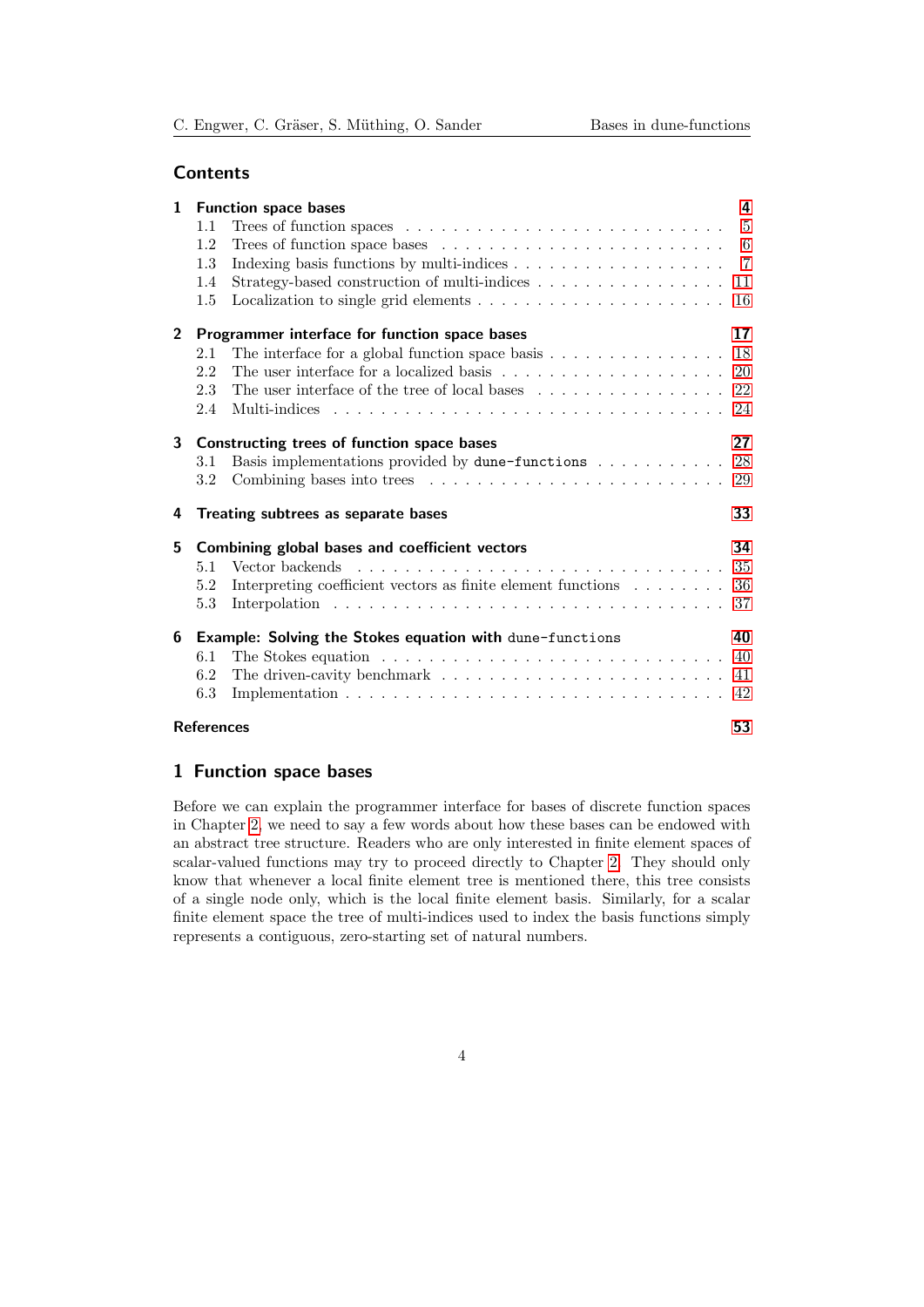## <span id="page-4-0"></span>1.1 Trees of function spaces

Throughout this paper we assume that we have a single fixed domain  $\Omega$ , and all function spaces that we consider are defined on this domain. The focus is on spaces of functions that are piecewise polynomial with respect to a grid, but that is not actually required yet.

For a set R we denote by  $R^{\Omega} := \{f : \Omega \to \mathbb{R}\}\$ the set of all functions mapping from  $\Omega$  to R. For domains  $\Omega \subset \mathbb{R}^d$  we write  $P_k(\Omega) \subset \mathbb{R}^{\Omega}$  for the space of all scalar-valued continuous piecewise polynomials of degree at most k on  $\Omega$  with respect to some given triangulation. We will omit the domain if it can be inferred from the context.

Considering the different finite element spaces that appear in the literature, there are some that we will call irreducible. By this term we mean all bases of scalar-valued functions, but also others like the Raviart–Thomas basis that cannot easily be written as a combination of simpler bases. Many other finite element spaces arise naturally as a combination of simpler ones. There are primarily two ways how two vector spaces V and W can be combined to form a new one: sums and products.<sup>[4](#page-4-1)</sup>

For sums, both spaces need to have the same range space  $R$ , and thus both be subspaces of  $R^{\Omega}$ . Then the vector space sum

$$
V + W := \{v + w : v \in V, w \in W\}
$$

in  $R^{\Omega}$  will have that same range space. For example, a  $P_2$ -space can be viewed as a  $P_1$ space plus a hierarchical extension spanned by bubble functions [\[1\]](#page-52-2). XFEM spaces [\[10\]](#page-52-6) are constructed by adding particular weighted Heaviside functions to a basic space to capture free discontinuities. The dune-functions module does not currently support constructing sums of finite element bases, but this may be added in later versions.

The second way to construct finite element spaces from simpler ones uses Cartesian products. Let  $V \subset (\mathbb{R}^{r_1})^{\Omega}$  and  $W \subset (\mathbb{R}^{r_2})^{\Omega}$  be two function spaces. Then we define the product of  $V$  and  $\overline{W}$  as

$$
V \times W := \{ (v, w) : v \in V, w \in W \}.
$$

Functions from this space take values in  $\mathbb{R}^{r_1} \times \mathbb{R}^{r_2} = \mathbb{R}^{r_1+r_2}$ . It should be noted that the Cartesian product of vector spaces must not be confused with the tensor product of these spaces. Rather, the  $k$ -th power of a single space can be viewed as the tensor product of that space with  $\mathbb{R}^k$ , i.e,

$$
(V)^k = \underbrace{V \times \cdots \times V}_{k-\text{times}} = \mathbb{R}^k \otimes V.
$$

The product operation allows to build vector-valued and mixed finite element spaces of arbitrary complexity. For example, the space of first-order Lagrangian finite elements with values in  $\mathbb{R}^3$  can be seen as the product  $P_1 \times P_1 \times P_1$ . The lowest-order Taylor–Hood element is the product  $P_2 \times P_2 \times P_2 \times P_1$  of  $P_2 \times P_2 \times P_2$  for the velocities

<span id="page-4-1"></span><sup>&</sup>lt;sup>4</sup>While these are also called internal and external sums, respectively, we stick to the terminology sum and *product* in the following.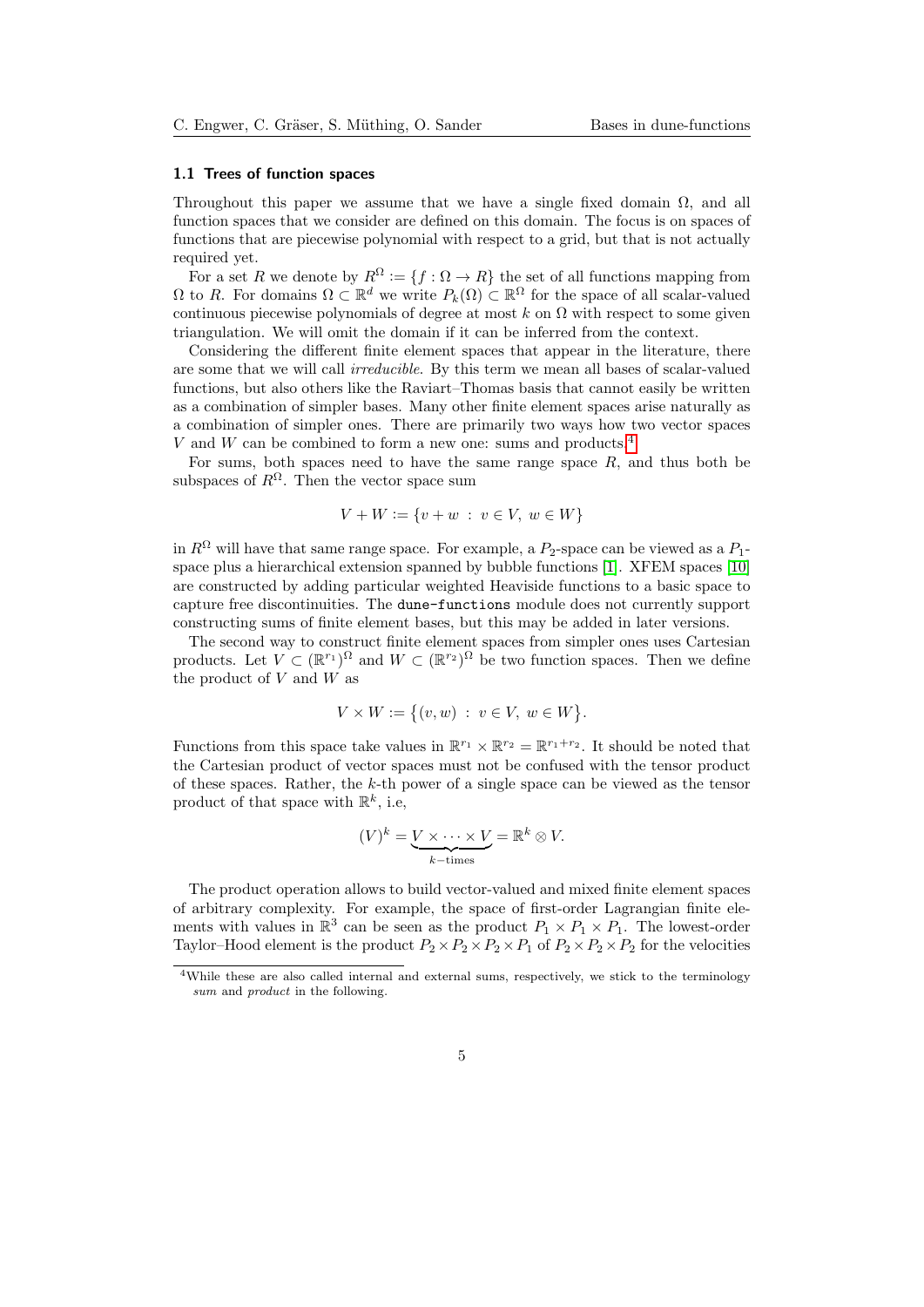

<span id="page-5-1"></span>Figure 1: Function space tree of the Taylor–Hood space  $(P_2 \times P_2 \times P_2) \times P_1$ 

with  $P_1$  for the pressure. More factor bases can be included easily, if necessary. We call such products of spaces composite spaces.

In the Taylor–Hood space, the triple  $P_2 \times P_2 \times P_2$  forms a semantic unit—it contains the components of a velocity field. The associativity of the product allows to write the Taylor–Hood space as  $(P_2 \times P_2 \times P_2) \times P_1$ , which makes the semantic relationship clearer. Grouped expressions of this type are conveniently visualized as tree structures. This suggests to interpret composite finite element spaces as tree structures. In these structures, leaf nodes represent scalar or otherwise irreducible spaces, and inner nodes represent products of their children. Subtrees then represent composite finite element spaces. Figure [1](#page-5-1) shows the Tayor–Hood finite element space in such a tree representation. Note that in this document all trees are rooted and ordered, i.e., they have a dedicated root note, and the children of each node have a fixed given ordering. Based on this child ordering we associate to each child the corresponding zero-based index.

While the inner tree nodes may initially appear like useless artifacts of the tree representation, they are often extremely useful because we can treat the subtrees rooted in those nodes as individual trees in their own right. This often allows to reuse existing algorithms that expect to operate on those subtrees in more complex settings.

#### <span id="page-5-0"></span>1.2 Trees of function space bases

The multiplication of finite-dimensional spaces naturally induces a corresponding operation on bases of such spaces. We introduce a generalized tensor product notation: Consider linear ranges  $R_0, \ldots, R_{m-1}$  of function spaces  $R_0^{\Omega}, \ldots, R_{m-1}^{\Omega}$ , and the *i*-th canonical basis vector  $e_i$  in  $\mathbb{R}^m$ . Then

$$
\mathbf{e}_i \otimes f := (0, \dots, 0, \underbrace{f}_{i \text{-th entry}}, 0, \dots, 0) \in \prod_{j=0}^{m-1} \left( R_j^{\Omega} \right) = \left( \prod_{j=0}^{m-1} R_j \right)^{\Omega},
$$

where 0 in the j-th position denotes the zero-function in  $R_j^{\Omega}$ . Let  $\Lambda_i$  be a function space basis of the space  $V_i = \text{span }\Lambda_i$  for  $i = 0, \ldots, m-1$ . Then a natural basis  $\Lambda$  of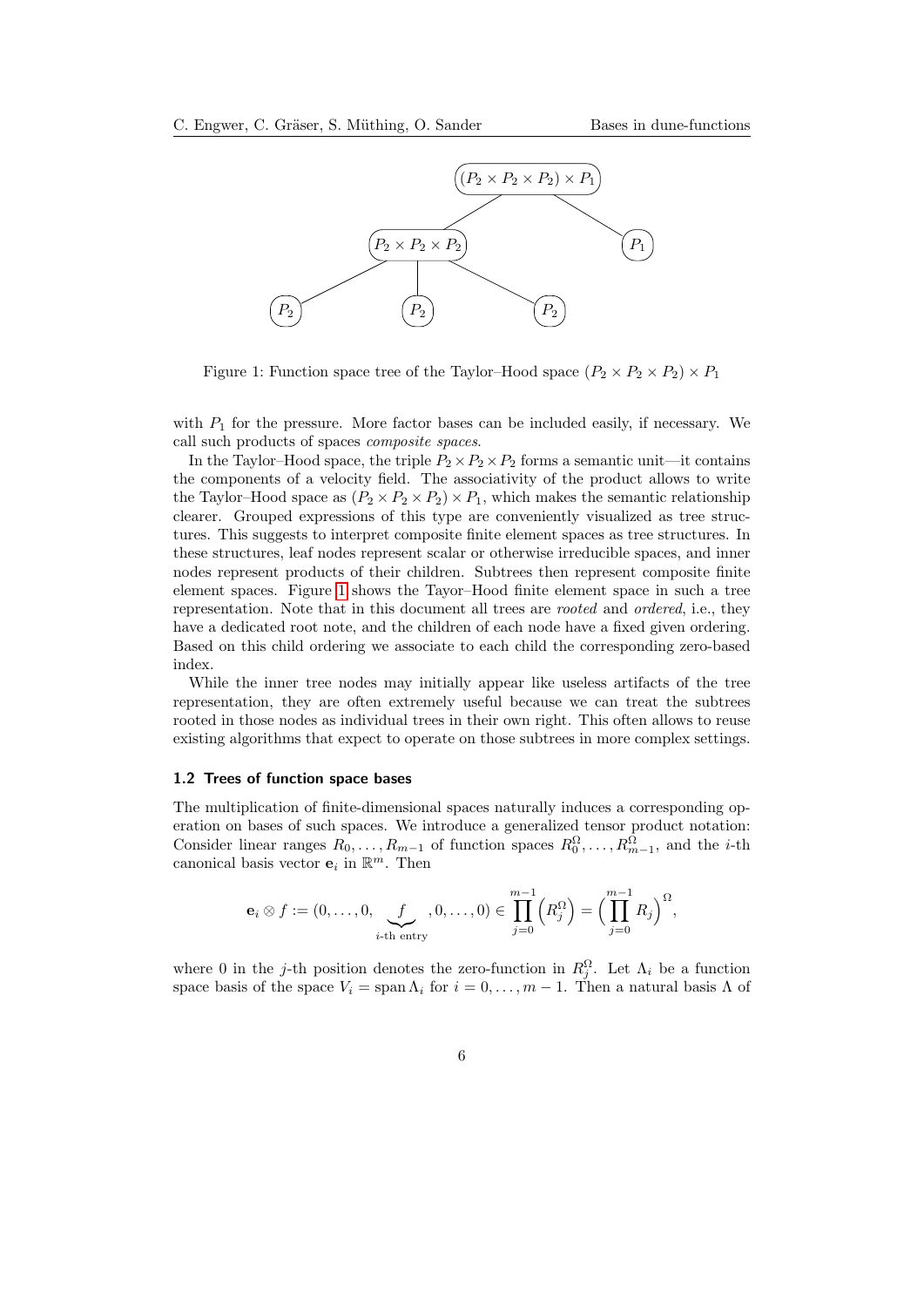

<span id="page-6-2"></span>Figure 2: Function space basis tree of the Taylor–Hood space  $(P_2 \times P_2 \times P_2) \times P_1$ 

the product space

<span id="page-6-1"></span>
$$
V_0 \times \cdots \times V_{m-1} = \prod_{i=0}^{m-1} V_i = \prod_{i=0}^{m-1} \text{span } \Lambda_i
$$

is given by

$$
\Lambda = \Lambda_0 \sqcup \cdots \sqcup \Lambda_{m-1} = \bigsqcup_{i=0}^{m-1} \Lambda_i := \bigcup_{i=0}^{m-1} \mathbf{e}_i \otimes \Lambda_i.
$$
 (1)

The product  $\mathbf{e}_i \otimes \Lambda_i$  is to be understood element-wise, and the "disjoint union" symbol  $\sqcup$  is used here as a simple short-hand notation for [\(1\)](#page-6-1) and not to be understood as an associative binary operation. Using this new notation we have

$$
\operatorname{span}\Lambda = \operatorname{span}(\Lambda_0 \sqcup \cdots \sqcup \Lambda_{m-1}) = (\operatorname{span}\Lambda_0) \times \cdots \times (\operatorname{span}\Lambda_{m-1}).
$$

Similarly to the case of function spaces, bases can be interpreted as trees. If we associate a basis  $\Lambda_V$  to each space V in the function space tree, then the induced natural function space basis tree is obtained by simply replacing V by  $\Lambda_V$  in each node. For the Taylor–Hood basis this leads to the tree depicted in Figure [2.](#page-6-2)

## <span id="page-6-0"></span>1.3 Indexing basis functions by multi-indices

To work with the basis of a finite element space, the basis functions need to be indexed. Indexing the basis functions is what allows to address the corresponding vector and matrix coefficients in suitable vector and matrix data structures. In simple cases, indexing means simply enumerating the basis functions with natural numbers, but for many applications hierarchically structured matrix and vector data structures are more natural or efficient. This leads to the idea of hierarchically structured multi-indices.

**Definition 1** (Multi-indices). A tuple  $I \in \mathbb{N}_0^k$  for some  $k \in \mathbb{N}_0$  is called a multiindex of length k, and we write  $|I| := k$ . The set of all multi-indices is denoted by  $\mathcal{N} = \bigcup_{k \in \mathbb{N}_0} \mathbb{N}_0^k.$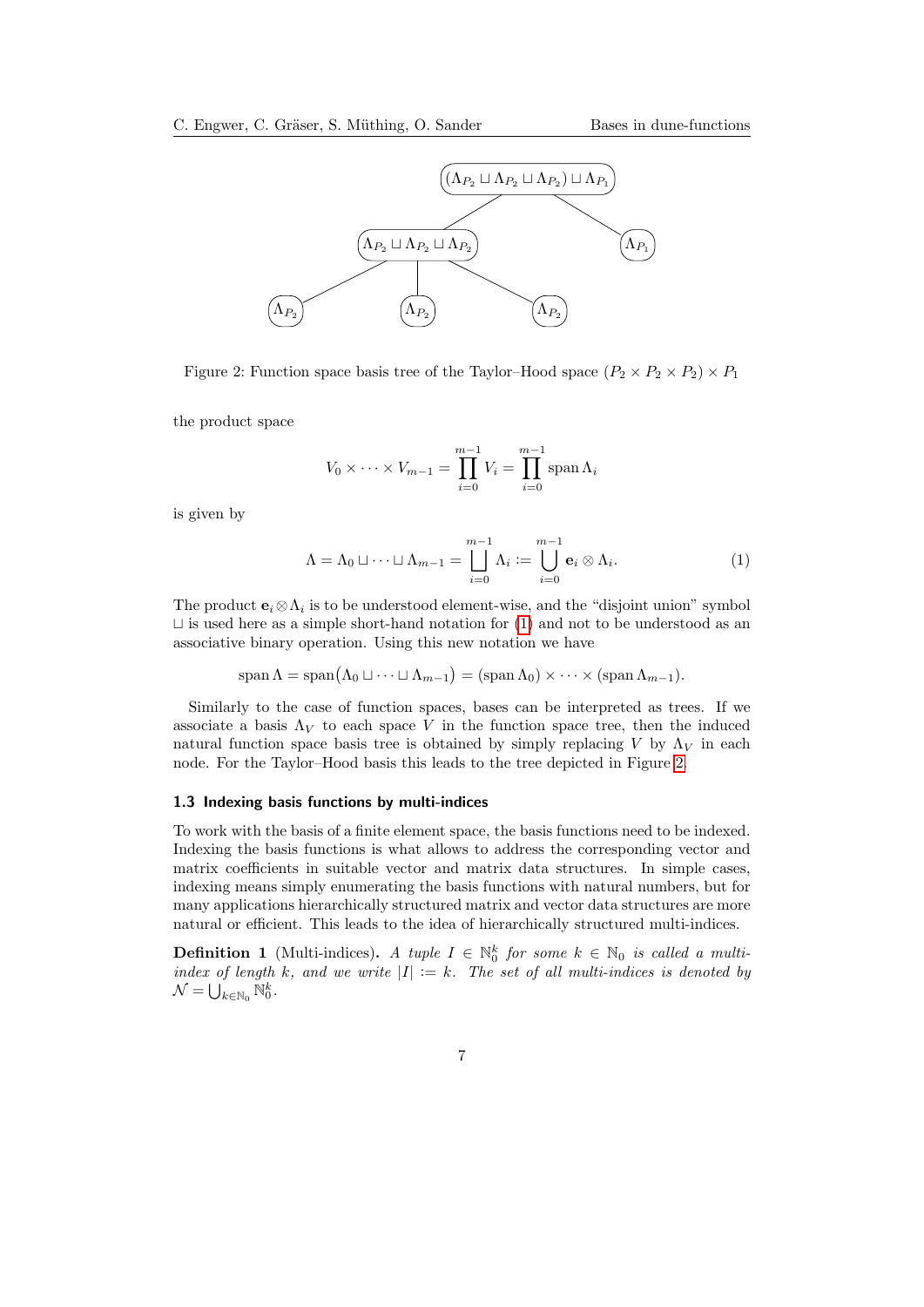

<span id="page-7-0"></span>Figure 3: Tree of basis vectors for the Taylor–Hood basis

To establish some structure in a set of multi-indices it is convenient to consider prefixes.

Definition 2 (Multi-index prefixes).

- 1. If  $I \in \mathcal{N}$  takes the form  $I = (I^0, I^1)$  for  $I^0, I^1 \in \mathcal{N}$ , then we call  $I^0$  a prefix of *I*. If additionally  $|I^1| > 0$ , then we call  $I^0$  a strict prefix of *I*.
- 2. For  $I, I^0 \in \mathcal{N}$  and a set  $\mathcal{M} \subset \mathcal{N}$ :
	- a) We write  $I = (I^0, \dots),$  if  $I^0$  is a prefix of I,
	- b) we write  $I = (I^0, \bullet, \dots)$ , if  $I^0$  is a strict prefix of I,
	- c) we write  $(I^0, \dots) \in \mathcal{M}$ , if  $I^0$  is a prefix of some  $I \in \mathcal{M}$ ,
	- d) we write  $(I^0, \bullet, \dots) \in \mathcal{M}$ , if  $I^0$  is a strict prefix of some  $I \in \mathcal{M}$ .

It is important to note that the multi-indices from a given set do not necessarily all have the same length. For an example, Figure [3](#page-7-0) illustrates the set of all basis functions by extending the basis tree of Figure [2](#page-6-2) by leaf nodes for individual basis functions. A possible indexing of the basis functions of the Taylor–Hood basis  $\Lambda_{\text{TH}}$  then uses multiindices of the form  $(0, i, j)$  for velocity components, and  $(1, k)$  for pressure components. For the velocity multi-indices  $(0, i, j)$ , the  $i = 0, \ldots, 2$  determines the component of the velocity vector field, and the  $j = 0, \ldots, n_2 - 1 := |\Lambda_{P_2}| - 1$  determines the number of the scalar  $P_2$  basis function that determines this component. For the pressure multiindices  $(0, k)$  the  $k = 0, \ldots, n_1 - 1 := |\Lambda_{P_1}| - 1$  determines the number of the  $P_1$  basis function for the scalar  $P_1$  function that determines the pressure.

It is evident that the complete set of these multi-indices can again be associated to a rooted tree. In this tree, the multi-indices correspond to the leaf nodes, their strict prefixes correspond to interior nodes, and the multi-index digits labeling the edges are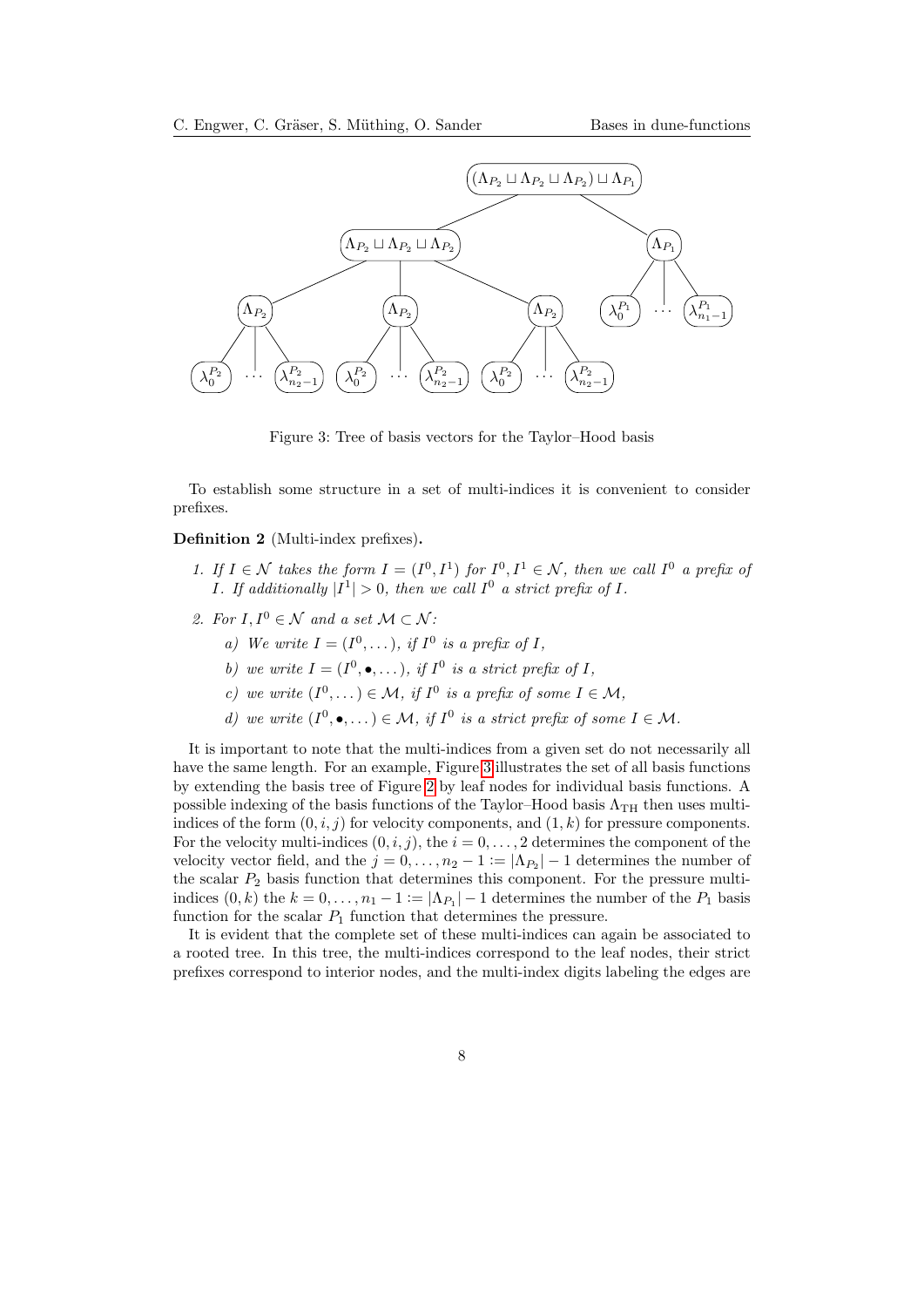

<span id="page-8-0"></span>Figure 4: Index tree for the Taylor–Hood basis inherited from the basis tree

the indices of the children within the ordered tree. Prefixes can be interpreted as paths from the root to a given node.

This latter fact can be seen as the defining property of index trees. Indeed, a set of multi-indices (together with all its strict prefixes) forms a tree as long as it is consistent in the sense that the multi-indices can be viewed as the paths to the leafs in an ordered tree. That is, the children of each node are enumerated using consecutive zero-based indices and paths to the leafs (i.e., the multi-indices) are built by concatenating those indices starting from the root and ending in a leaf. Since the full structure of this tree is encoded in the multi-indices associated to the leafs we will—by a slight abuse of notation—call the set of multi-indices itself a tree from now on.

<span id="page-8-3"></span>**Definition 3.** A set  $\mathcal{I} \subset \mathcal{N}$  is called an index tree if for any  $(I, i, \dots) \in \mathcal{I}$  there are also  $(I, 0, \ldots), (I, 1, \ldots), \ldots, (I, i-1, \ldots) \in \mathcal{I}$ , but  $I \notin \mathcal{I}$ .

The index tree for the example indexing of the Taylor–Hood basis given above is shown in Figure [4.](#page-8-0)

**Definition 4.** Let  $(I, \ldots) \in \mathcal{I}$ , i.e., I is a prefix of multi-indices in  $\mathcal{I}$ . Then the size of  $\mathcal I$  relative to  $I$  is given by

<span id="page-8-2"></span>
$$
\deg_{\mathcal{I}}^+[I] := \max\{k \; : \; \exists (I, k, \dots) \in \mathcal{I}\} + 1. \tag{2}
$$

In terms of the ordered tree associated with  $\mathcal I$  this corresponds to the out-degree of I, i.e., the number of direct children of the node indexed by I.

Using the idea of multi-index trees, an indexing of a function space basis is an injective map from the leaf nodes of a tree of basis functions to the leafs of an index tree.

<span id="page-8-1"></span>**Definition 5.** Let M be a finite set and  $\iota : M \to \mathcal{N}$  an injective map whose range  $\iota(M)$  forms an index tree. Then  $\iota$  is called an index map for M. The index map is called uniform if additionally  $\iota(M) \subset \mathbb{N}_0^k$  for some  $k \in \mathbb{N}$ , and flat if  $\iota(M) \subset \mathbb{N}_0$ .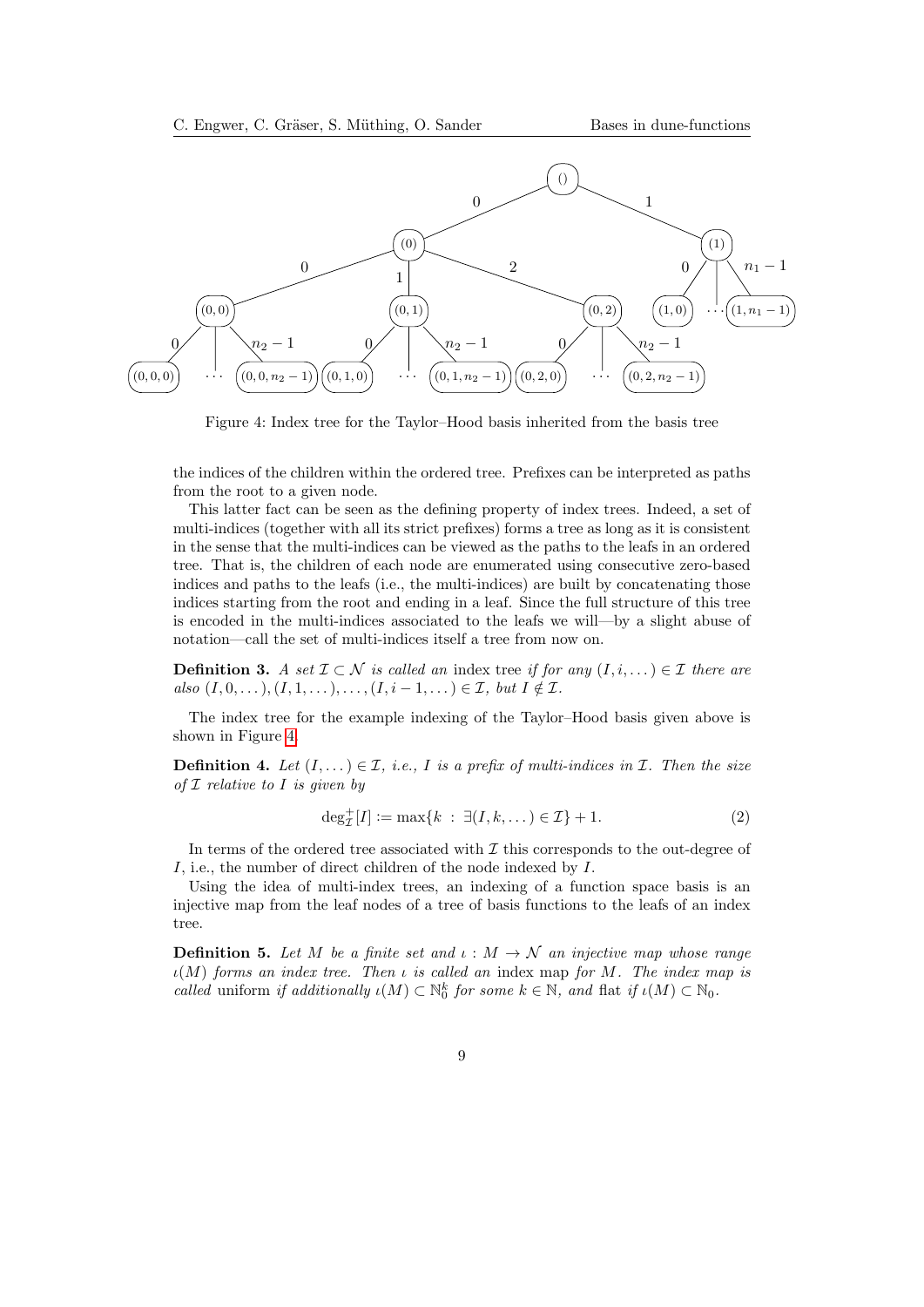

<span id="page-9-0"></span>Figure 5: Index tree for Taylor–Hood with blocking of velocity components

Continuing the Taylor–Hood example, if all basis functions  $\Lambda_{\text{TH}} = {\lambda_I}$  of the whole finite element tree are indexed by multi-indices of the above given form, and if  $X$  is a coefficient vector that has a compatible hierarchical structure, then a finite element function  $(v_h, p_h)$  with velocity  $v_h$  and pressure  $p_h$  defined by the coefficient vector X is given by

<span id="page-9-1"></span>
$$
(v_h, p_h) = \sum_{i=0}^{2} \sum_{j=0}^{n_2 - 1} X_{(0,i,j)} \lambda_{(0,i,j)} + \sum_{k=0}^{n_1 - 1} X_{(1,k)} \lambda_{(1,k)},
$$
\n(3)

with basis functions

$$
\lambda_{(0,i,j)} = \mathbf{e}_0 \otimes (\mathbf{e}_i \otimes \lambda_j^{P_2}), \quad i = 0, 1, 2, \quad \text{and} \quad \lambda_{(1,k)} = \mathbf{e}_1 \otimes \lambda_k^{P_1}.
$$

Introducing the corresponding index map  $\iota : \Lambda_{TH} \to \mathcal{N}$  with  $\iota(\lambda_I) = I$  on the set  $\Lambda_{TH}$ of all basis functions we can write this in compact form as

$$
(v_h, p_h) = \sum_{\lambda \in \Lambda_{\rm TH}} X_{\iota(\lambda)} \lambda = \sum_{I \in \iota(\Lambda_{\rm TH})} X_I \lambda_I.
$$

Alternatively the individual velocity and pressure fields  $v_h$  and  $p_h$  are given by

$$
v_h = \sum_{i=0}^{2} \sum_{j=0}^{n_2-1} X_{(0,i,j)}(\mathbf{e}_i \otimes \lambda_j^{P_2}), \qquad p_h = \sum_{k=0}^{n_1-1} X_{(1,k)} \lambda_k^{P_1}.
$$

In the previous example, the index tree was isomorphic to the basis function tree depicted in Figure [3.](#page-7-0) However, one may also be interested in constructing multi-indices that do not mimic the structure of the basis function tree: For example, to increase data locality in assembled matrices for the Taylor–Hood basis it may be preferable to group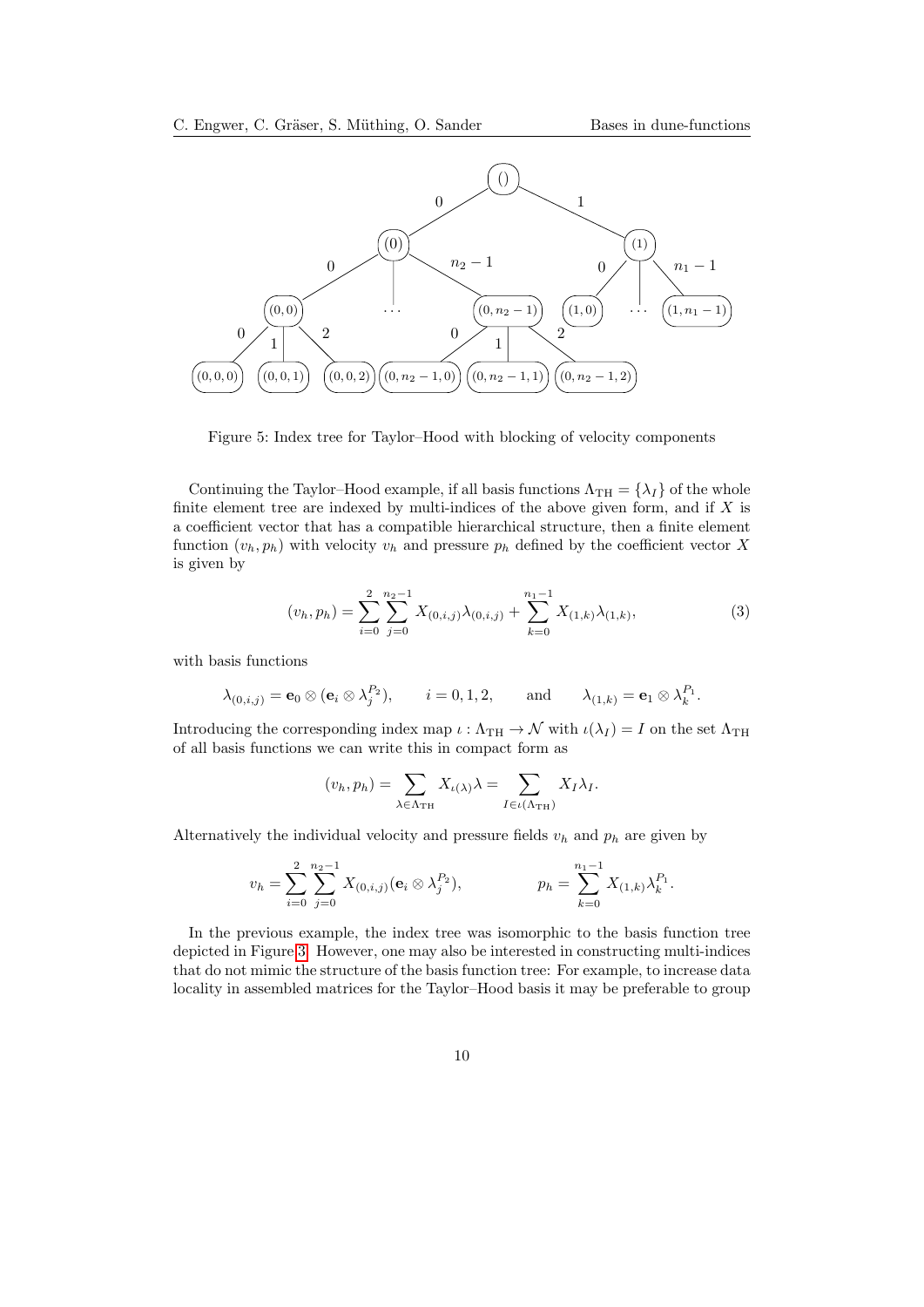

Figure 6: Two matrix occupation patterns for different indexings of the Taylor–Hood bases. Left: Corresponding to the index tree of Figure [4.](#page-8-0) Right: Corresponding to the index tree of Figure [5.](#page-9-0)

<span id="page-10-1"></span>all velocity degrees of freedom corresponding to a single  $P_2$  basis function together, i.e., to use the index  $(0, j, i)$  for the j-th  $P_2$  basis function for the *i*-th component. The corresponding alternative index tree is shown in Figure [5.](#page-9-0) Figure [6](#page-10-1) shows the corresponding layouts of a hierarchical stiffness matrix.

Alternatively, the case of indexing all basis functions from the Taylor–Hood basis with a single natural number can be represented by an index tree with  $3n_2 + n_1$  leaf nodes all directly attached to a single root. Different variations of such a tree differ by how the degrees of freedom are ordered.

## <span id="page-10-0"></span>1.4 Strategy-based construction of multi-indices

Let  $\Lambda$  be the set of basis functions of a finite element basis tree. In principle, dunefunctions allows any indexing scheme that is given by an index map, i.e., any map  $\iota : \Lambda \to \mathcal{N}$  that is injective and whose range  $\iota(\Lambda)$  is an index tree. In practice, out of this large set of maps, dune-functions allows to construct the most important ones systematically using certain transformation rules.

Consider a tree of function space bases in the sense of Section [1.2.](#page-5-0) We want to construct an indexing for this tree, that is an index tree I and a bijection  $\iota$  from the set of all basis functions  $\Lambda$  to the multi-indices in  $\mathcal I$ . The construction proceeds recursively. To describe it, we assume in the following that  $\Lambda$  is a node in the function space basis tree, i.e., it is the set of all basis functions corresponding to a node  $V := \text{span }\Lambda$  in the function space tree.

To end the recursion, we assume that an index map  $\iota : \Lambda \to \mathcal{N}$  is given if  $V = \text{span }\Lambda$ is a leaf node of the function space tree. The most obvious choice would be a flat zerobased index of the basis functions of Λ. However, other choices are possible. For example, in case of a discontinuous finite element space, each basis function  $\lambda \in \Lambda$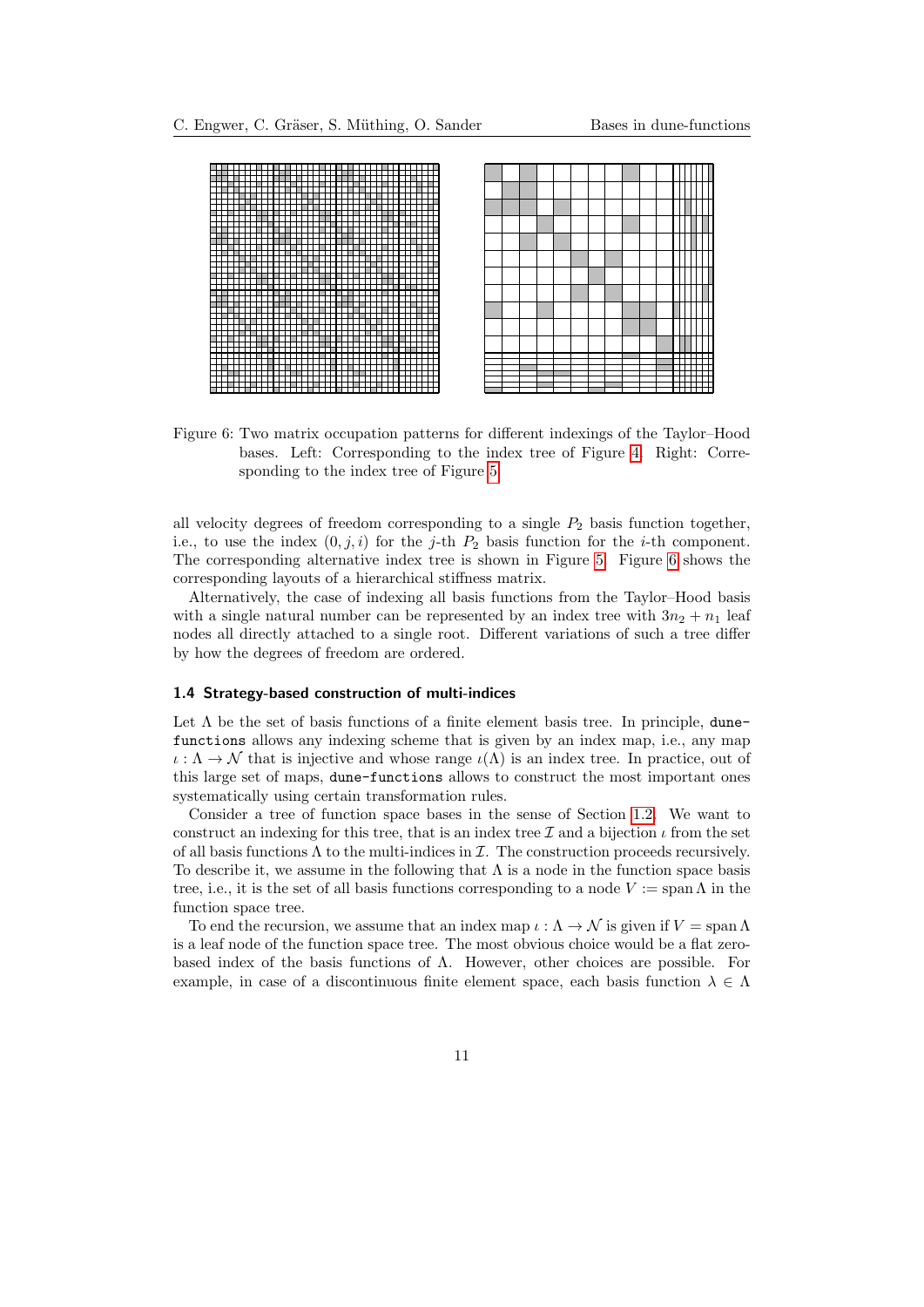could also be associated to a two-digit multi-index  $\iota(\lambda) = (i, k)$ , where i is the index of the grid element that forms the support of  $\lambda$ , and k is the index of  $\lambda$  within this element.

For the actual recursion, if  $\Lambda$  is any non-leaf node in the function space basis tree, then it takes the form

$$
\Lambda=\Lambda_0\sqcup\cdots\sqcup\Lambda_{m-1}=\bigcup_{i=0}^{m-1}{\bf e}_i\otimes\Lambda_i,
$$

where  $\Lambda_0, \ldots, \Lambda_{m-1}$  are the direct children of  $\Lambda$ , i.e., the sets of basis functions of the child spaces {span  $\Lambda_i$ }<sub>i=0,...,m−1</sub> of the product space

$$
\operatorname{span}\Lambda = \operatorname{span}(\Lambda_0 \sqcup \cdots \sqcup \Lambda_{m-1}) = (\operatorname{span}\Lambda_0) \times \cdots \times (\operatorname{span}\Lambda_{m-1}).
$$

For the recursive construction we assume that an index map  $\iota_i : \Lambda_i \to \mathcal{N}$  on  $\Lambda_i$  is given for any  $i = 0, \ldots, m - 1$ . The task is to construct an index map  $\iota : \Lambda \to \mathcal{N}$  from the maps  $\iota_i$ . In the following we describe four strategies to achieve this; all have been implemented in dune-functions. When reading about these strategies, remember that any  $\lambda \in \Lambda$  has a unique representation  $\lambda = \mathbf{e}_i \otimes \tilde{\lambda}$  for  $i \in \{0, \ldots, m-1\}$  and some  $\hat{\lambda} \in \Lambda_i$ . It will be necessary to distinguish the special case that all children  $\Lambda_i$ are identical.

<span id="page-11-0"></span>**Definition 6.** An inner node  $\Lambda$  will be called power node if all of its children  $\Lambda_i$  are identical and equipped with identical index maps  $\iota_i$ . An inner node that is not a power node is called composite node.

This definition is needed because some of the following strategies can only be applied to power nodes.

• BlockedLexicographic: This strategy prepends the child index to the multiindex within the child basis. That is, the index map  $\iota : \Lambda \to \mathcal{N}$  is given by

$$
\iota(\mathbf{e}_i\otimes\hat{\lambda})=(i,\iota_i(\hat{\lambda})).
$$

It is straightforward to show that  $\iota$  is always an index map for  $\Lambda$ . To demonstrate the strategy the following table shows the multi-indices at inner nodes, when the basis functions of the subtrees  $\Lambda_0, \Lambda_1, \ldots$  are labeled by multi-indices  $(I^0), (I^1), \ldots$  for  $\Lambda_0, (K^0), (K^1), \ldots$  for  $\Lambda_1$ , and so on.

| indices for $\Lambda_0$                | indices for $\Lambda_1$                  | . | indices for $\Lambda$                                        |
|----------------------------------------|------------------------------------------|---|--------------------------------------------------------------|
| $\iota_0(\lambda_{0,0})=(I^0)$         |                                          |   | $\iota(\mathbf{e}_0 \otimes \lambda_{0,0}) = (0,I^0)$        |
| $\iota_0(\hat{\lambda}_{0,1}) = (I^1)$ |                                          |   | $\iota(\mathbf{e}_0 \otimes \hat{\lambda}_{0,1}) = (0, I^1)$ |
|                                        | $\iota_1(\hat{\lambda}_{1,0}) = (K^0)$   |   | $\iota({\bf e}_1\otimes\hat{\lambda}_{1,0})=(1,K^0)$         |
|                                        | $\iota_1(\hat{\lambda}_{1,1}) = (K^1)$   |   | $\iota({\bf e}_1\otimes\hat{\lambda}_{1,1})=(1,K^1)$         |
|                                        | $\iota_1(\tilde{\lambda}_{1,2}) = (K^2)$ |   | $\iota({\bf e}_1\otimes\hat{\lambda}_{1,2})=(1,K^2)$         |
|                                        |                                          | . |                                                              |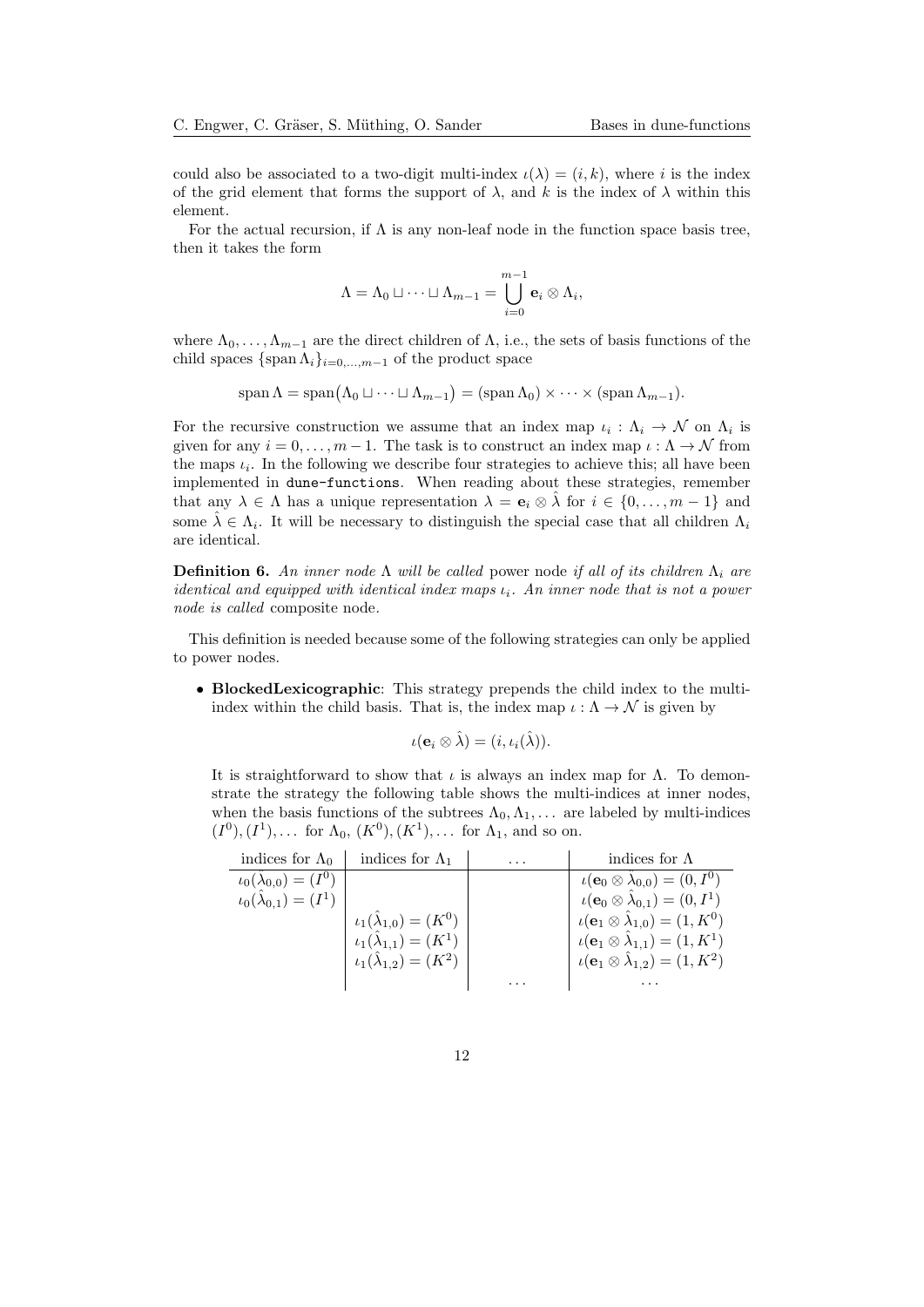• BlockedInterleaved: This strategy is only well-defined for power nodes. It appends the child index to the multi-index within the child basis. That is, the index map  $\iota : \Lambda \to \mathcal{N}$  is given by

$$
\iota(\mathbf{e}_i \otimes \hat{\lambda}) = (\iota_i(\hat{\lambda}), i).
$$

An example is given in the following table:

$$
\begin{array}{c|c}\n\text{indices for }\Lambda_{0} & \text{indices for }\Lambda_{1} & \dots & \text{indices for }\Lambda \\
\hline\n\iota_{0}(\hat{\lambda}_{0,0}) = (I^{0}) & \iota_{1}(\hat{\lambda}_{1,0}) = (I^{0}) & \iota(\mathbf{e}_{0} \otimes \hat{\lambda}_{0,0}) = (I^{0},0) \\
\downarrow i_{1}(\hat{\lambda}_{1,0}) = (I^{0}) & \dots & \iota(\mathbf{e}_{1} \otimes \hat{\lambda}_{1,0}) = (I^{0},1) \\
\hline\n\iota_{0}(\hat{\lambda}_{0,1}) = (I^{1}) & \dots & \iota(\mathbf{e}_{0} \otimes \hat{\lambda}_{0,1}) = (I^{1},0) \\
\downarrow i_{1}(\hat{\lambda}_{1,1}) = (I^{1}) & \dots & \iota(\mathbf{e}_{1} \otimes \hat{\lambda}_{1,1}) = (I^{1},1) \\
\downarrow i_{2}(\hat{\lambda}_{1,2}) = (I^{2}) & \dots & \iota(\mathbf{e}_{1} \otimes \hat{\lambda}_{1,2}) = (I^{2},0) \\
\downarrow i_{2}(\hat{\lambda}_{1,3}) = (I^{2},0) & \iota(\mathbf{e}_{1} \otimes \hat{\lambda}_{1,3}) = (I^{2},1)\n\end{array}
$$

To see that this strategy does not work for general composite nodes, consider  $\iota_0(\Lambda_0) = \{0\}$  and  $\iota_1(\Lambda_1) = \{(0,0)\}.$  Then  $\iota(\Lambda) = \{(0,0), (0,0,1)\}\$  which is not an index tree.

Unlike the previous two strategies, the following two do not introduce new multi-index digits. Such strategies are called *flat*.

• FlatLexicographic: This strategy merges the roots of all index tree  $\iota_i(\Lambda_i)$  into a single new one. Assume that we split the multi-index  $\iota_i(\lambda)$  according to

<span id="page-12-0"></span>
$$
\iota_i(\hat{\lambda}) = (i_0, I),\tag{4}
$$

where  $i_0 \in \mathbb{N}_0$  is the first digit. The index map  $\iota : \Lambda \to \mathcal{N}$  is then given by

$$
\iota(\mathbf{e}_i \otimes \hat{\lambda}) = (L_i + i_0, I),
$$

where the offset  $L_i$  for the first digit is computed by

$$
L_i = \sum_{j=0}^{i-1} \deg_{\iota_j(\Lambda_j)}^+[(0)].
$$

This construction offsets the first digits of the multi-indices of all basis functions from  $\Lambda_j$  with  $j > 0$  such that they form a consecutive sequence. This guarantees that  $\iota$  is always an index map for  $\Lambda$ . An example is given in the following table:

| indices for $\Lambda_0$            | indices for $\Lambda_1$                  | $\cdots$ | indices for $\Lambda$                                  |
|------------------------------------|------------------------------------------|----------|--------------------------------------------------------|
| $\iota_0(\lambda_{0,0}) = (0,I^0)$ |                                          |          | $\iota(\mathbf{e}_0 \otimes \lambda_{0,0}) = (0,I^0)$  |
| $\iota_0(\lambda_{0,1})=(1,I^1)$   |                                          |          | $\iota({\bf e}_0\otimes\tilde{\lambda}_{0,1})=(1,I^1)$ |
|                                    | $\iota_1(\hat{\lambda}_{1,0}) = (0,K^0)$ |          | $\iota({\bf e}_1\otimes\lambda_{1,0})=(2,K^0)$         |
|                                    | $\iota_1(\lambda_{1,1}) = (0,K^1)$       |          | $\iota({\bf e}_1\otimes\lambda_{1,1})=(2,K^1)$         |
|                                    | $\iota_1(\lambda_{1,2}) = (1, K^2)$      |          | $\iota({\bf e}_1\otimes \bar{\lambda}_{1,2})=(3,K^2)$  |
|                                    |                                          | .        |                                                        |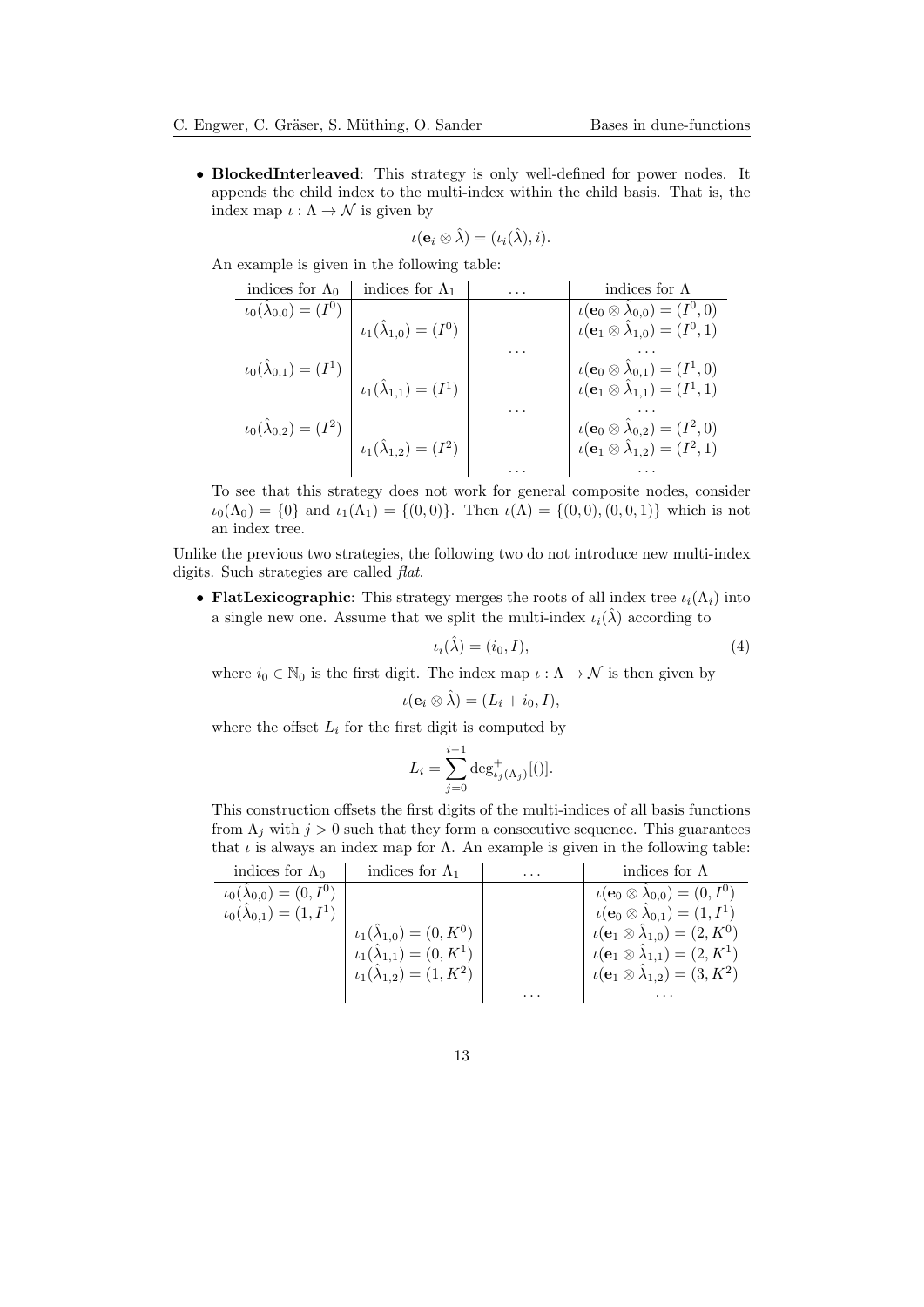The digit zero deliberately appears twice in the column for  $\Lambda_1$ , to demonstrate that a consecutive first digit is not required.

• FlatInterleaved: This strategy again only works for power nodes. It also merges the roots of all child index trees  $\iota_i(\Lambda_i)$  into a single one, but it interleaves the children. Again using the splitting  $\iota_i(\hat{\lambda}) = (i_0, I)$  introduced in [\(4\)](#page-12-0), the index map  $\iota : \Lambda \to \mathcal{N}$  is given by

$$
\iota(\mathbf{e}_i \otimes \hat{\lambda}) = (i_0 m + i, I),
$$

where the fixed stride m is given by the number of children of  $\Lambda$ . The following table shows an example:

| indices for $\Lambda_0$             | indices for $\Lambda_1$                   | . | indices for $\Lambda$                                                                                                                  |
|-------------------------------------|-------------------------------------------|---|----------------------------------------------------------------------------------------------------------------------------------------|
| $\iota_0(\lambda_{0,0}) = (0, I^0)$ |                                           |   | $\iota({\bf e}_0\otimes\hat{\lambda}_{0,0})=(0,I^0)$                                                                                   |
|                                     | $\iota_1(\hat{\lambda}_{1,0}) = (0, I^0)$ |   | $\iota({\bf e}_1\otimes\hat{\lambda}_{1,0})=(1,I^0)$                                                                                   |
|                                     |                                           |   |                                                                                                                                        |
| $\iota_0(\lambda_{0,1}) = (1, I^1)$ |                                           |   | $\iota({\bf e}_0\otimes\hat{\lambda}_{0,1})=(m+0,I^1)$                                                                                 |
|                                     | $\iota_1(\hat{\lambda}_{1,1}) = (1, I^1)$ |   | $\iota(\mathbf{e}_1 \otimes \hat{\lambda}_{1,1}) = (m+1, I^1)$                                                                         |
|                                     |                                           |   |                                                                                                                                        |
| $\iota_0(\lambda_{0,2}) = (2, I^2)$ |                                           |   |                                                                                                                                        |
|                                     | $\iota_1(\hat{\lambda}_{1,2}) = (2, I^2)$ |   | $\iota(\mathbf{e}_0 \otimes \hat{\lambda}_{0,2}) = (2m + 0, I^2)$<br>$\iota(\mathbf{e}_1 \otimes \hat{\lambda}_{1,2}) = (2m + 1, I^2)$ |
|                                     |                                           |   |                                                                                                                                        |

Again, for this interleaved strategy,  $\iota$  may not be an index map for general composite nodes.

These four strategies are offered by dune-functions, but there are others that are sometimes useful. Experimentally, dune-functions therefore also provides a way to use self-implemented custom rules.

To further illustrate the four index transformation strategies, we return to the Taylor–Hood example. While the indexing schemes proposed for this example so far where introduced in an ad-hoc way, we will now systematically apply the above given strategies. Recall that the Taylor–Hood basis is denoted by

$$
\Lambda_{\rm TH} = (\Lambda_{P_2} \sqcup \Lambda_{P_2} \sqcup \Lambda_{P_2}) \sqcup \Lambda_{P_1}.
$$

For the bases  $\Lambda_{P_1}, \Lambda_{P_2}$  of the elementary spaces  $P_1, P_2$  we consider fixed given flat index maps

$$
\iota_{P_1}(\Lambda_{P_1}) \to \mathbb{N}_0, \qquad \iota_{P_2}(\Lambda_{P_2}) \to \mathbb{N}_0.
$$

These are typically constructed by enumerating the grid entities the basis functions are associated to. Then the interior product space basis

$$
\Lambda_V = \Lambda_{P_2} \sqcup \Lambda_{P_2} \sqcup \Lambda_{P_2}
$$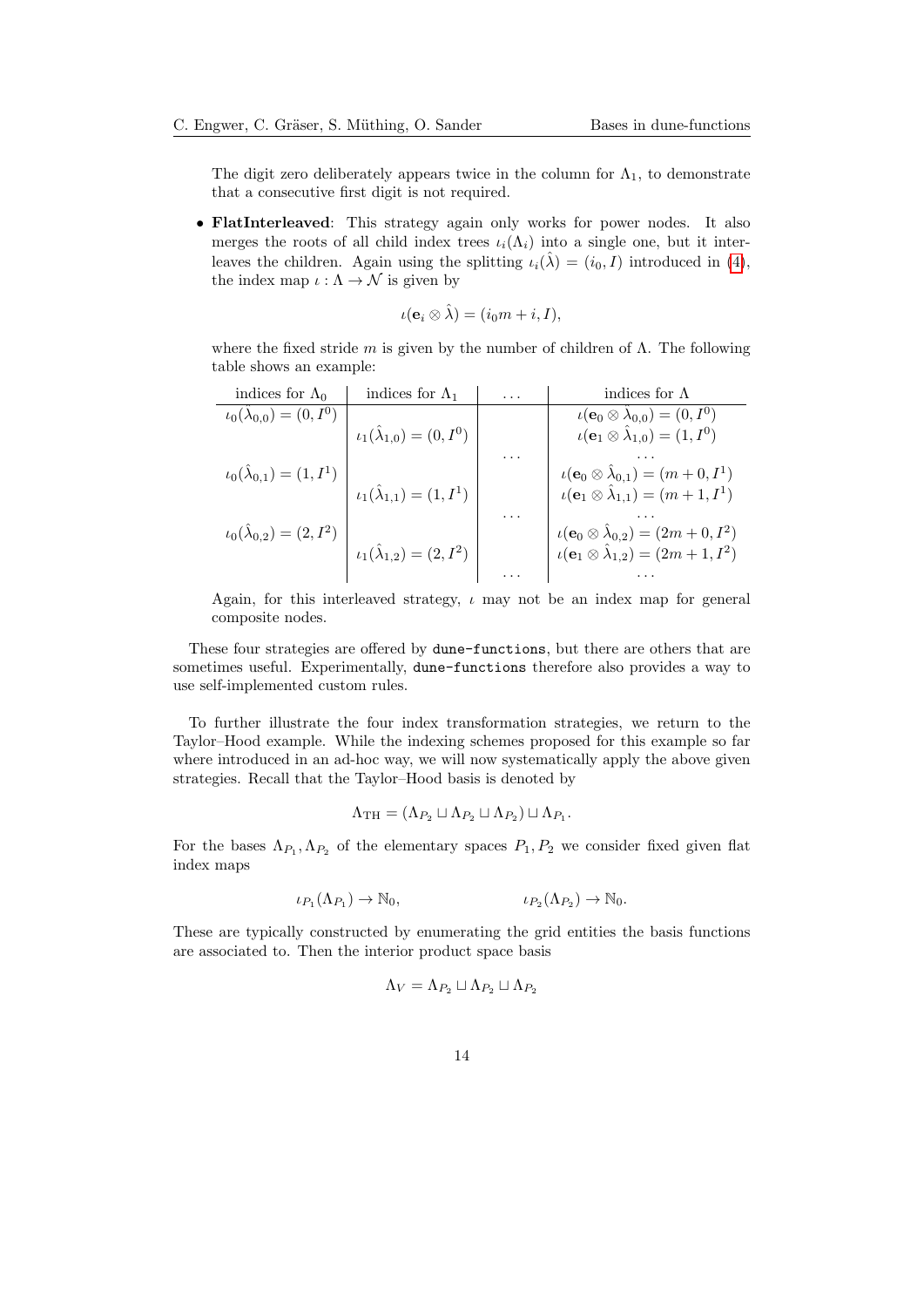|             | BL(BL)    | BL(BI)    | BL(FL)          | BL(FI)       | FL(BL)  | FL(BI)      | FL(FL)            | FL(FI)       |
|-------------|-----------|-----------|-----------------|--------------|---------|-------------|-------------------|--------------|
| $v_{x_0,0}$ | (0, 0, 0) | (0,0,0)   | (0, 0)          | $(0, 0 + 0)$ | (0, 0)  | (0, 0)      | (0)               | $(0+0)$      |
| $v_{x_0,1}$ | (0,0,1)   | (0, 1, 0) | (0,1)           | $(0, 3 + 0)$ | (0, 1)  | (1,0)       | (1)               | $(3+0)$      |
| $v_{x_0,2}$ | (0, 0, 2) | (0, 2, 0) | (0, 2)          | $(0, 6 + 0)$ | (0, 2)  | (2,0)       | $\left( 2\right)$ | $(6+0)$      |
| $v_{x_0,3}$ | (0, 0, 3) | (0,3,0)   | (0, 3)          | $(0, 9 + 0)$ | (0, 3)  | (3,0)       | (3)               | $(9+0)$      |
|             |           |           |                 |              |         |             |                   |              |
| $v_{x_1,0}$ | (0, 1, 0) | (0, 0, 1) | $(0, n_2 + 0)$  | $(0, 0 + 1)$ | (1,0)   | (0,1)       | $(n_2 + 0)$       | $(0+1)$      |
| $v_{x_1,1}$ | (0, 1, 1) | (0, 1, 1) | $(0, n_2 + 1)$  | $(0, 3 + 1)$ | (1,1)   | (1,1)       | $(n_2+1)$         | $(3+1)$      |
| $v_{x_1,2}$ | (0, 1, 2) | (0, 2, 1) | $(0, n_2 + 2)$  | $(0, 6 + 1)$ | (1, 2)  | (2,1)       | $(n_2 + 2)$       | $(6+1)$      |
| $v_{x_1,3}$ | (0, 1, 3) | (0, 3, 1) | $(0, n_2 + 3)$  | $(0, 9+1)$   | (1, 3)  | (3,1)       | $(n_2 + 3)$       | $(9+1)$      |
|             |           |           |                 |              |         |             |                   |              |
| $v_{x_2,0}$ | (0, 2, 0) | (0, 0, 2) | $(0, 2n_2 + 0)$ | $(0, 0 + 2)$ | (2,0)   | (0, 2)      | $(2n_2 + 0)$      | $(0+2)$      |
| $v_{x_2,1}$ | (0, 2, 1) | (0, 1, 2) | $(0, 2n_2 + 1)$ | $(0, 3 + 2)$ | (2,1)   | (1, 2)      | $(2n_2+1)$        | $(3+2)$      |
| $v_{x_2,2}$ | (0, 2, 2) | (0, 2, 2) | $(0, 2n_2 + 2)$ | $(0, 6 + 2)$ | (2, 2)  | (2, 2)      | $(2n_2 + 2)$      | $(6+2)$      |
| $v_{x_2,3}$ | (0, 2, 3) | (0, 3, 2) | $(0, 2n_2 + 3)$ | $(0, 9+2)$   | (2, 3)  | (3, 2)      | $(2n_2+3)$        | $(9+2)$      |
|             |           |           |                 |              |         |             |                   |              |
| $p_0$       | (1,0)     | (1,0)     | (1,0)           | (1,0)        | $(3+0)$ | $(n_2 + 0)$ | $(3n_2 + 0)$      | $(3n_2 + 0)$ |
| $p_1$       | (1, 1)    | (1, 1)    | (1,1)           | (1, 1)       | $(3+1)$ | $(n_2+1)$   | $(3n_2+1)$        | $(3n_2+1)$   |
|             | (1, 2)    | (1, 2)    | (1, 2)          | (1, 2)       | $(3+2)$ | $(n_2 + 2)$ | $(3n_2+2)$        | $(3n_2+2)$   |
| $p_2$       |           |           |                 |              |         |             |                   |              |
|             |           |           |                 |              |         |             |                   |              |

<span id="page-14-0"></span>Table 1: Different indexing strategies for the Taylor–Hood basis functions

together with the index map  $\iota_{P_2}$  is a power node in the sense of Definition [6,](#page-11-0) while the tree root

$$
\Lambda_{\mathrm{TH}} = \Lambda_V \sqcup \Lambda_{P_1}
$$

is a composite node. The basis functions for the  $k$ -th component of the velocity are denoted by

$$
v_{x_k,i} = \mathbf{e}_0 \otimes (\mathbf{e}_k \otimes \lambda_i^{P_2})
$$

where  $i = 0, \ldots, n_2 - 1$  for  $n_2 = |\Lambda_{P_2}| = \dim P_2$  whereas the basis functions for the pressure are denoted by

$$
p_j={\bf e}_1\otimes\lambda_j^{P_1}
$$

where  $j = 0, ..., n_1 - 1$  for  $n_1 = |\Lambda_{P_1}| = \dim P_1$ .

As two of the above given strategies can be used for composite nodes, while all four can be applied to power nodes we obtain eight different index maps for the Taylor–Hood basis  $\Lambda_{\text{TH}}$ . They are listed in Table [1,](#page-14-0) where the label  $X(Y)$  means that strategy X is used for the outer product and strategy  $Y$  for the inner product. For  $X$  and  $Y$  we use the abbreviations BL (BlockedLexicographic), BI (BlockedInterleaved), FL (FlatLexicographic), and FI (FlatInterleaved). Notice that the index maps depicted in Figure [4](#page-8-0) and Figure [5](#page-9-0) are reproduced for the strategies BL(BL) and BL(BI), respectively.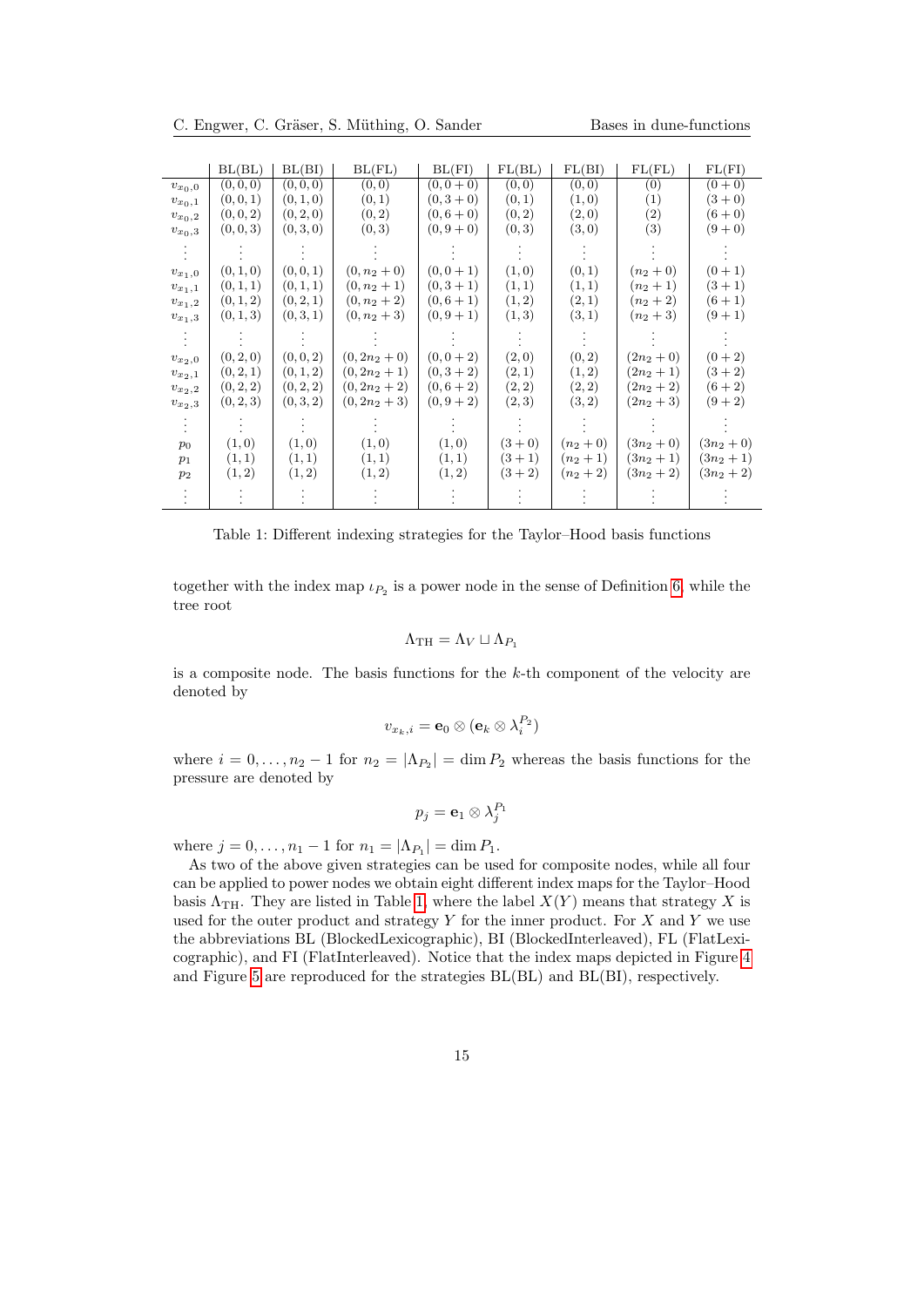## <span id="page-15-0"></span>1.5 Localization to single grid elements

For the most part, access to finite element bases happens element by element. It is therefore important to consider the restrictions of bases to single grid elements. In contrast to the previous sections we now require that there is a finite element grid for the domain  $\Omega$ . For simplicity we will assume that all bases consist of functions that are defined piecewise with respect to this grid, but it is actually sufficient to require that the restrictions of all basis functions to elements of the grid can be constructed cheaply.

Consider the restrictions of all basis functions  $\lambda \in \Lambda$  of a given tree to a single fixed grid element e. Of these restricted functions, we discard all those that are constant zero functions on e. All others form the local basis on e

$$
\Lambda|_e := \{ \lambda|_e \; : \; \lambda \in \Lambda, \quad \text{int}(\text{supp }\lambda) \cap e \neq \emptyset \}.
$$

The local basis forms a tree that is isomorphic to the original function space basis tree, with each global function space basis  $\Lambda$  replaced by its local counterpart  $\Lambda|_{e}$ .

For a given index map  $\iota$  of  $\Lambda$ , this natural isomorphism from the global to the local tree naturally induces a localized version of  $\iota$  given by

$$
\iota|_e : \Lambda|_e \to \mathcal{I}, \qquad \qquad \iota|_e(\lambda_e) := \iota(\lambda).
$$

This is the map that associates shape functions on a given grid element e to the multiindices of the corresponding global basis functions. Note that the map  $\iota|_e$  itself is not an index map in the sense of Definition [5](#page-8-1) since  $\iota|_e(\Lambda|_e)$  is only a subset of the index tree  $\iota(\Lambda)$ , and not always an index tree itself.

In order to index the basis functions in  $\Lambda|_e$  efficiently we introduce an additional local index map

$$
\iota_{\Lambda|_e}^{\rm local}:\Lambda|_e\to \mathcal{N},
$$

such that  $\iota_{\Lambda|_e}^{\text{local}}(\Lambda|_e)$  is an index tree. The index  $\iota_{\Lambda|_e}^{\text{local}}(\lambda|_e)$  is called the *local index* of  $\lambda$  (with respect to e). To distinguish it from the indices generated by  $\iota$  we call  $\iota(\lambda)$ the global index of  $\lambda$ . The local index is typically used to address the element stiffness matrix. In principle, this indexing can use another non-flat index tree, which does not have to coincide with the index tree for the global basis. This means that the local index of a shape function can again be a multi-index, but the types, lengths and orderings can be completely unrelated to the corresponding global indices. This would allow to use nested types for element stiffness matrices and load vectors. As explained in Chapter [2,](#page-16-0) the dune-functions implementation is fairly restrictive here, and only allows flat local indices, i.e.,  $\iota_{\Lambda|e}^{\text{local}}(\Lambda|e) \subset \mathbb{N}_0$ .

In addition, we introduce for each leaf local basis  $\hat{\Lambda}|_e$  of the full local basis tree another local index map

$$
\iota_{\hat{\Lambda}|_e}^{\text{leaf-local}}: \hat{\Lambda}|_e \to \mathbb{N}_0.
$$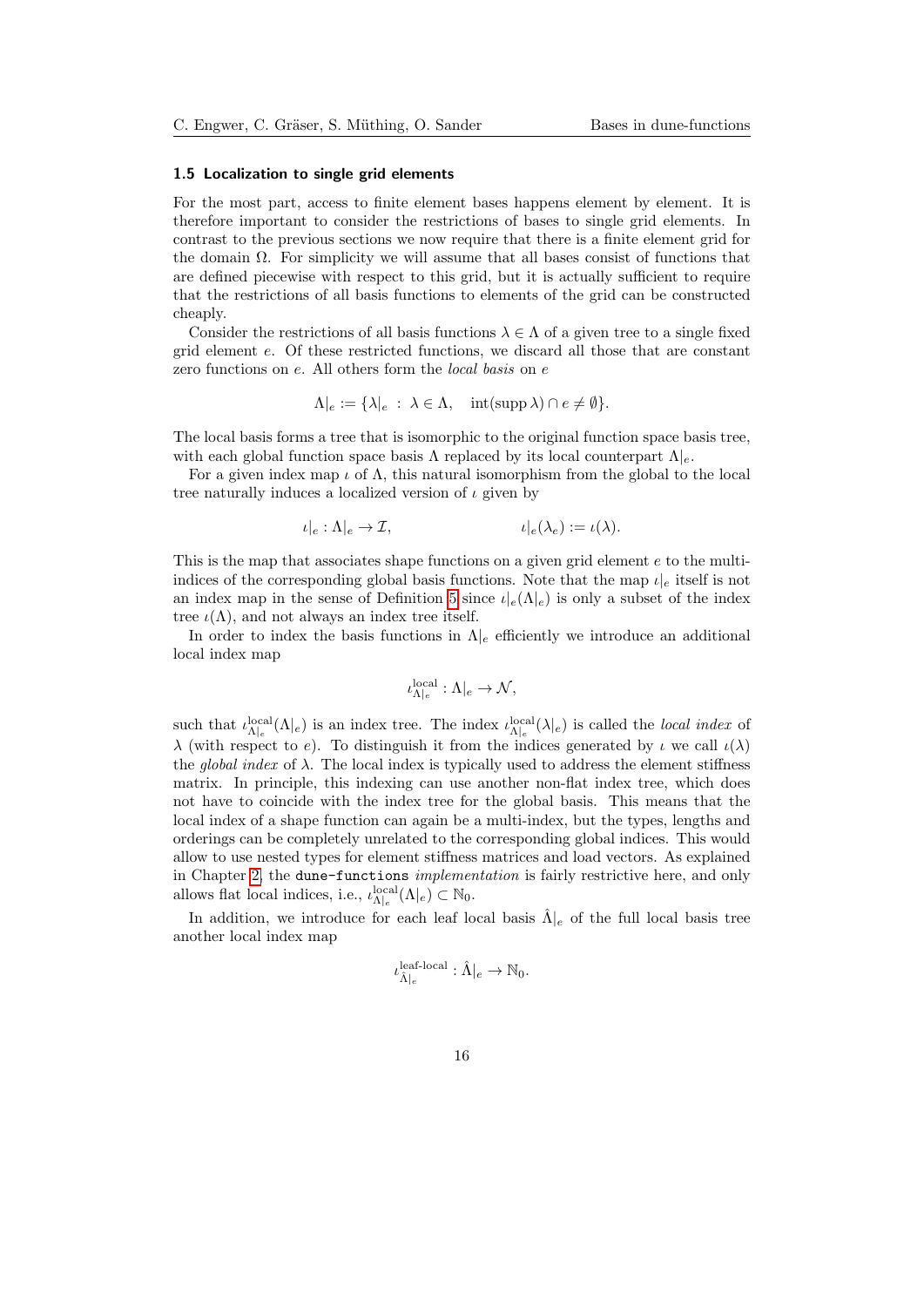

<span id="page-16-1"></span>Figure 7: Overview of the classes making up the interface to finite element space bases

As there is no hierarchical structure involved, this index is simply a natural number. The index  $\iota_{\hat{\Lambda}|_e}^{\text{leaf-local}(\lambda|_e)}$  is called the *leaf-local index* of  $\lambda$  (with respect to e).

In an actual programming interface one typically accesses basis functions by indices directly. We will later see that in dune-functions the leaf-local index is the shape function index of the dune-localfunctions module. Hence the dune-functions API needs to implement the map

$$
\iota_e^{\mathrm{leaf}\to\mathrm{local}}:=\iota_{\Lambda|_e}^{\mathrm{local}}\circ(\iota_{\hat{\Lambda}|_e}^{\mathrm{leaf-local}})^{-1}
$$

mapping leaf-local indices to local indices and

$$
\iota_e^{\text{local}\to\text{global}}:=\iota|_e\circ(\iota_{\Lambda|_e}^{\text{local}})^{-1}
$$

mapping local indices to global multi-indices.

## <span id="page-16-0"></span>2 Programmer interface for function space bases

The design of the dune-functions interface for bases of function spaces follows the ideas of the previous section. The main interface concept are global basis objects that represent trees of function space bases. These trees can be localized to individual elements of the grid. Such a localization provides access to the (tree of) shape functions there, together with the two shape-function index maps  $l_e^{\text{leaf}\rightarrow \text{local}}$  and  $l_e^{\text{local}\rightarrow \text{global}}$ . The structure of the interface is visualized in Figure [7.](#page-16-1)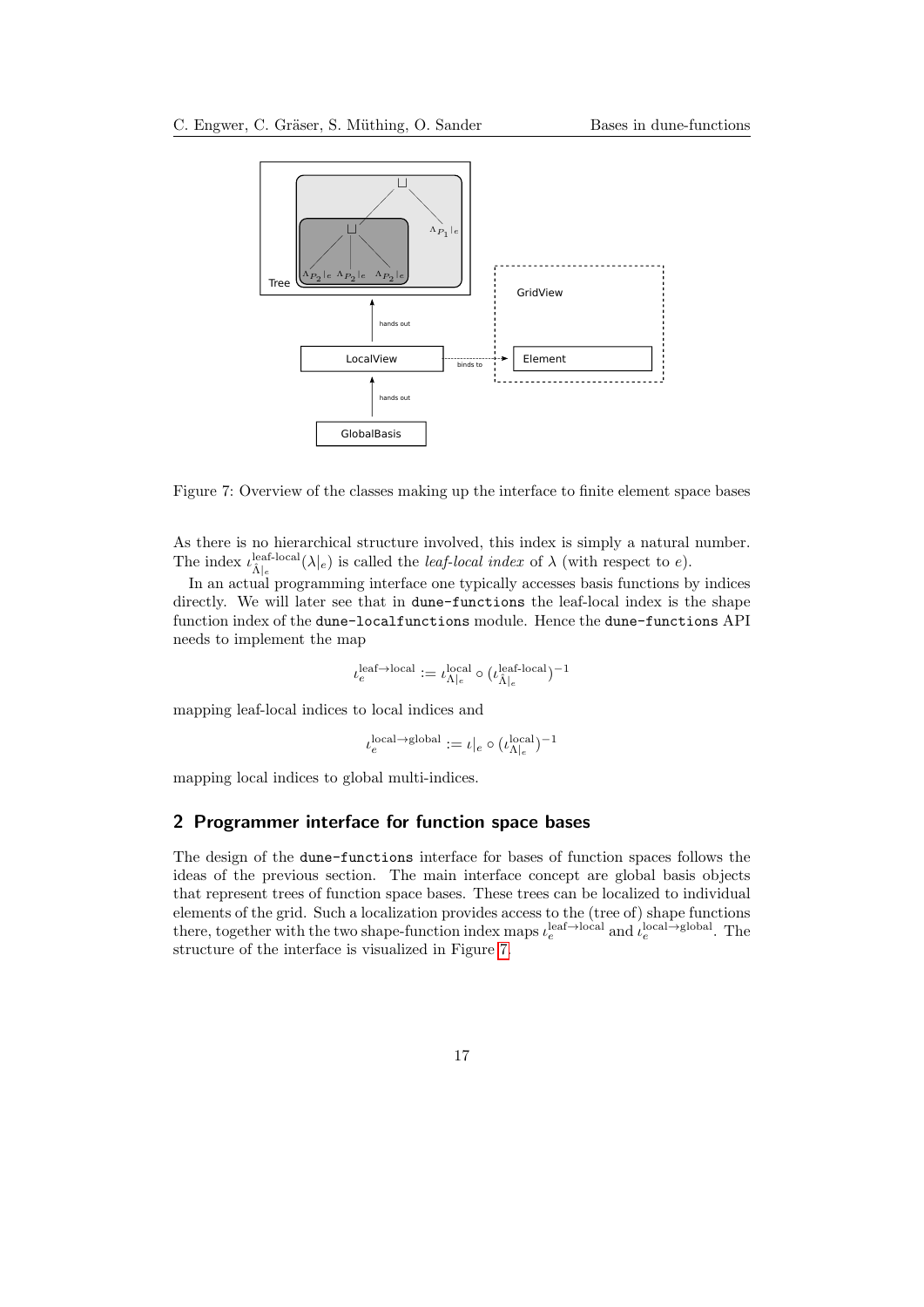## Notation

The dune-functions module is implemented in the  $C++$  programming languange. All header include paths start with dune/functions/, and all code is contained in the namespace Dune::Functions. Internally, dune-functions depends on the dune-typetree module, which implements abstract compile-time tree data structures. The global basis interface described below is not enforced by deriving from specific base classes. Instead, dune-functions is based on  $C++$ -style duck-typing [\[9\]](#page-52-7), i.e., any  $C++$ type providing the required interface is a valid implementation of that interface.

Throughout this text we will introduce the programmer interfaces by presenting the interface declaration, explaining its meaning, and giving examples of its usage. In order to distinguish interface declarations from code examples they are formatted differently. Furthermore, implementation defined types and arguments are highlighted. The following shows an example of an interface declaration:

```
// Declaration of type T referring to an implementation−defined type
using T = <implementation defined>;
// Declaration of method foo
T foo(int);
// Declaration of class Bar with implementation−defined constructor arguments
class Bar {
public:
 Bar(<args>);
};
```
In contrast, an example for using this interface would be formatted like this:

// Call foo () and store result  $T t = foo(1);$ 

// Construct an object of type Bar auto bar =  $Bar(t, \text{ 5000} \times t)$ ;

## <span id="page-17-0"></span>2.1 The interface for a global function space basis

We start by describing the user interface for global bases. Since we are discussing duck-typing interfaces, all class names used below are generic. A tree of global bases is implemented by one class which, in the following, we will call GlobalBasis, and which can have an arbitrary number of template parameters. All types and methods listed in the following interface declaration shall be public members of the generic implementation class GlobalBasis.

As each basis implementation may require its own specific data for construction, we do not enforce a precise set of constructors.

GlobalBasis(<implementation defined>);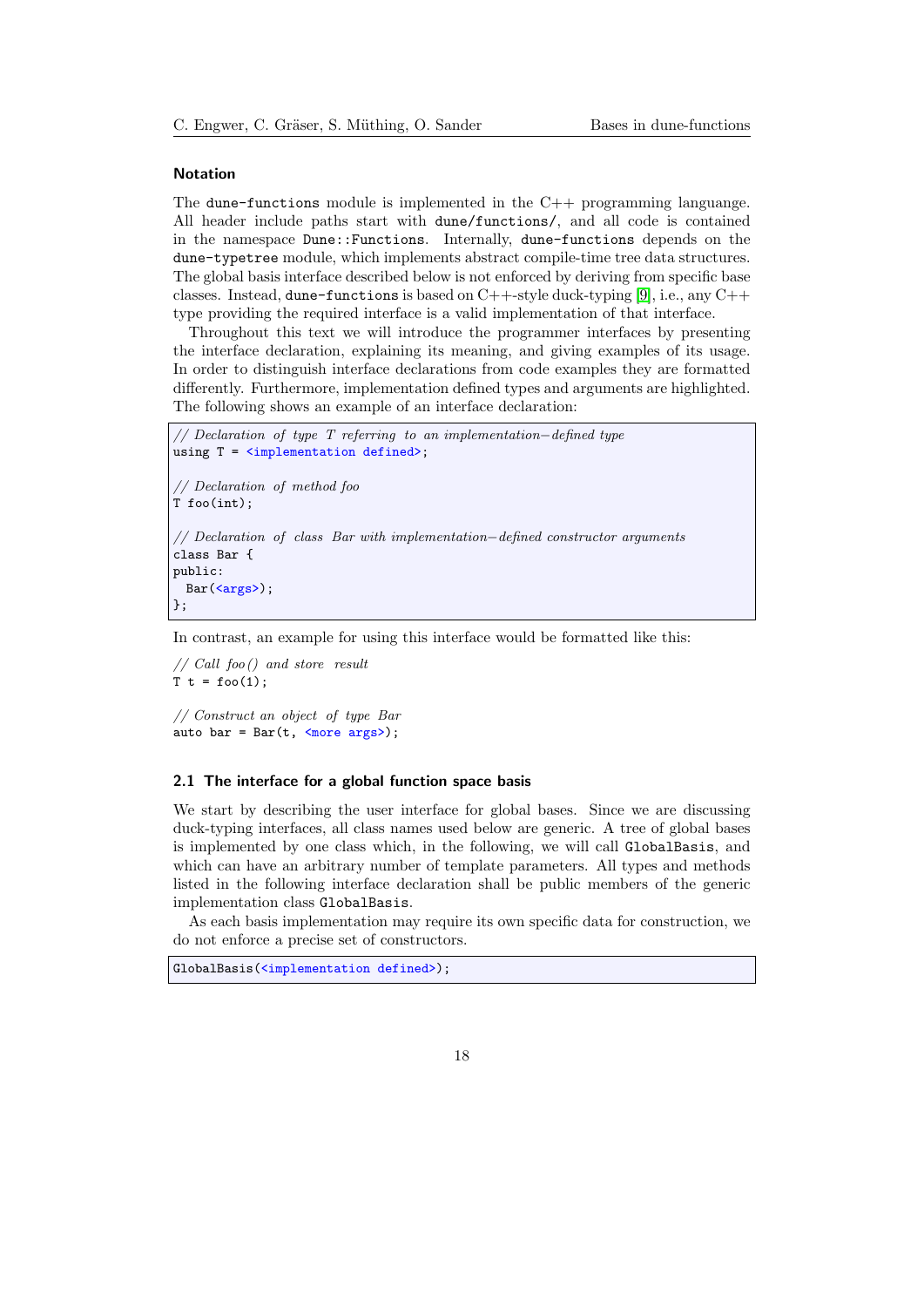Each GlobalBasis may have one or several constructors with implementation-dependent lists of arguments.

The main feature of a GlobalBasis is to give access to basis functions and their indices. Most of this access happens through the localization of the basis to single grid elements (Section [1.5\)](#page-15-0). In the programmer interface, this localization is called LocalView. Objects of type LocalView are obtained from GlobalBasis objects through the method

```
using LocalView = \langleimplementation defined>;
LocalView localView() const;
```
The precise return type of the localView method is implementation-dependent. Objects created by the method have undefined state, and need to be attached to individual grid elements in a process called binding. The details are explained in Section [2.2.](#page-19-0)

Several methods of a GlobalBasis provide information on the sizes of the bases contained in the tree. The total number of basis functions of the global basis is exported via the method

```
using size_type = <implementation defined>;
size_type dimension() const;
```
This method can be used to allocate vector containers if flat multi-indices are used. However, the information provided by the dimension method is generally not sufficient to allocate hierarchical containers to be accessed by more general multi-indices. Therefore, the basis provides more structural information of those multi-indices via the method

```
using SizePrefix = ReservedVector<implementation defined>;
size_type size(const SizePrefix& prefix) const;
```
The parameter prefix is a multi-index itself. If  $\mathcal I$  is the set of all global multi-indices of the basis and prefix is a prefix for this set, then size(prefix) returns the size  $\deg^+_{\mathcal{I}}[\mathtt{prefix}]$  of  $\mathcal I$  relative to  $\mathtt{prefix}$  defined in [\(2\)](#page-8-2), i.e., the number of direct children of the node prefix in the index tree. If prefix is not a prefix for  $\mathcal I$  the result is undefined. If  $\text{prefix} \in \mathcal{I}$ , i.e., the prefix is itself one of the multi-indices then the result is zero. The type SizePrefix is always a container of type ReservedVector (from the dune-common module). More details are given in Section [2.4.](#page-23-0) Like all other types used in the GlobalBasis interface, it is expected to be exported by the implementation class. For convenience there is also the method

size\_type size() const;

returning the same value as  $size({\{\}})$ , i.e., the number of children of the root of the index tree. For a scalar basis, this is again the overall number of basis functions.

Finally, each GlobalBasis provides access to the grid view it is defined on by the method

const GridView& gridView() const;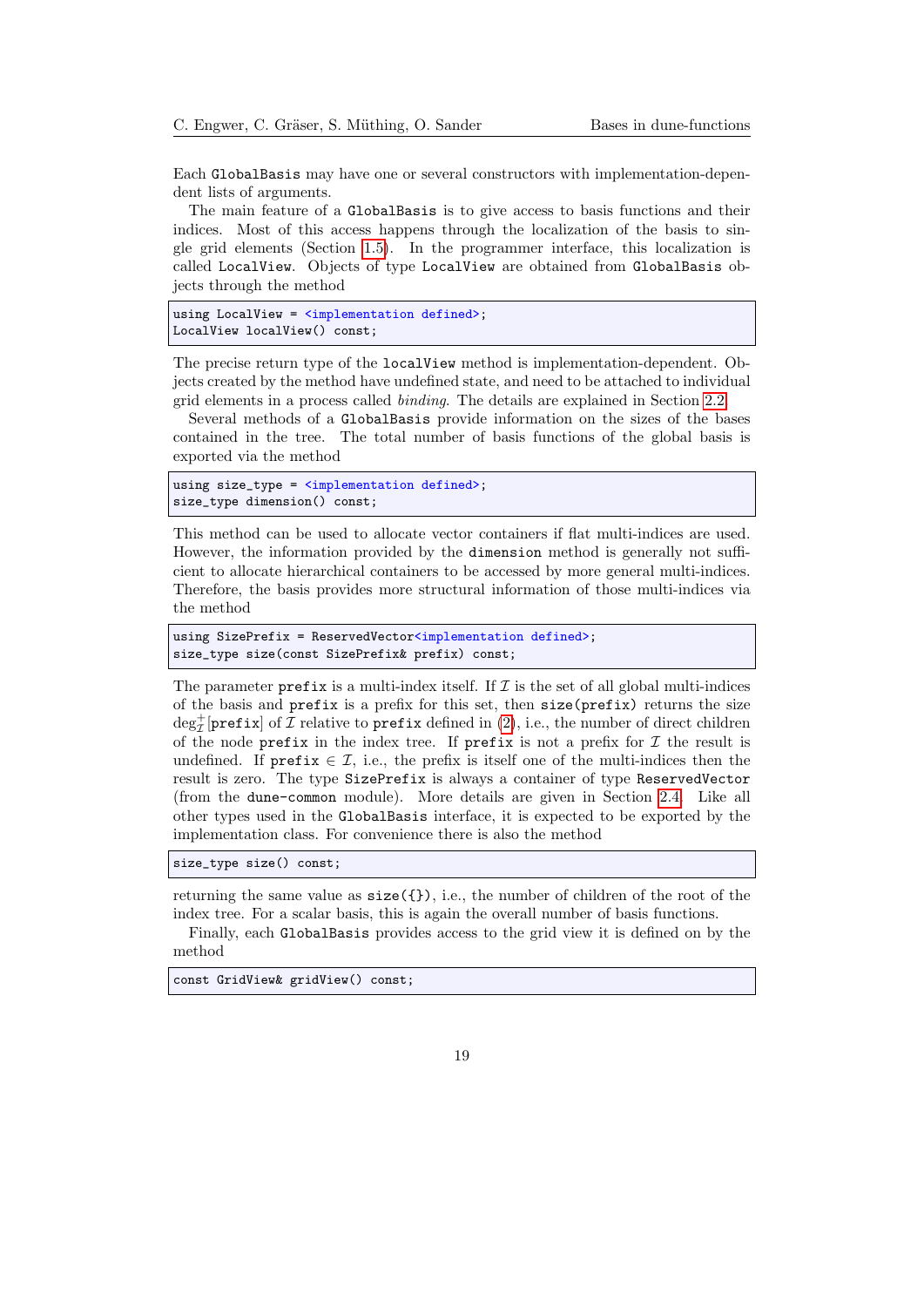The corresponding type is exported as GridView. If the grid view was modified (e.g., by local grid refinement), the result of calling any method of the basis is undefined until the basis has been explicitly updated. For this, call the method

void update(const GridView & gv);

which tells the basis to adapt its local state to the new grid view.

## <span id="page-19-0"></span>2.2 The user interface for a localized basis

The localization of a function space basis to a single grid element is represented by an interface called LocalView. Objects of type LocalView are returned by the method GlobalBasis::localView(), and there is no way to construct such objects directly. All types and methods listed in the following interface declaration are public members of the generic class LocalView.

A freshly constructed LocalView object is not completely initialized yet. To truly have the object represent the basis localization on a particular element, it must be bound to that element. This is achieved by calling

```
using GridView = typename GlobalBasis::GridView;
using Element = typename GridView::template Codim<0>::Entity;
void bind(const Element& e);
```
Once this method has been called, the LocalView object is fully set up and can be used. The call may incorporate expensive computations needed to precompute the local basis functions and their global indices. The local view can be bound to another element at any time by calling the bind method again. To set the local view back to the unbound state again, call the method

void unbind();

The local view will store a copy of the element it is bound to, which is accessible via

const Element& element() const;

A bound LocalView object provides information about the size of the local basis at the current element. The total number of basis functions associated to the local view at the current element is returned by

```
using size_type = typename GlobalBasis::size_type;
size_type size() const;
```
In the language of Chapter [1,](#page-3-0) this method computes the number  $|\Lambda|_e$ . To allow preallocation of buffers for local functions, the method

size\_type maxSize() const;

returns the maximum return value of the size method for all elements in the grid view associated to the global basis, i.e., it computes  $\max_{e} |\Lambda|_{e}$ . As this information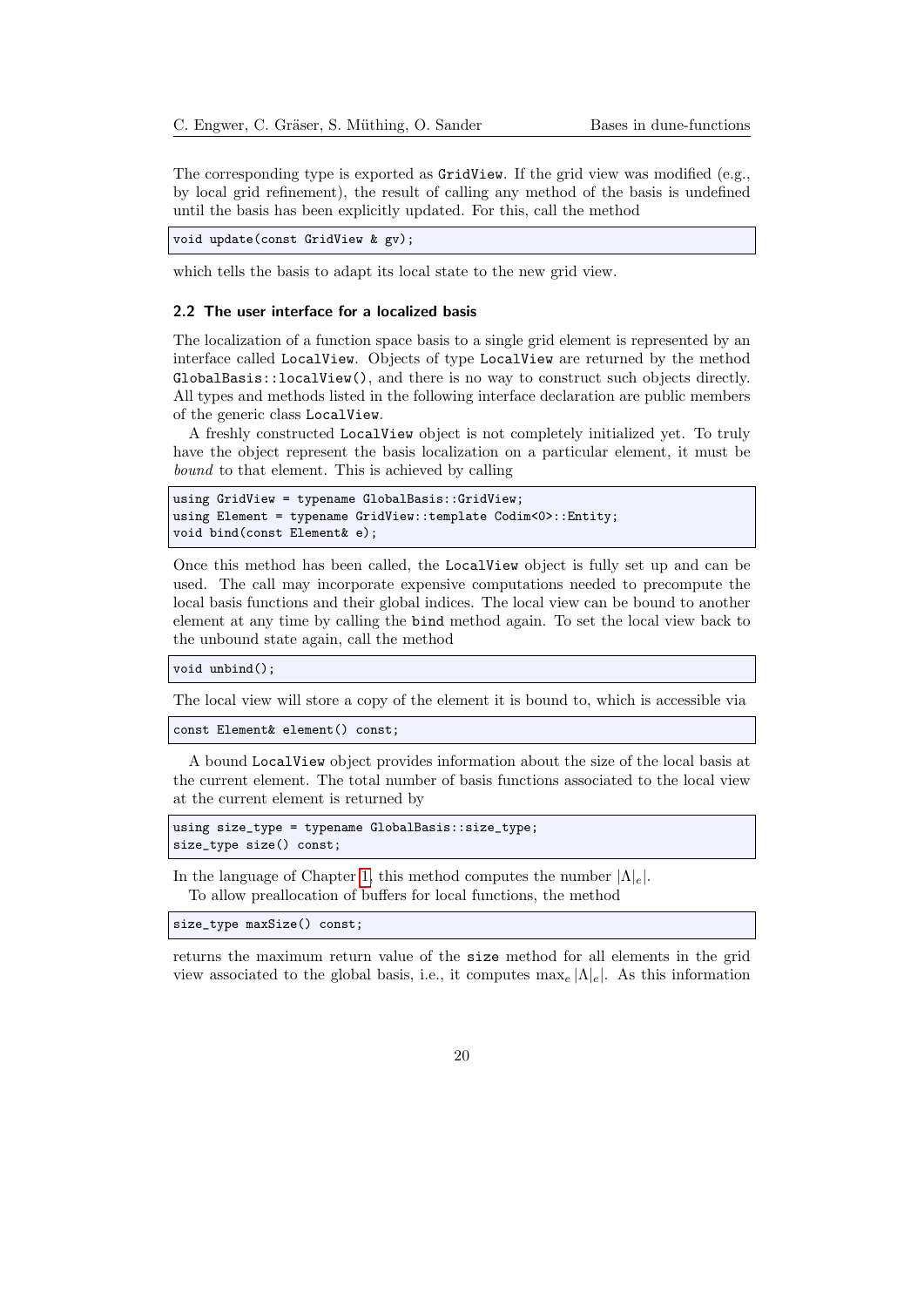does not depend on a particular element, the method maxSize can even be called in unbound state.

As an example, suppose that basis is an object of type Dune::Functions::TaylorHoodBasis, which implements the Taylor–Hood basis that has been used for examples in the previous section. The following code loops over all elements of the grid view and prints the numbers of degrees of freedom per element:

```
auto localView = basis.localView();
```

```
for (auto&& element : elements(basis.gridView()))
\mathcal{F}localView.bind(element);
  \texttt{std::count} \; \texttt{<<} \; \texttt{"Element\_with\_"} \; \texttt{<<} \; \texttt{localView.size()}<< "
degrees
of
freedom" << std::endl;
}
```
Access to the actual local basis functions is provided by the method

```
using Tree = \langleimplementation defined>;
const Tree& tree() const;
```
This encapsulates the set  $\Lambda|_e$  of basis functions localized to the element e, organized in the tree of function space bases. While the tree itself can be queried in unbound state, the local view must be bound in order to use most of the trees methods. A detailed discussion of the interface of the tree object is given below.

For any of the local basis functions in the local tree accessible by tree() the global multi-index is provided by the method

```
using MultiIndex = <implementation defined>;
MultiIndex index(size_type i) const;
```
The argument for this method is the local index of the basis function within the tree as returned by  $node.loadIndex(k)$ ; here node is a leaf node of the tree provided by tree(), and k is the number of the shape function within the corresponding local finite element (see below). Hence the **index** method implements the map  $\iota_e^{\text{local}\rightarrow\text{global}}$ introduced in Section [1.5,](#page-15-0) which maps local indices to global multi-indices. Accessing the same global index multiple times is expected to be cheap, because implementations are supposed to pre-compute and cache indices during bind(Element). The result of calling index(size\_type) in unbound state is undefined.

Extending the previous example a little, the following loop prints the global indices for each degree of freedom of each element.

```
auto localView = basis.localView();
```

```
for (auto&& element : elements(basis.gridView()))
{
 localView.bind(element);
 for (std::size_t i=0; i<localView.size(); i++)
   std::cout << localView.index(i) << std::endl;
}
```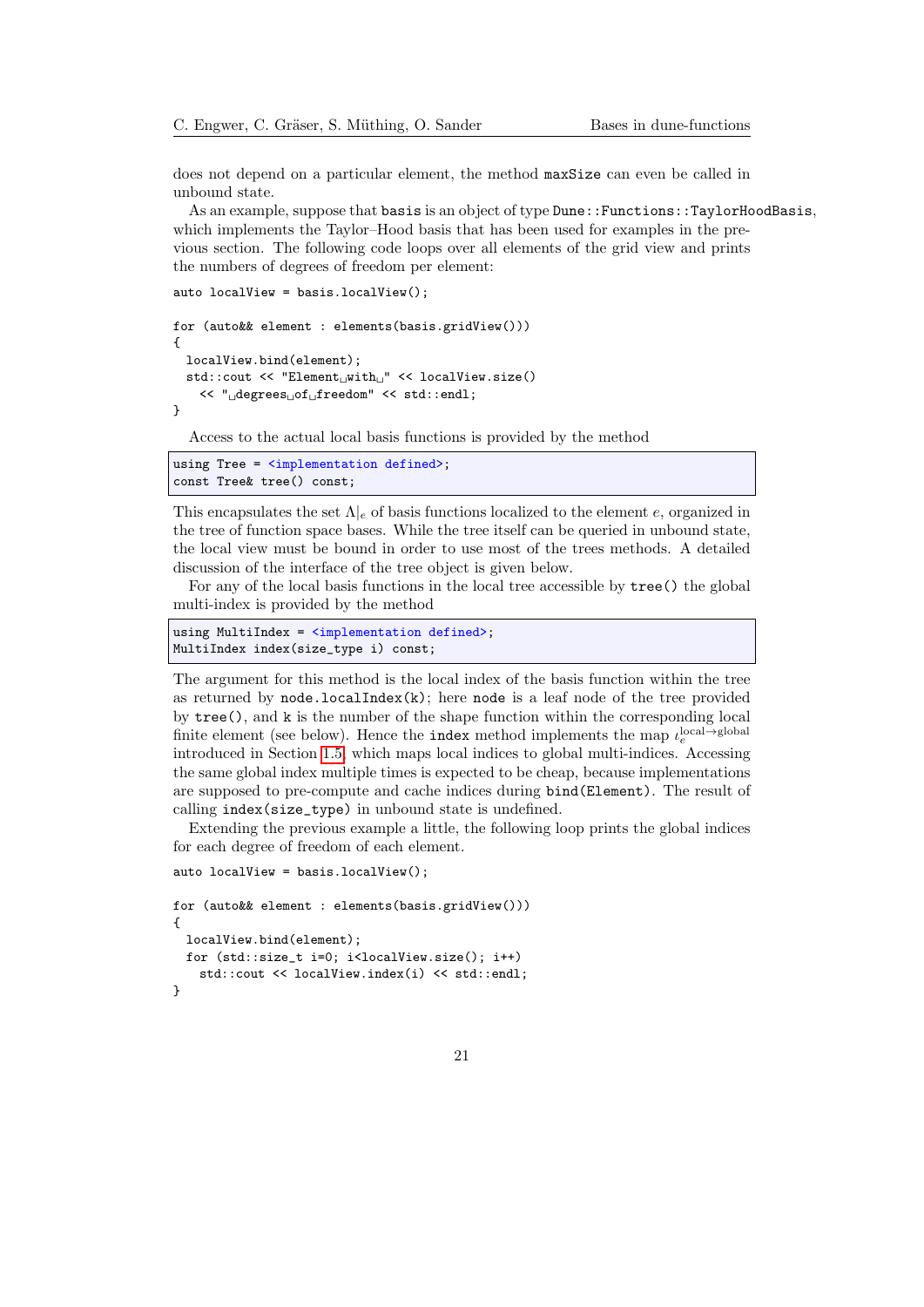When this code is run for a Taylor–Hood basis on a two-dimensional triangle grid, it will print 15 multi-indices per element, because a Taylor–Hood element has 12 velocity degrees of freedom and 3 pressure degrees of freedom per triangle.

Finally, the global basis of type GlobalBasis is known by the LocalView object, and exported by the globalBasis method.

```
using GlobalBasis = <implementation defined>;
const GlobalBasis& globalBasis() const;
```
Therefore, code that is given only a LocalView object can retrieve the global basis from it, and the grid view from there.

## <span id="page-21-0"></span>2.3 The user interface of the tree of local bases

The local view provides access to local basis functions of an element by exporting a Tree object, which keeps the local basis functions in its leaves. The tree structure is encoded in the type of the Tree object, using the infrastructure of the dune-typetree module.

The object returned by the LocalView::tree method is not actually a tree, but rather (a const reference to) the root node of the tree. To navigate within this tree, any non-leaf node allows to access its children using the two methods

```
template<class... ChildIndices>
auto child(ChildIndices... childIndices);
template<class ChildTreePath>
auto child(ChildTreePath childTreePath);
```
The arguments to these methods are the paths from the current node to the desired descendants. Notice that both methods only provide access to strict descendants, while accessing the node itself using an empty path is not supported.

For the first method, the path is passed as a sequence of indices. Indices referring to children of a power node can be passed as integer values, typically of type std: : size\_t. Indices referring to children of a composite node have to be passed statically as objects of type Dune::index\_constant<i>.<sup>[5](#page-21-1)</sup> For convenience global constants  $\Box 0, \Box 1, \ldots$  of this type are implemented in the Dune::Indices namespace. Continuing the example of the previous section, if localView is a local view of the TaylorHoodBasis localized to a particular grid element, then the leaf node for the second velocity component can be obtained by

```
using namespace Indices; // Import namespace with index constants .0, .1, .2, etcconst auto& node = localView.tree().child(_0, 1);
```
Note how the index constant Dune::Indices::\_0 is used to address the velocity node, because the tree root is a composite node whose child nodes are of different type. Within the velocity subtree, all three children are identical, and the second one can be accessed by the run-time integer 1.

<span id="page-21-1"></span> $5...$  which is a shortcut for std::integral\_constant<std::size\_t, i>.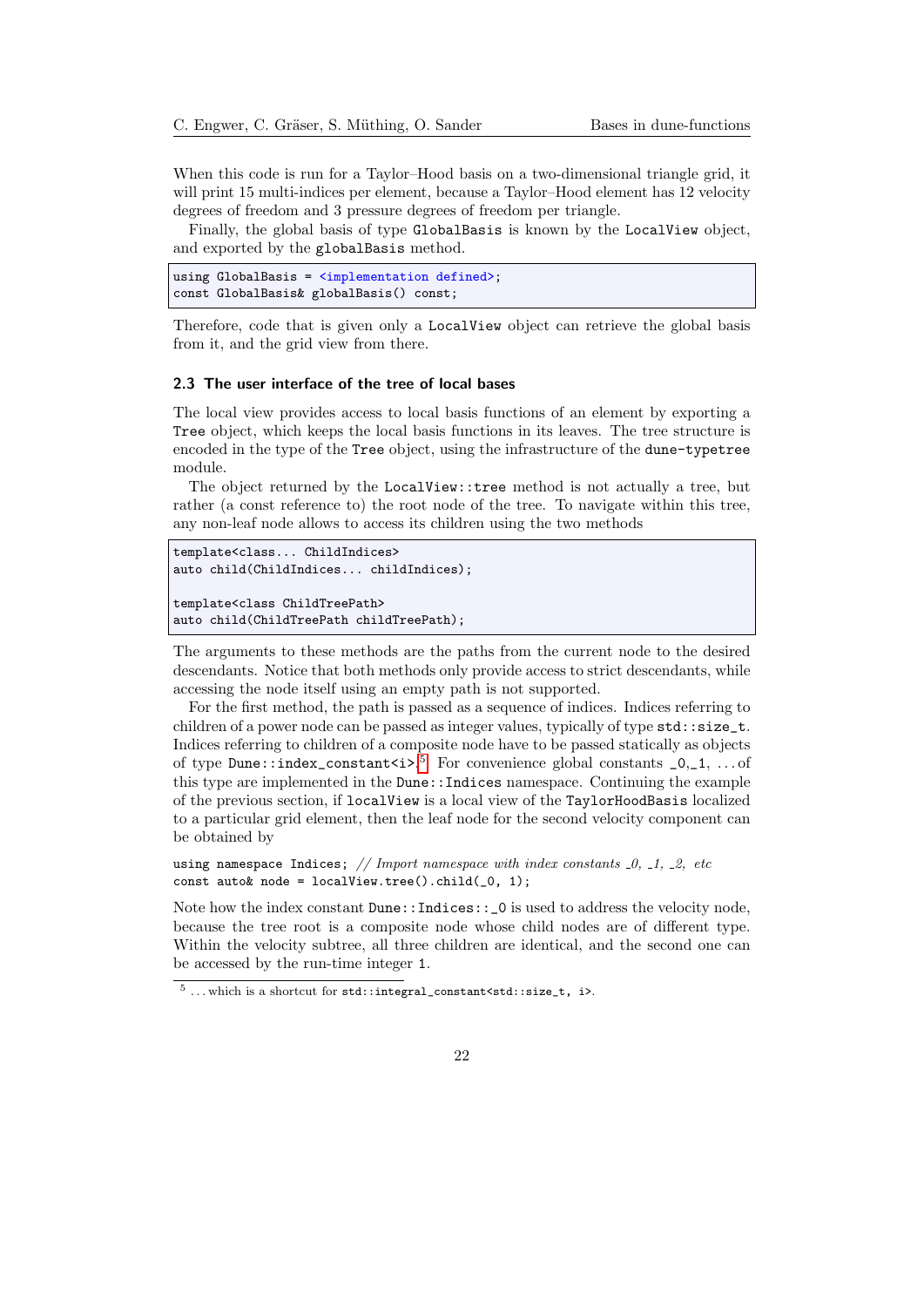The second child method allows to pass the tree path in a dedicated container. Such a container needs to handle sequences of static and run-time values. The dunefunctions module uses Dune::TypeTree::HybridTreePath for this, which we describe in detail in Section [2.4.](#page-23-0) Using a HybridTreePath object, the example looks as follows:

```
auto treePath = Dune::TypeTree::treePath(_0, 1);
const auto& node = localView.tree().child(treePath);
```
At each of its leaf nodes, the localized basis function tree provides the set of all corresponding shape functions. The method for this is

```
using FiniteElement = <implementation defined>;
const FiniteElement& finiteElement() const;
```
The object returned by this method is a LocalFiniteElement as specified in the dune-localfunctions module. As such, it provides access to shape function values and derivatives, to the evaluation of degrees of freedom in the sense of [\[4\]](#page-52-8), and to the assignment of local degrees of freedom to element faces. The numbering used by dune-localfunctions for the shape functions coincides with the leaf-local indices defined in Section [1.5.](#page-15-0) For example, if node is a leaf node in the localized Taylor–Hood tree, the following code prints all shape function values of the leaf shape function set at the point  $(0, 0, 0)$  in local coordinates of the appropriate reference element:

```
const auto& localBasis = node.finiteElement().localBasis();
std::vector<double> values;
localBasis.evaluate({0,0,0}, values);
for (auto v : values)
 std::cout << v << std::endl;
```
To obtain the entries of the element stiffness matrix that corresponds to a given shape function from a given leaf node, the local index needs to be computed from the leaf-local index of that shape function. For each local basis function the method

```
size_type localIndex(size_type i) const;
```
returns the local index within all local basis functions of the current element associated to the full local tree. The argument to this method is the index of the local basis functions within the leaf. In other words, the localIndex method implements the map  $\iota_e^{\text{leaf}\to \text{local}}$  introduced in Section [1.5.](#page-15-0) The return value is *not* a multi-index. While in principle all basis functions of the local subtree could be indexed using general multi-indices, the dune-functions module only supports flat indices here to keep the implementation simple.

While LocalFiniteElement objects are only available at leaf nodes, the following methods work at every node in the tree again. Calling

```
using size_type = <implementation defined>;
size_type size() const;
```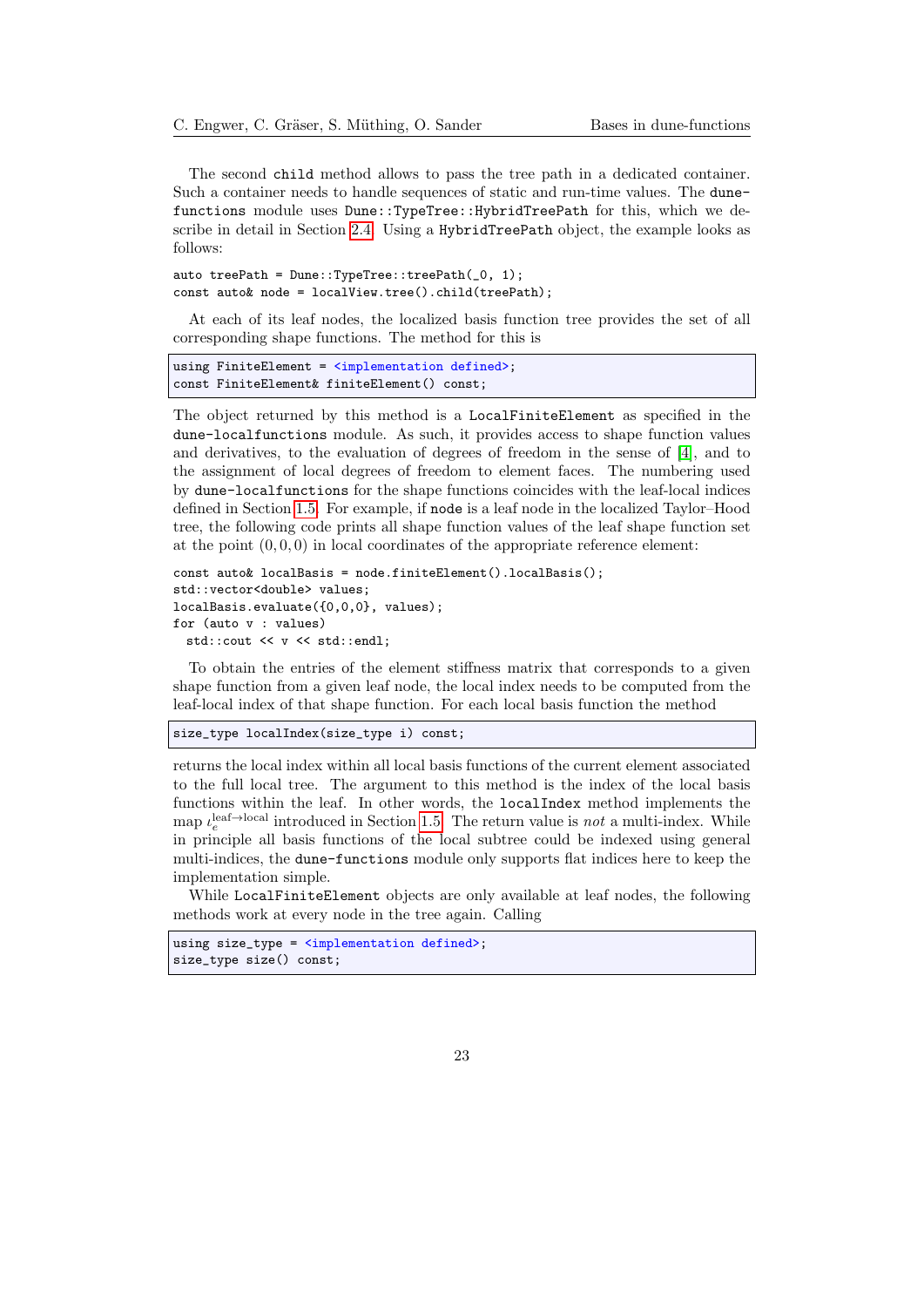returns the total number of local basis functions within the subtree rooted at the present node. In particular, calling this method for the tree root yields the size of the element stiffness matrix.

Finally, all nodes provide access to the element which they are bound to via the method

```
using Element = <implementation defined>;
const Element& element() const;
```
#### <span id="page-23-0"></span>2.4 Multi-indices

Multi-indices appear in several places in dune-functions. They are used as global indices to identify individual basis functions of a function space basis, and for indexing inner nodes of basis and index trees as well. From an implementation point of view, basis and index trees differ considerably. Only the localized basis tree explicitly appears in the programmer interface, whereas index trees appear only implicitly in the form of sets of indices with the appropriate structure (Definition [3\)](#page-8-3). These differences require separate multi-index implementations for the different types of trees. We discuss implementations for both types of trees in turn.

## 2.4.1 Multi-index implementations for basis trees

The tree of localized basis functions is the only tree that explicitly appears in the dune-functions programmer interface. The tree structure is encoded as C++ type information using the tools from the dune-typetree module. Navigation in this tree requires to manipulate paths from the root to particular nodes. In principle, such a path is a sequence of integers.

To understand the implementation, remember that non-leaf tree nodes can be of two types, power and composite (Section [1.4\)](#page-10-0). Since composite nodes have children of different types, it is not possible to access those children using a dynamic run-time index. Instead the child index in a composite node has to be encoded in a static way. For such situations, dune-common offers the type

```
template <std::size_t i> Dune::index_constant<i>;
```
which turns the number i into a type, and by this makes it accessible to compile-time expressions. On the other hand, all children of a power node have the same  $C++$  type, and can be accessed using a dynamic index of type std::size\_t.

In a typical tree, composite and power nodes appear together. It is therefore necessary to have a container that can store both compile-time and run-time integers. This is achieved by the class

```
template <class... I>
class HybridTreePath;
```
from the dune-typetree module.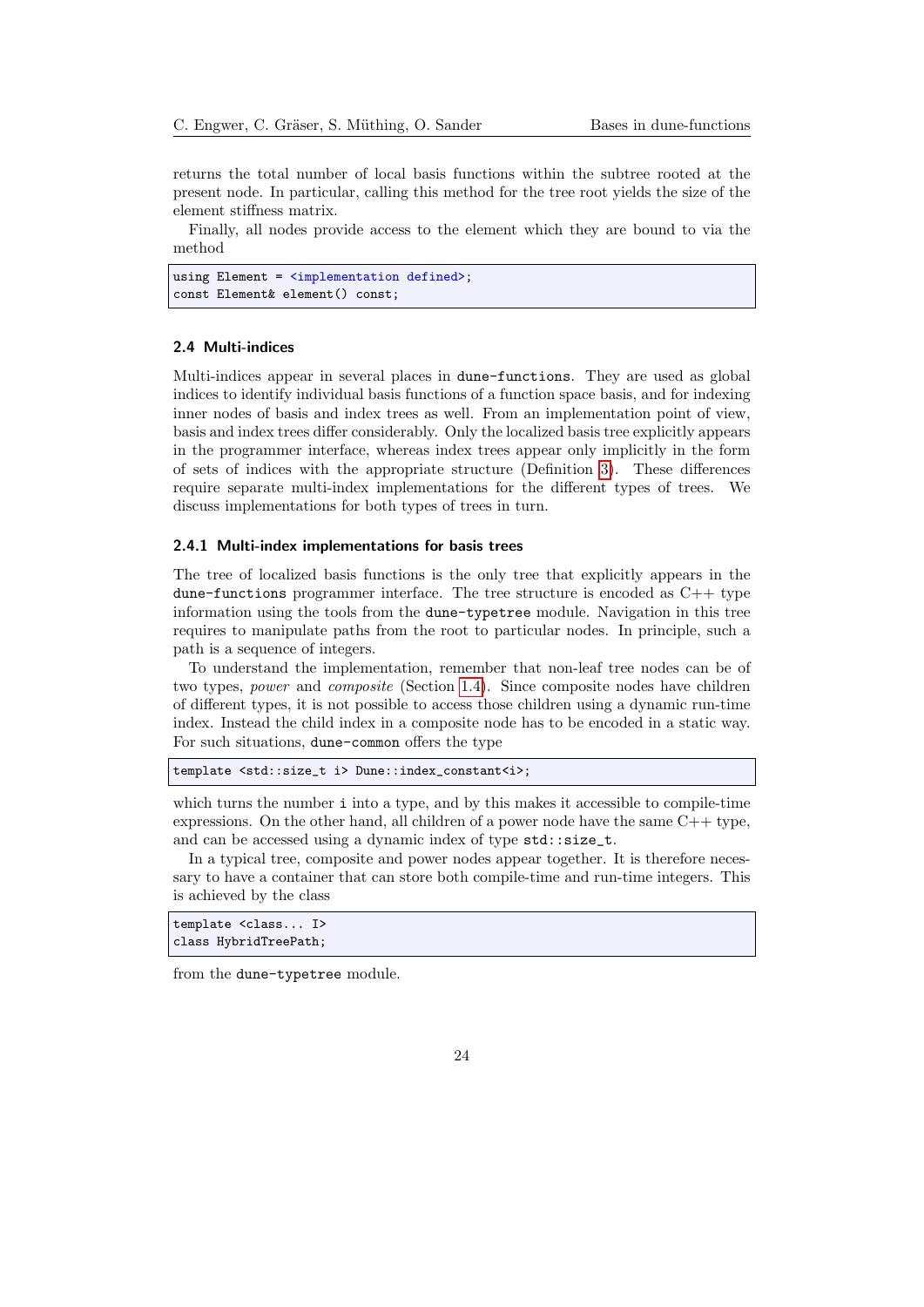Conceptually, a HybridTreePath is a fixed-size container, where each entry can be of different type. The types of the individual entries are passed as template parameters. If the type used for an entry is std::size\_t, then this entry will have a dynamic value. If, on the other hand, the type is  $Dune::index\_constant*,*$  then its value is static, and can be used for compile-time decisions.

An object of type HybridTreePath can be used to access the nodes of a localized basis tree if dynamic tree path entries only appear as child indices for power nodes in the tree while all other entries are static. For example, to access the leaf nodes corresponding to the velocity components in the Taylor–Hood ansatz tree depicted in Figure [2](#page-6-2) one would use multi-indices of the type

HybridTreePath<Dune::index\_constant<0>, std::size\_t>;

whereas the multi-index for the pressure leaf node would use the type

HybridTreePath<Dune::index\_constant<1>>;

To construct objects of these types, call

using namespace Dune::Indices; HybridTreePath<Dune::index constant<0>, std::size t> i00( $0.0$ ); HybridTreePath<Dune::index\_constant<0>, std::size\_t> i01(\_0,1); HybridTreePath<Dune::index\_constant<0>, std::size\_t> i02(\_0,2);

for the velocity leaf nodes, and

HybridTreePath<Dune::index\_constant<1>> i1(\_1);

for the pressure node. The constants  $\overline{\phantom{0}}$ ,  $\overline{\phantom{0}}$ , and  $\overline{\phantom{0}}$  are predefined in the namespace Dune::Indices.

This way of construction is overly verbose, because static indices have to be provided both as template and as constructor arguments. To simplify the construction of such objects, the dune-typetree module provides the helper function

template <class... I> auto TypeTree::treePath(I... i);

which creates a HybridTreePath with the given entries. As this is a free method rather than a constructor, the entries have to be given only once, and their types are inferred. The multi-indices of the previous example can be constructed using

```
auto i00 = TypeTree::treePath(0, 0);auto i01 = TypeTree::treePath(0, 1);
auto i02 = TypeTree::treePath(_0, 2);
auto i1 = TypeTree::treePath(1);
```
which is much shorter. To access entries of a HybridTreePath object, the object has the method

```
template<std::size_t i>
constexpr decltype(auto) operator[](const Dune::index_constant<i>&) const;
```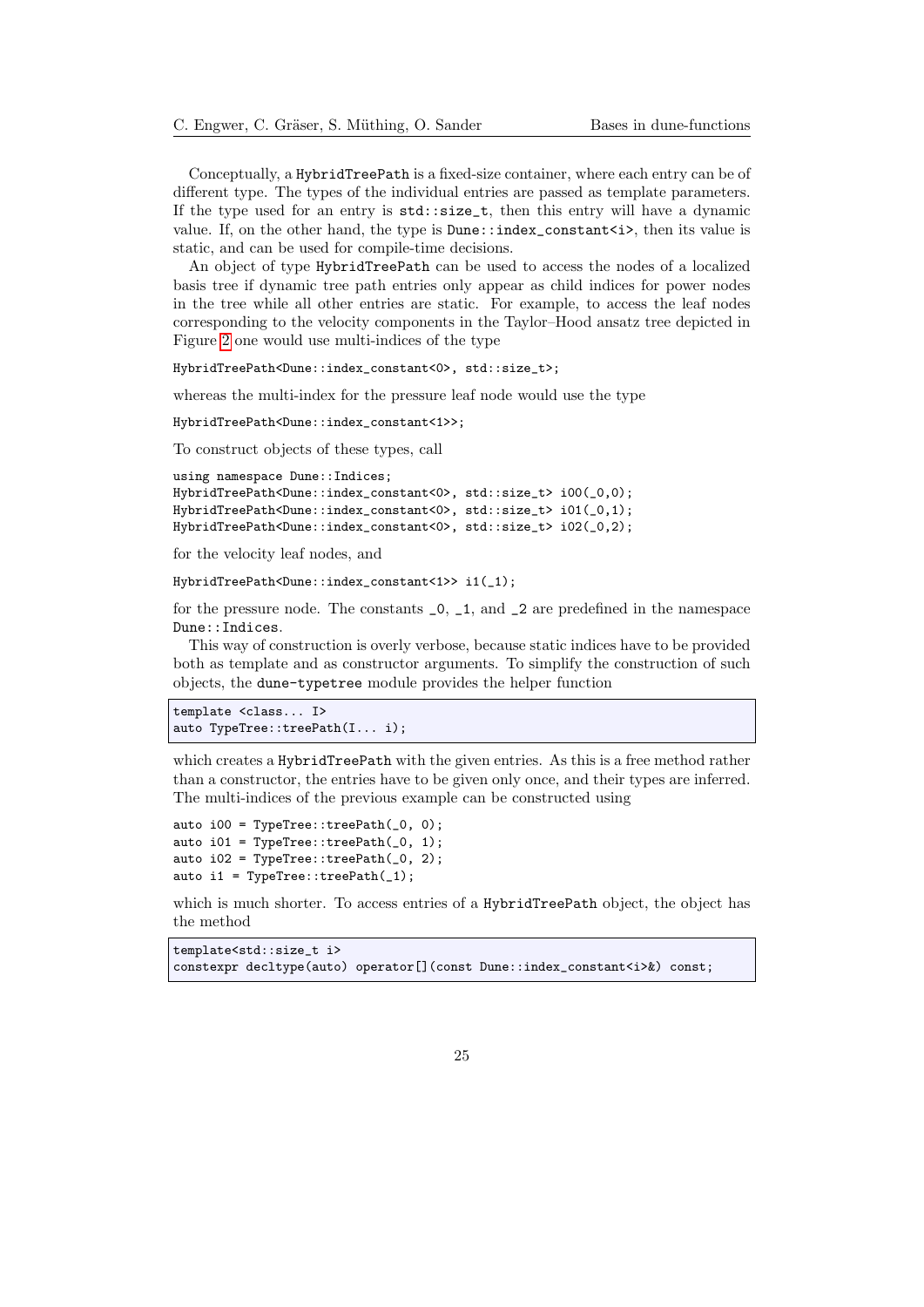Depending on the template parameter i, the return type is either std::size\_t or Dune::index\_constant<i>. Note that this construction is necessary although the function is already constexpr: Since HybridTreePath objects are intended to select children of different type in run-time contexts, they have to encode compile time index values into the run-time index objects. The latter is only possible by making the types of those index objects dependent on their compile time values.

However, as objects of type Dune::index\_constant can be implicitly converted to std::size\_t, there is also

```
auto operator[](std::size_t) const;
```
Hence, to get the first digit of a tree path it is possible to write

```
std::size_t a = myHybridTreePath[0];
```
For a tree path in the Taylor–Hood tree this will return 0 or 1 as expected. However, this return value is not usable in compile-time situations anymore.

These are just the more important methods of the HybridTreePath class. For a complete description see the online documentation of the dune-typetree module.

#### <span id="page-25-0"></span>2.4.2 Multi-index implementations for index trees

Index trees are formed by the multi-indices that are used to label basis functions. Conceptually, there are two such trees in the dune-functions interface: the tree of global indices, and the tree of local indices. To keep the implementation simple, dune-functions only allows flat (i.e., single-digit) multi-indices for the local index tree. Therefore, only data types for global indices need to be discussed.

Unlike the tree paths of the previous section, global indices are run-time constructs. A single C++ type represents all such indices for a given basis, even if that basis has a non-trivial tree structure. The exact type is selected by the basis implementation, and can differ from basis to basis. It mainly depends on whether the index is uniform, i.e., whether all indices from the set have the same number of digits. Having purely dynamic multi-indices can be inconvenient when accessing containers such as std::tuple or MultiTypeBlockVector (from the dune-istl module). However, it has the advantage that standard run-time loops can be used to iterate over the indices.

Dynamic multi-indices are random-access containers holding entries of a fixed integer type. All implement a common interface, consisting of two member functions

```
std::size_t size() const;
auto operator[](std::size_t) const;
```
The size method returns the number of digits of the multi-index, and operator[] allows to access each entry by its position. Since multi-indices are typically not changed by user code, both methods are const. The type used to represent the individual digits of multi-indices can be selected when instantiating GlobalBasis objects. The default type is std::size\_t.

In the following we will give an overview of the types used to represent multi-indices in dune-functions. In the most general case, not all multi-indices for a given basis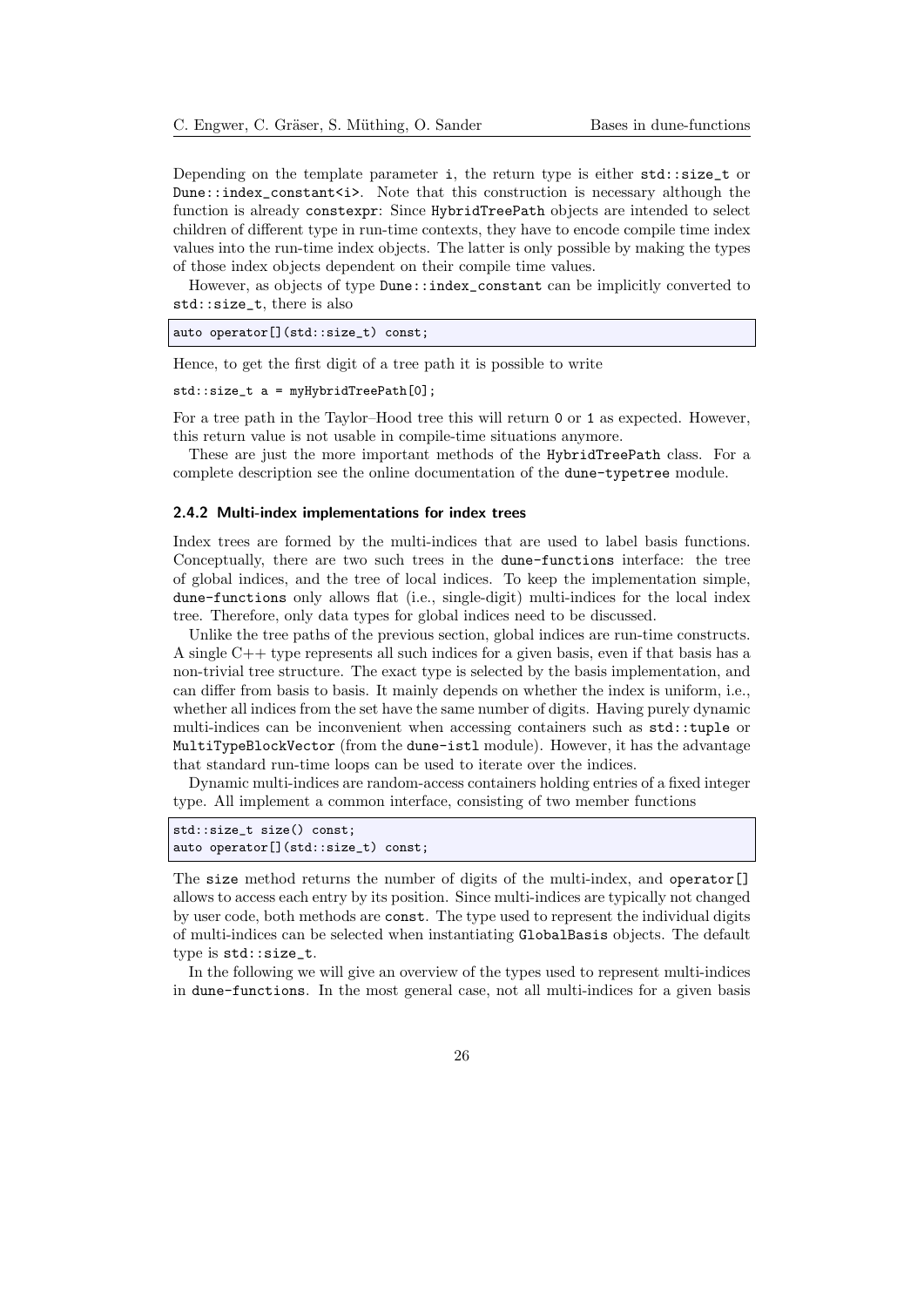have the same number of digits. As examples, consider columns 1, 2, 5, and 6 of Table [1,](#page-14-0) which give such numberings for the Taylor–Hood basis. In these cases, multiindices are typically represented by the class

template <class T, int k> class ReservedVector;

from the dune-common module, which is parameterized by the entry type T and a capacity k. It implements an STL-compatible random-access container with a dynamic size, which may not exceed k entries. In contrast to a fully dynamic vector implementation like std::vector<T>, the class ReservedVector stores its entries on the stack. This avoids dynamic memory management, and makes the implementation much more efficient. The global multi-indices typically have a small number of digits only with a known upper bound. Hence the overhead of always using a buffer of size k even for indices with less than k digits will typically be small.

However, many bases can be indexed by uniform index trees, i.e., sets of indices where all indices have the same number of digits. In that case, the capacity of a ReservedVector can be set to the correct length, and no buffer space is wasted. However, in addition to the buffer, each ReservedVector object has to store the container length, which is not needed when the index set is known to be uniform. GlobalBasis objects that implement uniform index sets can therefore opt to use a fixed-size container type like std::array instead of ReservedVector.

Finally, if the basis is indexed with a flat index, i.e., a multi-index with only a single digit, then using an array can be a bit cumbersome. Morally, flat multi-indices are simply natural numbers. However, if  $i$  is a std::array of length 1, using it to access the corresponding entry of a std::vector called vec has to be written as

auto value =  $vec[i[0]]$ ;

To allow the more intuitive syntax

auto value =  $vec[i]$ ;

dune-functions implements the FlatMultiIndex class for the case that the index of a basis tree is flat. Objects of type FlatMultiIndex behave like objects of type std::array<T,1>, but additionally, they allow to cast their content to T&. Therefore, objects of type FlatMultiIndex can be directly used like number types, and like multi-index types as well.

## <span id="page-26-0"></span>3 Constructing trees of function space bases

There are various ways to construct finite element bases in dune-functions. A set of standard bases is provided directly. These can then be combined to form trees. Conversely, subtrees can be extracted, and they act like complete bases in their own right.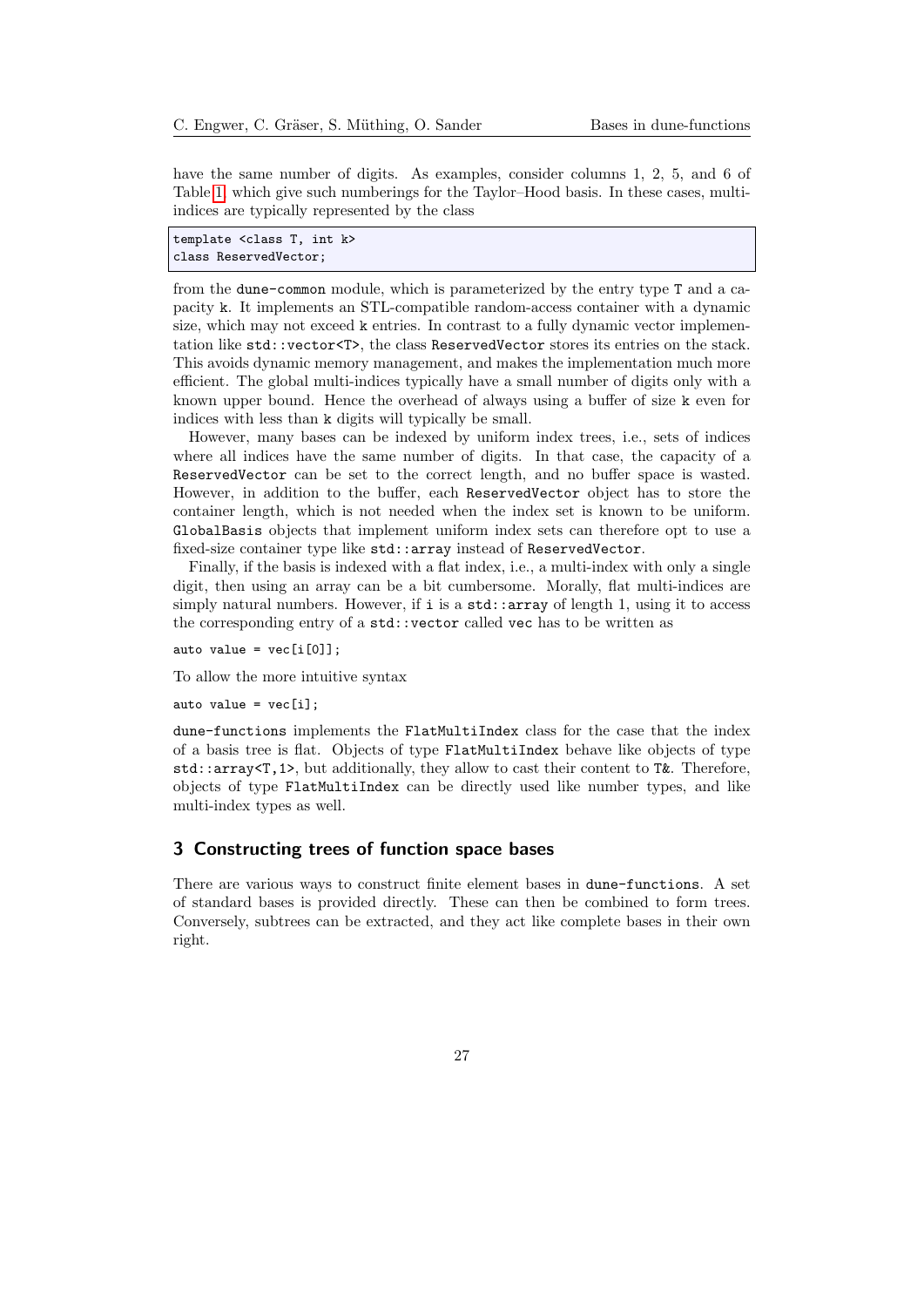## <span id="page-27-0"></span>3.1 Basis implementations provided by dune-functions

The dune-functions module contains a collection of standard finite element bases. These can be directly used in finite element simulation codes. At the time of writing there are:

- LagrangeBasis: Lagrange basis of order  $k$ , where  $k$  is a compile-time parameter. This implementation works on all kinds of conforming grids, including grids with more than one element type. At the time of writing, higher-order spaces are implemented only partially. Check the online class documentation for the current status.
- $\bullet$  LagrangeDGBasis: Implements a k-th order Discontinuous-Galerkin (DG) basis with Lagrange shape functions. As a DG basis, it also works well on nonconforming grids. The polynomial order  $k$  is again a compile-time parameter.
- RannacherTurekBasis: An  $H^1$ -nonconforming scalar basis, which adapts the idea of the Crouzeix–Raviart basis to cube grids [\[12\]](#page-52-9).
- BSplineBasis: Implements a B-Spline basis on a structured, axis-aligned grid as described, e.g., in [\[5\]](#page-52-10). Arbitrary orders, dimensions, and knot vectors are supported, allowing, e.g., to work with  $C<sup>1</sup>$  elements for fourth-order differential equations.

Each BSplineBasis object implements a basis on a single patch, and the grid must correspond to this patch. For this to work, several restrictions apply for the grid. It must be structured and axis-aligned, and consist of (hyper-)cube elements only. Further, the element indices must be lexicographic and increase from the lower left to the upper right domain corner. The element spacing must match the knot spans. Unfortunately, not all these requirements can be checked for by the basis, so users have to be a bit careful. Using YaspGrid objects works well.

Unlike in standard finite element bases, in a B-spline basis the basis functions cannot be associated to grid entities such as vertices, edges, or elements. The dune-localfunctions programmer interface of a B-spline basis nevertheless mandates that a LocalCoefficient object must be available on each element, which assigns shape functions to faces of the reference element. For the BSplineBasis, the behavior of this object is undefined.

• TaylorHoodBasis: An implementation of a first-order Taylor–Hood basis. It exists mainly to serve as an example of how to directly implement a basis with a non-trivial tree. Generally, non-trivial product bases can be easily constructed in a generic way. This approach is described in Chapter [3.2](#page-28-0) and it is the preferred way to construct a Taylor–Hood basis.

For all bases listed above, the shape functions provided by tree.finiteElement() are implemented in terms of coordinates of the reference element  $T_{\text{ref}}$ . That is, if a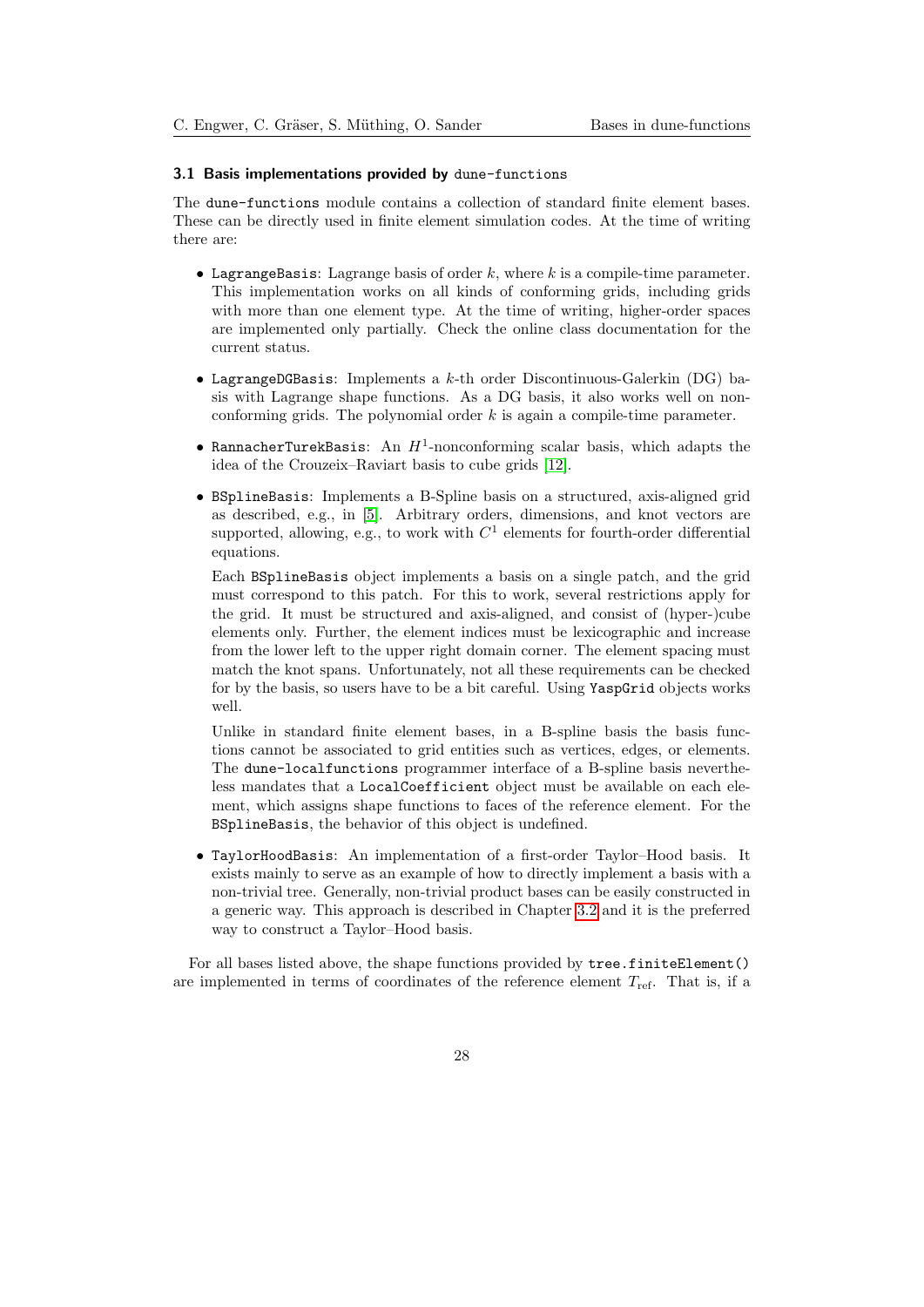grid element  $e$  is obtained by the transformation  $\Phi_e: T_{\text{ref}} \to e$ , then the implemented localized shape function representing the restriction of the basis function  $\lambda$  to the element e is given by  $\lambda|_e = \lambda \circ \Phi_e$ . Finite elements that form non-affine families [\[4\]](#page-52-8) may require additional transformations. This is the case for the following global bases implementations.

- RaviartThomasBasis: The standard Raviart–Thomas basis [\[2\]](#page-52-11) for problems in  $H$ (div). Available for different orders and element types.
- BrezziDouglasMariniBasis: The standard Brezzi–Douglas–Marini basis, which is an alternative basis for  $H(\text{div})$ -conforming problems [\[2\]](#page-52-11).

Both bases require the Piola transformation to properly pull back the basis functions onto the reference element. This transformation is not performed by the dunefunctions implementation, and is expected to happen in user code. For a detailed discussion of the template parameters and constructor arguments of the basis implementations listed above we refer to the online class documentation.

## <span id="page-28-0"></span>3.2 Combining bases into trees

The basis implementations of the previous section can be combined by multiplication to form new bases. This produces the tree structures described in Section [1.](#page-3-0) The multiplication code resides in the BasisFactory namespace, which is a nested namespace within Dune::Functions::. Therefore, the examples in this section need a

using namespace Dune::Functions::BasisFactory;

to compile.

The methods to combine bases into trees do not operate on the basis classes of the previous section directly. Rather, they combine so-called pre-bases, of which there is one for each basis. The reason for this is that it is technically challenging to combine the actual user-visible basis types in a tree hierarchy that itself again implements the interface of a hierarchical function space basis. Therefore, the multiplication operators are applied to pre-basis objects, and return pre-basis objects of the resulting tree. The pre-basis of the final basis tree can then be turned into an actual basis.

Since all pre-bases in the product pre-basis have to know some common information like, e.g., the grid view, doing this hierarchic construction manually is verbose and error prone. As a more user friendly and safer solution a global basis can be constructed by a call to

```
template <class GridView, class PreBasis>
auto makeBasis(const GridView& gridView, PreBasis&& preBasis);
```
The pre-basis argument encodes the hierarchic product. The actual basis is constructed automatically by the makeBasis function from the pre-bases in a consistent way. This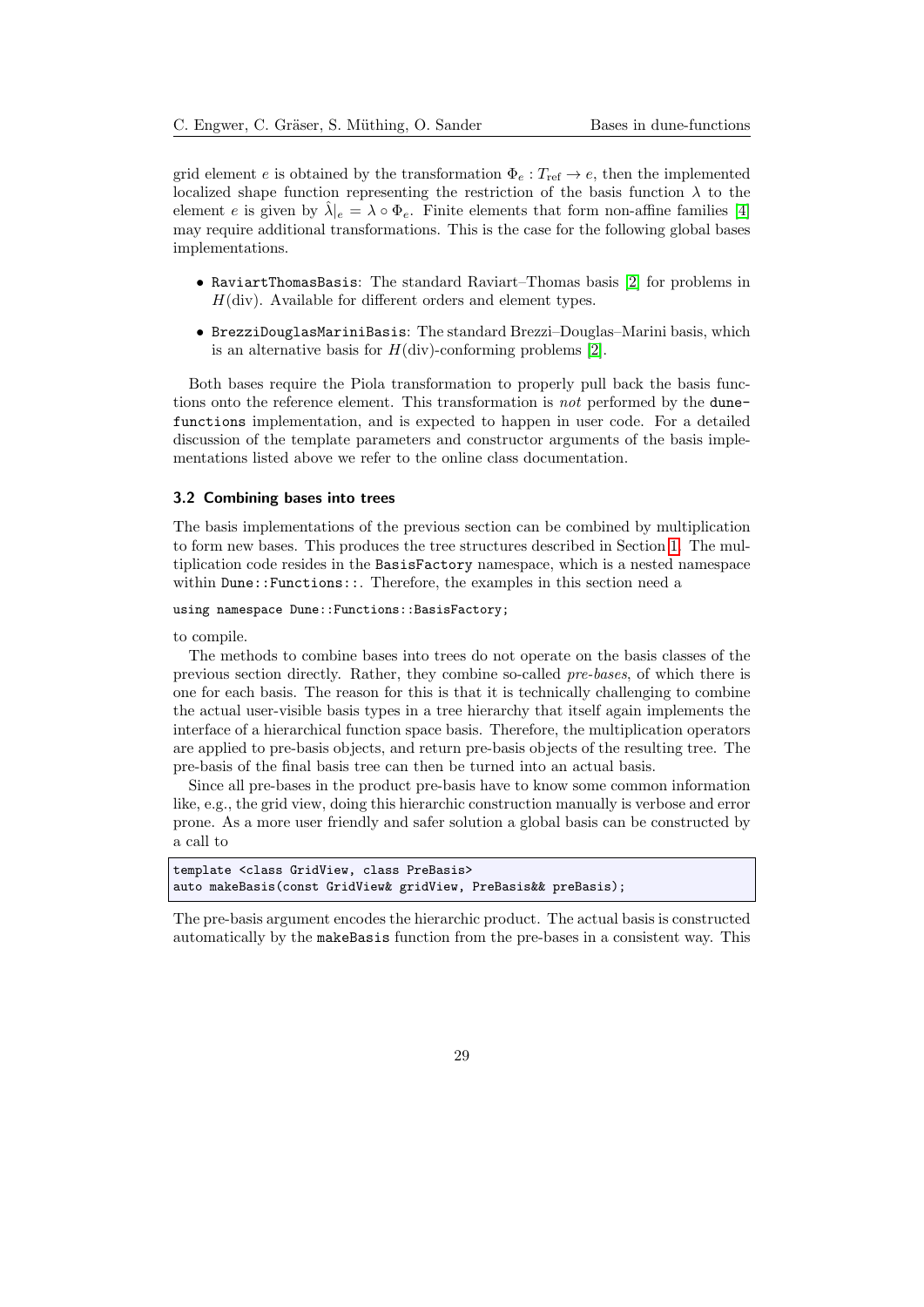also determines a suitable multi-index type automatically, which otherwise would have to be done by the user. [6](#page-29-0)

In the simple-most case, the basis tree consists of a single leaf. This leaf is then, e.g., one of the basis implementations of the previous section. As a convention, for each global basis FooBarBasis there is a function BasisFactory::fooBar() (defined in the same header file as FooBarBasis), creating a suitable pre-basis object which stores all basis-specific information. That means that in particular you can write

auto raviartThomasBasis = makeBasis(gridView, raviartThomas<k>());

to obtain a Raviart–Thomas basis for the given grid view. This call to makeBasis is equivalent to constructing the basis directly:

RaviartThomasBasis<GridView,k> raviartThomasBasis(gridView);

Note that the raviartThomas function, just like the corresponding functions for other bases, does not need the grid view as parameter.

If FooBarBasis has template and/or constructor parameters, then by convention they are given in the same order as the template and method parameters of the BasisFactory::fooBar() function. As the only difference, the former has the grid view type and object prepended.

The pre-basis combining several bases in a product is called CompositePreBasis, defined in the header dune/functions/functionspacebases/compositebasis.hh. It implements a composite tree node as introduced in Definition [6.](#page-11-0) Analogously to the above description, a pre-basis for a tree with a composite root can be constructed using the global function

```
template <class... ChildPreBasis>
auto composite(ChildPreBasis&&... childPreBasis);
```
contained in the namespace BasisFactory. The method has an unspecified number of arguments, of unspecified type. The arguments are expected to be pre-basis objects themselves. They can either be plain pre-bases constructed by, e.g., lagrange<1>() or raviartThomas $\langle k \rangle$ (), or composite- or power pre-bases constructed by the composite or power function (see below), respectively.

As an example, to combine a Raviart–Thomas basis with a zero-order Lagrange basis (let's say for solving the mixed formulation of the Poisson equation [\[3\]](#page-52-1)), the appropriate call is

```
auto mixedBasis = makeBasis(
 gridView,
 composite(
   raviartThomas<0>(),
```
<span id="page-29-0"></span> $6$ The interface description is in fact slightly simplified: The user-provided arguments of makeBasis are not pre-bases themselves but pre-basis-factory objects that can construct the corresponding pre-bases. This mechanism allows to delay passing the shared information (e.g. the grid view) to the construction of the real pre-bases which is triggered by makeBasis. However, to simplify the presentation we will ignore the technical difference of a pre-basis and its pre-basis-facory in the following.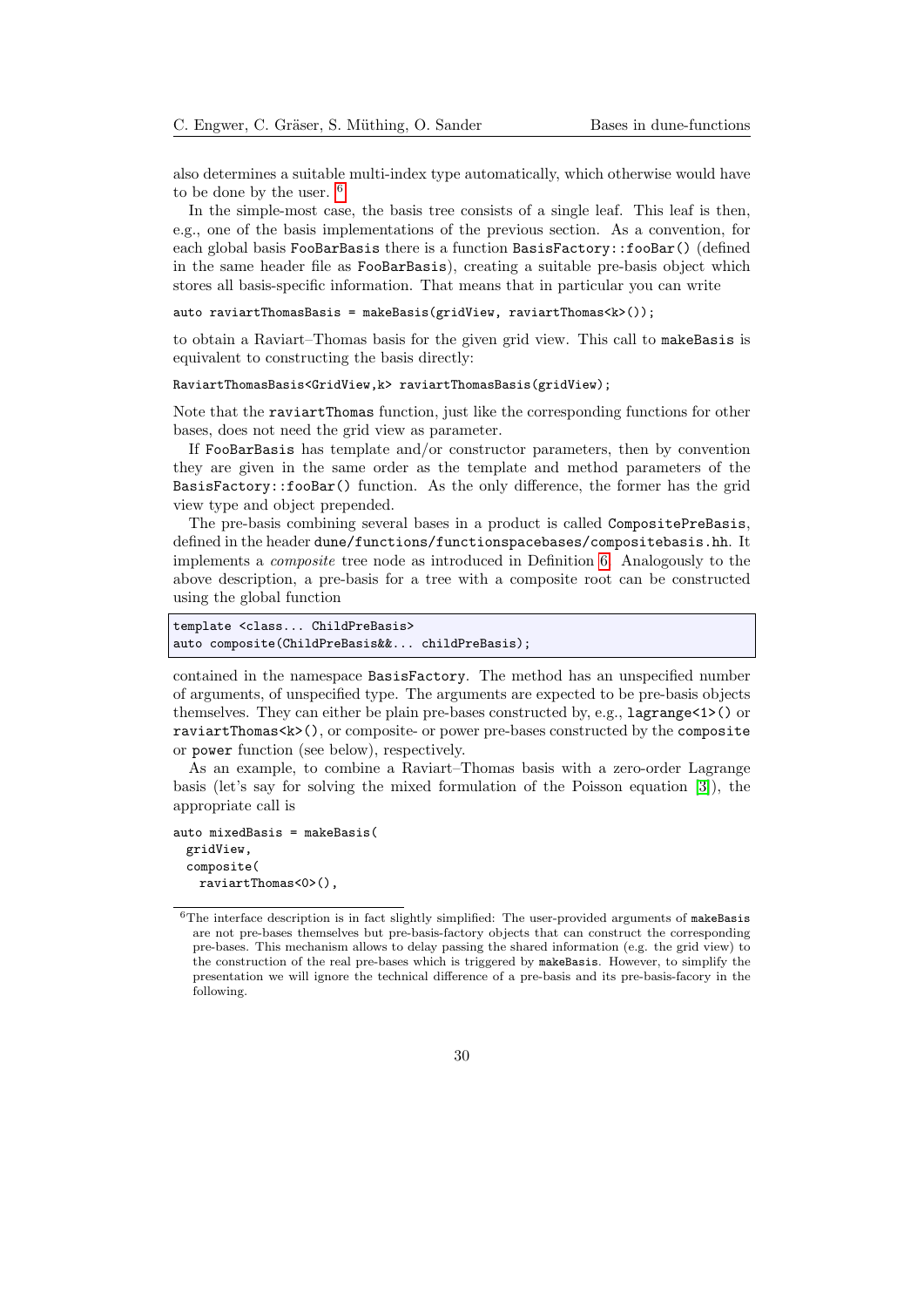

<span id="page-30-0"></span>Figure 8: Example composite bases

```
lagrange<0>()
));
```
Combining three copies of a first-order Lagrange basis for a displacement field in elasticity theory is done by

```
auto displacementBasis = makeBasis(
 gridView,
 composite(
   lagrange<1>(),
   lagrange<1>(),
   lagrange<1>()
 ));
```
The examples produce the trees shown in Figure [8.](#page-30-0)

The second example is not as elegant as it could be. First of all, it is inconvenient and unnecessarily wordy to list the same scalar Lagrange basis three times. Secondly, the required number may depend on a parameter. Finally, the implementation can benefit from the explicit knowledge that all children are equal. For these reasons, dune-functions offers a second way to combine bases: The PowerPreBasis to be constructed by the factory method BasisFactory::power(). The interface is again a single method

```
template<std::size_t k, class ChildPreBasis>
auto power(ChildPreBasis&& childPreBasis)
```
provided in the file dune/functions/functionspacebases/powerbasis.hh. It combines k copies of a subtree of type ChildPreBasis in a new tree. Therefore, the displacement vector field basis from above is more easily written as

```
auto displacementBasis = makeBasis(
 gridView,
 power<3>(
   lagrange<1>()
 ));
```
Since composite and power create pre-bases themselves, all these techniques can be combined. To obtain the p-th order Taylor–Hood basis, write

auto taylorHoodBasis = makeBasis(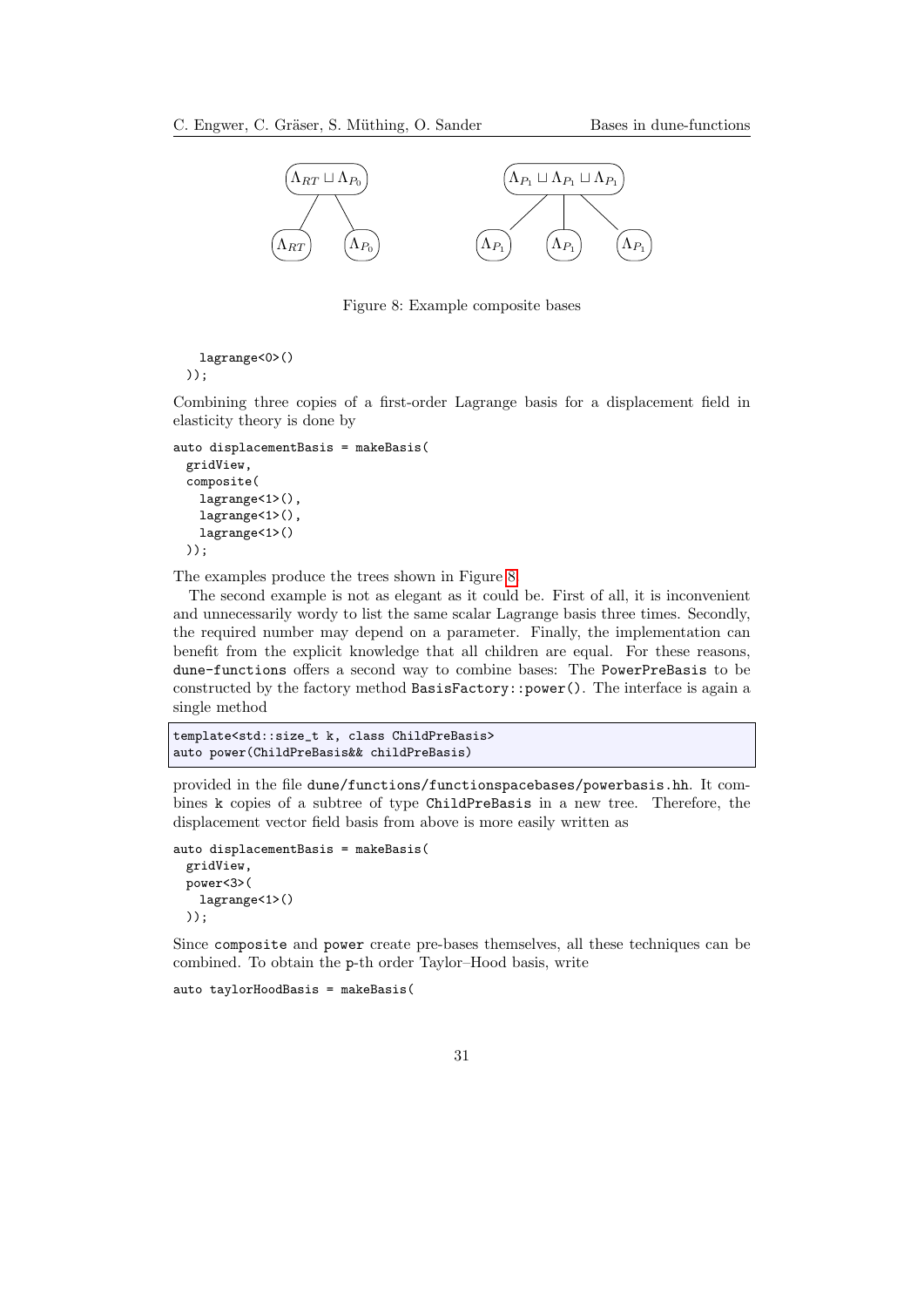```
gridView,
composite(
 power<dim>(
   lagrange<p+1>()),
  lagrange<p>()
));
```
The call to power produces the dim-component Lagrange basis of order p+1 for the velocity, and the call to composite combines this with a p-th order Lagrange basis for the pressure. Note that this is the preferred way to construct a Taylor–Hood basis in contrast to

```
auto taylorHoodBasis1 = makeBasis(gridView, taylorHood());
```
and

```
auto taylorHoodBasis2 = TaylorHoodBasis<GridView>(gridView);
```
These variants mainly exist as an implementation example.

The previous discussion has left out the question of how the degrees of freedom in the combined tree are numbered. In Section [1.3](#page-6-0) it was explained how the indices of the degrees of freedom form a separate tree by their multi-index structure, and how this tree is constructed from the basis tree by a set of strategies. These ideas are reflected in the design of the dune-functions programmer interface. First of all, each of the bases of Section [3.1](#page-27-0) implements a numbering of its degrees of freedom, and generally these numberings cannot be changed. To select a degree of freedom numbering for a non-trivial basis, each call to composite or power can be augmented by an additional flag indicating an IndexMergingStrategy. The four implemented strategies are

- BlockedLexicographic
- BlockedInterleaved
- FlatLexicographic
- FlatInterleaved

and have been described in Section [1.4.](#page-10-0) For each strategy FooBar there is a function BasisFactory::fooBar() creating the flag in the header functionspacebases/ basistags.hh. For example, a Taylor–Hood basis with the indexing listed in the second column (labeled BL(BI)) of Table [1](#page-14-0) can be created using

```
auto taylorHoodBasis = makeBasis(
 gridView,
 composite(
   power<dim>(
     lagrange<p+1>(),
     blockedInterleaved()),
   lagrange<p>(),
   blockedLexicographic()
 ));
```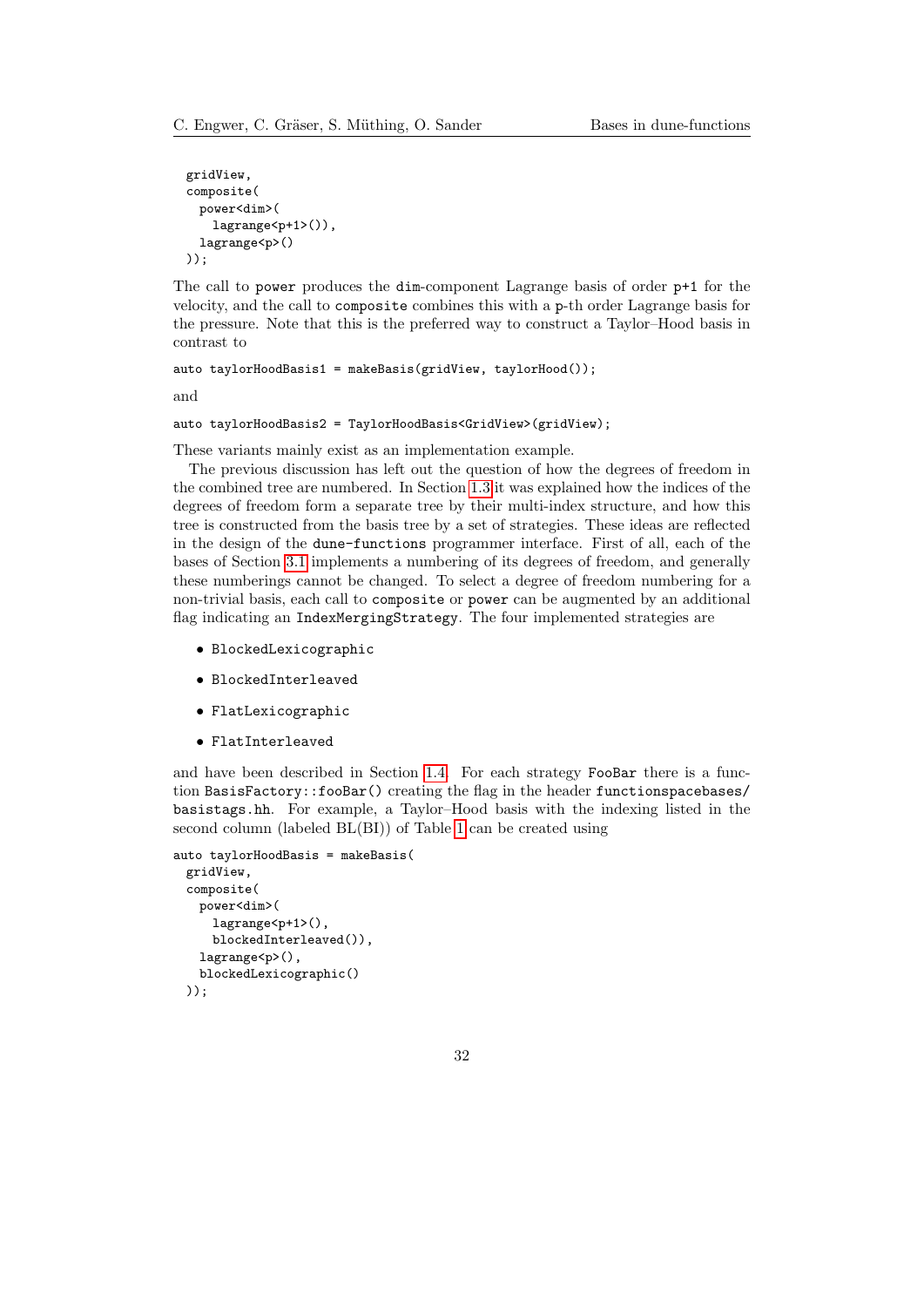This will lead to multi-indices of length three and two for velocity and pressure degrees of freedom, respectively. The same ordering of basis functions with a uniform indexing scheme with multi-index length two (Column 4 labeled BL(FI) in Table [1\)](#page-14-0) is obtained by

```
auto taylorHoodBasis = makeBasis(
 gridView,
 composite(
   power<dim>(
     lagrange<p+1>(),
     flatInterleaved()),
   lagrange<p>(),
   blockedLexicographic()
 ));
```
Finally, a flat indexing scheme still preserving the same ordering (Column 8 labeled FL(FI) in Table [1\)](#page-14-0) is obtained by

```
auto taylorHoodBasis = makeBasis(
 gridView,
 composite(
   power<dim>(
     lagrange<p+1>(),
     flatInterleaved()),
   lagrange<p>(),
   flatLexicographic()
 ));
```
If no strategy is given, composite will use the BlockedLexicographic strategy, whereas power will use BlockedInterleaved.

## <span id="page-32-0"></span>4 Treating subtrees as separate bases

The previous section has shown how trees of bases can be combined to form bigger trees. It is also possible to extract subtrees from other trees and treat these subtrees as basis trees in their own right. The programmer interface for such subtree bases is called SubspaceBasis. It mostly coincides with the interface of a global basis, but additionally to the GlobalBasis interface the SubspaceBasis provides information about how the subtree is embedded into the global basis. More specifically, the method

const <implementation defined>& rootBasis() const

provides access to the root basis, and the method

```
using PrefixPath = TypeTree::HybridTreePath<implementation defined>;
const PrefixPath& prefixPath() const
```
returns the path of the subtree associated to the SubspaceBasis within the full tree. For convenience a global basis behaves like a trivial SubspaceBasis, i.e., it has the method rootBasis returning the basis itself, and prefixPath returning an empty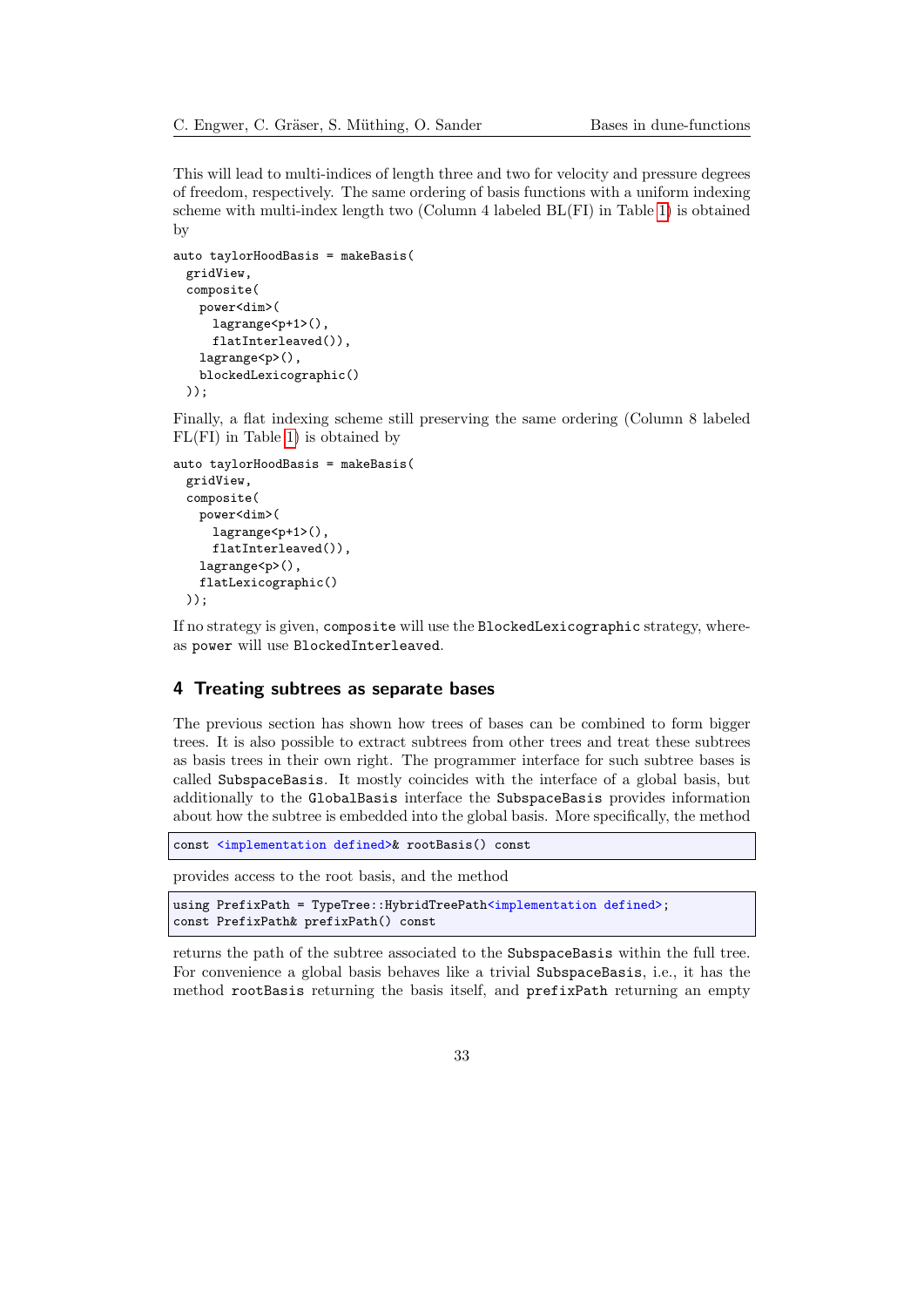tree-path. Note that a SubspaceBasis differs from a full global basis because the global multi-indices are the same as the ones of the root basis, and thus they are in general neither consecutive nor zero-based. Instead, those multi-indices allow to access containers storing coefficients for the full root basis.

SubspaceBasis objects are created using a global factory function from the root basis and the path to the desired subtree. The path can either be passed as a single HybridTreePath object (see Section [2.4\)](#page-23-0), or as a sequence of individual indices.

```
template<class RootBasis, class... PathIndices>
auto subspaceBasis(const RootBasis& rootBasis,
                 const TypeTree::HybridTreePath<PathIndices...>& prefixPath);
template<class RootBasis, class... PathIndices>
auto subspaceBasis(const RootBasis& rootBasis, const PathIndices&... indices);
```
For example, suppose that taylorHoodBasis is any one of the implementations of the Taylor–Hood basis defined in Section [3.2.](#page-28-0) Then

auto velocityBasis = subspaceBasis(taylorHoodBasis, \_0);

will extract the subtree of velocity degrees of freedom, and

auto pressureBasis = subspaceBasis(taylorHoodBasis, \_1);

will extract the (trivial) subtree of pressure degrees of freedom. The possibly nonconsecutive multi-indices of a SubspaceBasis are best illustrated by extracting a single velocity component

```
auto velocityZBasis = subspaceBasis(taylorHoodBasis, _0, 2);
```
For this example the following table shows the multi-indices of the SubspaceBasis extracted from the full basis, with columns representing the different index merging strategies also used in Table [1:](#page-14-0)

|             | BL(BL)    | BL(BI)    | BL(FL)          | BL(FI)       | FL(BL) | .(BI)<br>FL( | FL(FL)       | FL(FI)  |
|-------------|-----------|-----------|-----------------|--------------|--------|--------------|--------------|---------|
| $v_{x_2,0}$ | (0, 2, 0) | (0, 0, 2) | $(0, 2n_2 + 0)$ | $(0, 0 + 2)$ | (2,0)  | (0, 2)       | $(2n_2 + 0)$ | $(0+2)$ |
| $v_{x_2,1}$ | (0, 2, 1) | (0, 1, 2) | $(0, 2n_2 + 1)$ | $(0, 3 + 2)$ | (2,1)  | (1, 2)       | $(2n_2+1)$   | $(3+2)$ |
| $v_{x_2,2}$ | (0, 2, 2) | (0, 2, 2) | $(0, 2n_2 + 2)$ | $(0, 6 + 2)$ | (2, 2) | (2, 2)       | $(2n_2 + 2)$ | $(6+2)$ |
| $v_{x_2,3}$ | (0, 2, 3) | (0, 3, 2) | $(0, 2n_2+3)$   | $(0, 9 + 2)$ | (2,3)  | (3, 2)       | $(2n_2+3)$   | $(9+2)$ |
|             |           |           |                 |              |        |              |              |         |
|             |           |           |                 |              |        |              |              |         |

SubspaceBasis objects can be combined with coefficient vectors to represent vectorand scalar-valued discrete functions. The interface for this construction is discussed in the next section.

# <span id="page-33-0"></span>5 Combining global bases and coefficient vectors

Function space bases and coefficient vectors are combined to yield discrete functions, by the linear combination shown exemplarily in [\(3\)](#page-9-1). Such discrete functions can then, e.g., be written to a file, or handed to some post-processing agent. Conversely, discrete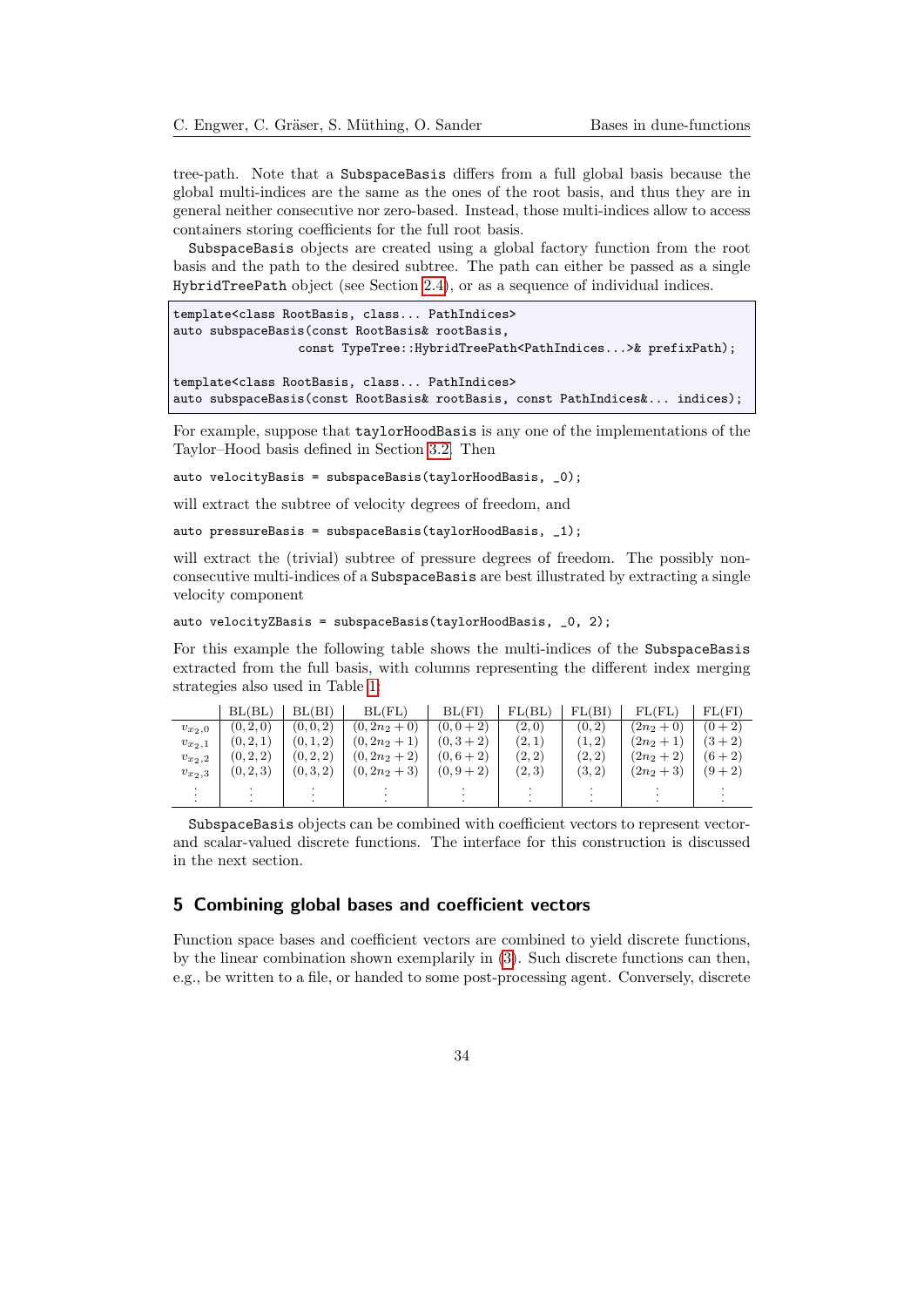and non-discrete functions can be projected onto the span of a basis, which yields a corresponding coefficient vector. In dune-functions, this process is called interpolation, although it is not always an interpolation in the strict sense of the word.

## <span id="page-34-0"></span>5.1 Vector backends

In both cases, individual basis functions need to be associated with corresponding entries of a container data type that holds vector coefficients. While trivial in theory, in practice there is a gap here because the multi-index types used by dune-functions to label basis functions (Section [2.4.2\)](#page-25-0) cannot be used to access entries of standard random-access containers.

The gap is bridged by a concept called vector backends. These are shim classes that abstract away implementation details of particular container classes, and make them addressable by multi-indices. The dune-functions module currently offers such a backend for containers from dune-istl and the C++ standard library, but others can be added easily. This makes it possible to combine dune-functions function space bases with basically any linear algebra implementation.

There are two parts to the vector backend concept: When interpreting a vector of given coefficients with respect to a basis, access is only required in a non-mutable way. In dune-functions this functionality is encoded in the ConstVectorBackend concept which solely requires direct access by operator [] using the multi-indices provided by the function space basis:

```
auto operator[](Basis::MultiIndex) const;
```
For interpolation of given functions a corresponding mutable access is needed as well. Furthermore, it must be possible to resize the vector to match the index tree generated by the basis. These two additional methods make up the VectorBackend concept:

```
auto operator[](Basis::MultiIndex);
void resize(const Basis&);
```
Note that the argument of the resize member function is not a number, but the basis itself. This is necessary because resizing nested containers requires information about the whole index tree.

For the vector types implemented in the dune-istl and dune-common modules, such a backend can be obtained using

```
template<class SomeDuneISTLVector>
auto istlVectorBackend(SomeDuneISTLVector& x);
template<class SomeDuneISTLVector>
auto istlVectorBackend(const SomeDuneISTLVector& x);
```
Depending on the const-ness of the argument, the resulting object implements the VectorBackend or only the ConstVectorBackend interface. Even though these meth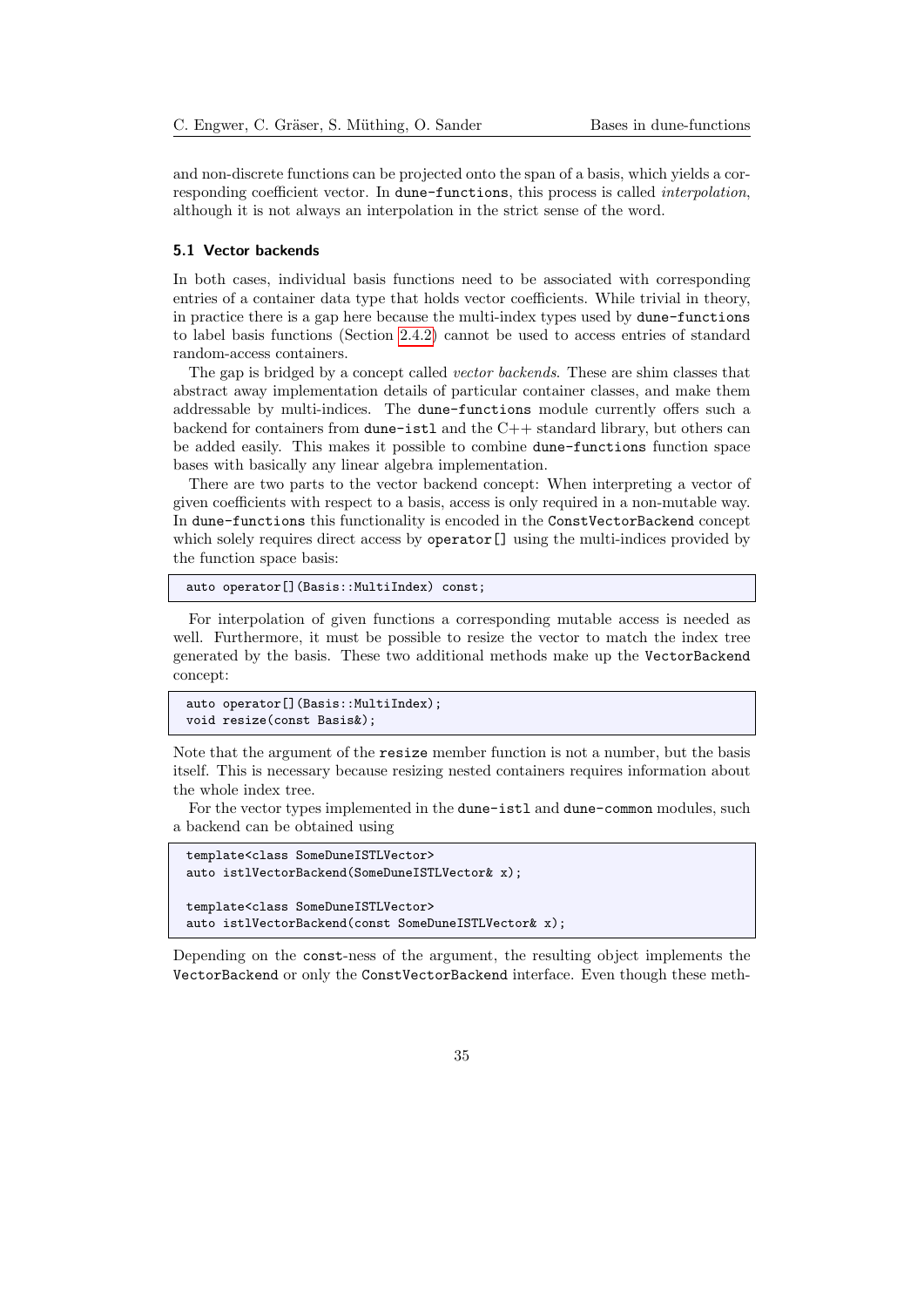ods have the istl prefix in their names, they actually also work well for containers from the C++ standard library like std::array and std::vector.

Since a non-trivial product function space basis corresponds to functions with a non-scalar range, we additionally have to map the components of the spanned product function space to components of a function range type. If, for example, the functions from the power function space generated by the basis

```
auto basis = makeBasis(gridView, power<dim>(lagrange<1>()));
```
should be interpreted as vector fields, one would map the dim leaf nodes of this basis to the dim entries of a FieldVector<double,dim>. Whenever combining bases and range types dune-function uses a default mapping generalizing this idea to more complex nested bases: Assume that y is an object of the function range type. Then a leaf node with tree path io,  $\dots$ , in is associated to the entry y[io]... [in]. In the exceptional case that the range type does not provide an operator[] it is directly used for all leaf nodes in the ansatz space. This last rule allows to interpolate a scalar function into all components of a basis at once. For additional flexibility, users can also provide custom mappings to be used instead of this one. However, we will not discuss the corresponding interface and rely on the implicitly used default implementation in the following.

#### <span id="page-35-0"></span>5.2 Interpreting coefficient vectors as finite element functions

To combine a basis and a coefficient vector to a discrete function that can be evaluated point-wise in  $\Omega$ , dune-functions provides the function

```
template<class Range, class B, class C>
auto makeDiscreteGlobalBasisFunction(const B& basis, const C& coefficients);
```
For given basis basis and coefficient vector coefficients this returns an object representing the corresponding finite element function. This object implements the GridViewFunction concept for the grid view the basis is defined on, described in [\[6\]](#page-52-0) with the range type Range. The basis can either be a global basis or a SubspaceBasis. In the latter case the coefficient vector has to correspond to the full basis nevertheless, but only the coefficients associated with the subspace basis functions will be used.

For the type C used to represent the coefficient vector there are two choices. Either it implements the ConstVectorBackend concept, as for example all objects returned by the istlVectorBackend method do. If C does not implement this concept, then the code assumes that it is a dune-istl-style container and tries to wrap it with an ISTLVectorBackend. That way, makeDiscreteGlobalBasisFunction can be called with dune-istl or STL containers directly, but all others have to be wrapped in an appropriate backend explicitly.

Notice that the range type can in general not be determined automatically from the basis and coefficient type because there are multiple possible types to implement this. For example a scalar function could return double or FieldVector<double,1>. Hence the range type Range has to be given explicitly by the user. The mapping from the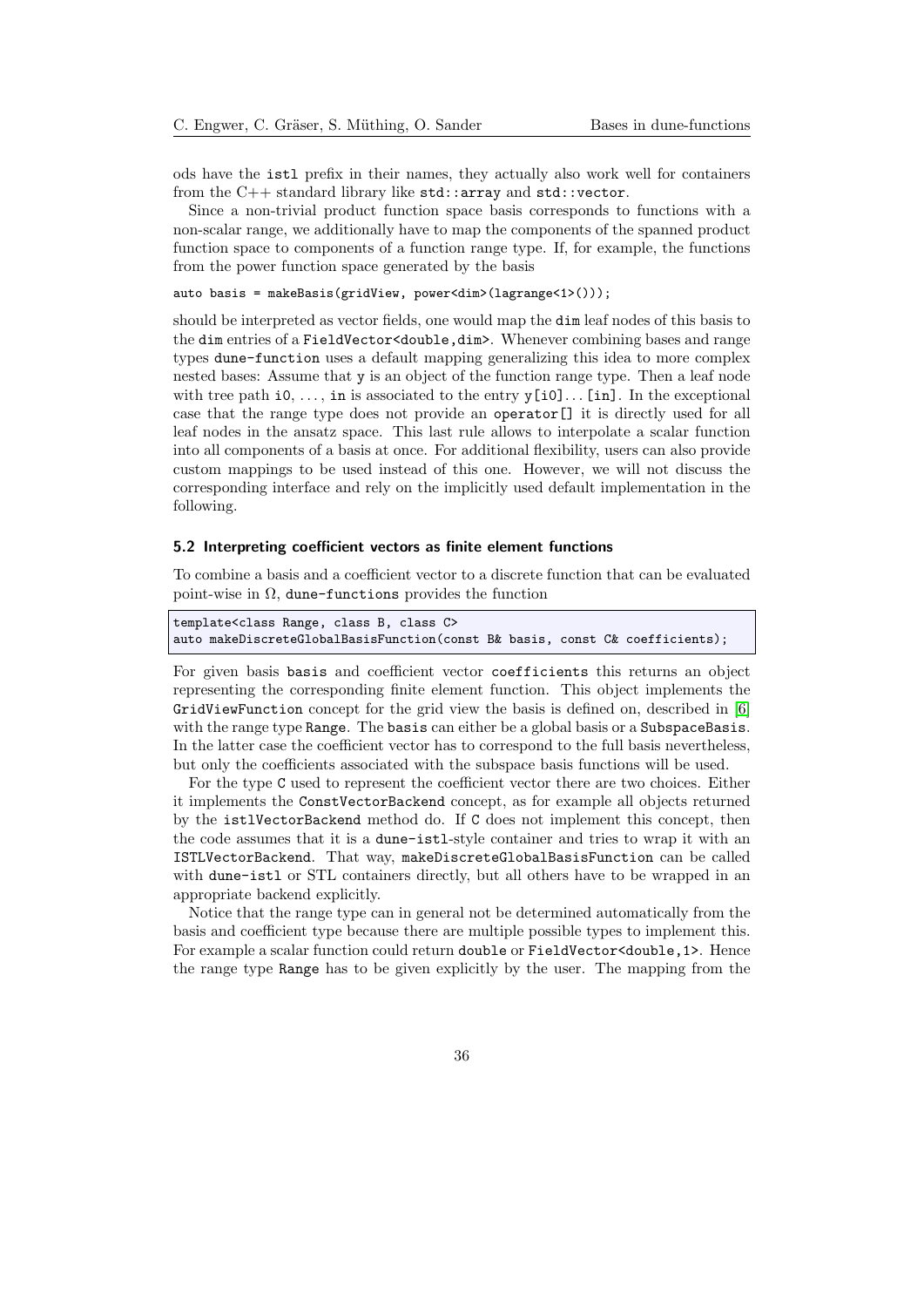different leaf nodes of the basis to the entries of Range follows the procedure described in Section [5.1.](#page-34-0)

To give an example how makeDiscreteGlobalBasisFunction is used, we construct yet another instance of the Taylor–Hood basis

```
auto taylorHoodBasis = makeBasis(
 gridView,
 composite(
   power<dim>(
     lagrange<p+1>()),
   lagrange<p>()
 ));
```
By default, the merging strategies are BlockedLexicographic for the composite node, and BlockedInterleaved for the power node. The resulting indices are the ones from Column 2 of Table [1.](#page-14-0) An appropriate vector container type for this is

```
using Vectortype = TupleVector<
       BlockVector<FieldVector<double,dim> >,
       BlockVector<FieldVector<double,1> > >;
```
Let x be an object of this type. To obtain the corresponding velocity field as a discrete function, write

```
// Create SubspaceBasis for the velocity field
auto velocityBasis = subspaceBasis(taylorHoodBasis, _0);
```

```
// Fix a range type for the velocity field
using VelocityRange = FieldVector<double,dim>;
```

```
// Create a function for the velocity field only
// but using the vector x for the full taylor HoodBasis.
auto velocityFunction
```
= makeDiscreteGlobalBasisFunction<VelocityRange>(velocityBasis, x);

Notice that the dim leaf nodes of the function space tree spanned by velocityBasis are automatically mapped to the dim components of the VelocityRange type. The resulting function created in the last line implements the full GridViewFunction interface described in [\[6\]](#page-52-0). For example it can be directly passed to the VTKWriter class of the dune-grid module to write the velocity field as a VTK vector field. See the end of Section [6.3.1](#page-41-1) for how this is done.

## <span id="page-36-0"></span>5.3 Interpolation

In various parts of a finite element or finite volume simulation code, given functions need to be interpolated into spaces spanned by a global basis. For example, initial iterates may be given in closed form, but need to be transferred to a finite element representation to be usable. Similarly, Dirichlet values given in closed form may need to be interpolated on the set of Dirichlet degrees of freedom. Depending on the finite element space, interpolation may take different forms. Nodal interpolation is the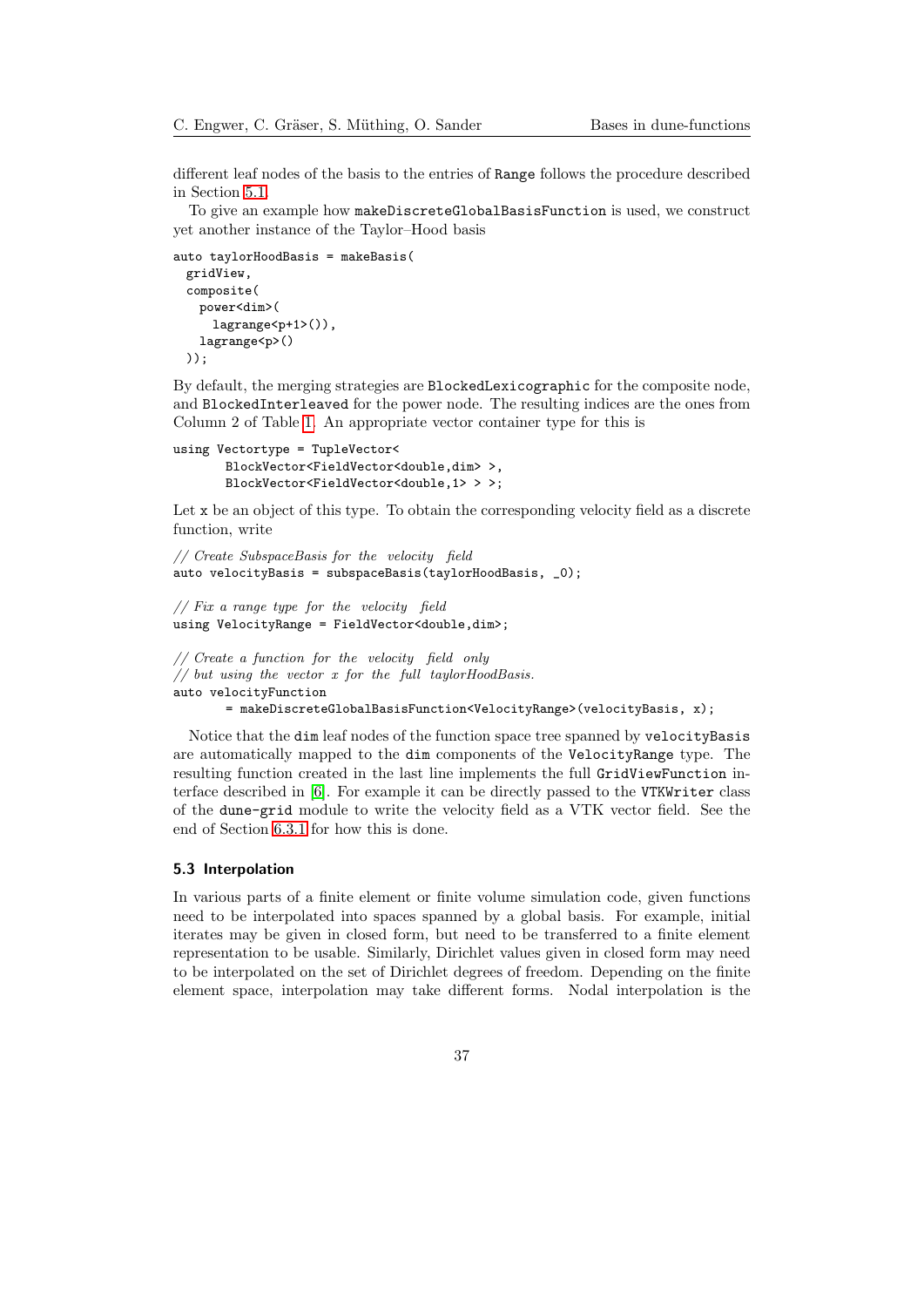natural choice for Lagrange elements, but for other spaces  $L^2$ -projections or Hermitetype interpolation may be more appropriate.

The dune-functions module provides a set of methods for interpolation in the file dune/functions/functionspacebases/interpolation.hh. These methods are canonical in the sense that they use the LocalInterpolation functionality on each element for the interpolation. This is appropriate for a lot, but not all finite element spaces. For example, no reasonable local interpolation can be defined for B-spline bases, and therefore the standard interpolation functionality cannot be used with the BSplineBasis class. This approach also fails for non-affine finite elements, because LocalInterpolation is not applying non-standard transformations to the reference element.

The interpolation functionality is implemented in two global functions. The first deals with the simple case of a given function and basis, where the function is to be projected onto the span of the basis, yielding a coefficient vector describing the result.

```
template <class Basis, class C, class F>
void interpolate(const Basis& basis, C&& coefficients, const F& f);
```
Note that this will only work if the range type of f and the global basis basis are compatible. dune-functions implements a compatibility layer that allows to use different vector (or matrix) types from the dune core modules and scalar types like, e.g. double for the range of f as long as the number of scalar entries of this range type is the same as the dimension of the range space of the function space spanned by the basis. This also implies the assumption that the coefficients for individual basis functions are scalar. The type of the coefficient vector coefficients either has to implement the VectorBackend concept or to be wrappable by the istlVectorBackend. For example, consider the function

$$
f_1: \mathbb{R}^2 \to \mathbb{R} \qquad f_1 = \exp(-\|x\|^2)
$$

implemented as

47 auto f1 = [](const FieldVector<double,2>& x)

```
48 {
49 return exp(-1.0*x.two_norm2());
50 };
```
Additionally, consider a scalar second-order Lagrange space

54 Functions::LagrangeBasis<GridView,2> p2basis(gridView);

and an empty coefficient vector x1, not necessarily of correct size:

58 std::vector<double> x1;

Then, the single line

```
62 interpolate(p2basis, x1, f1);
```
will fill  $x1$  with the nodal values of the function  $f1$ .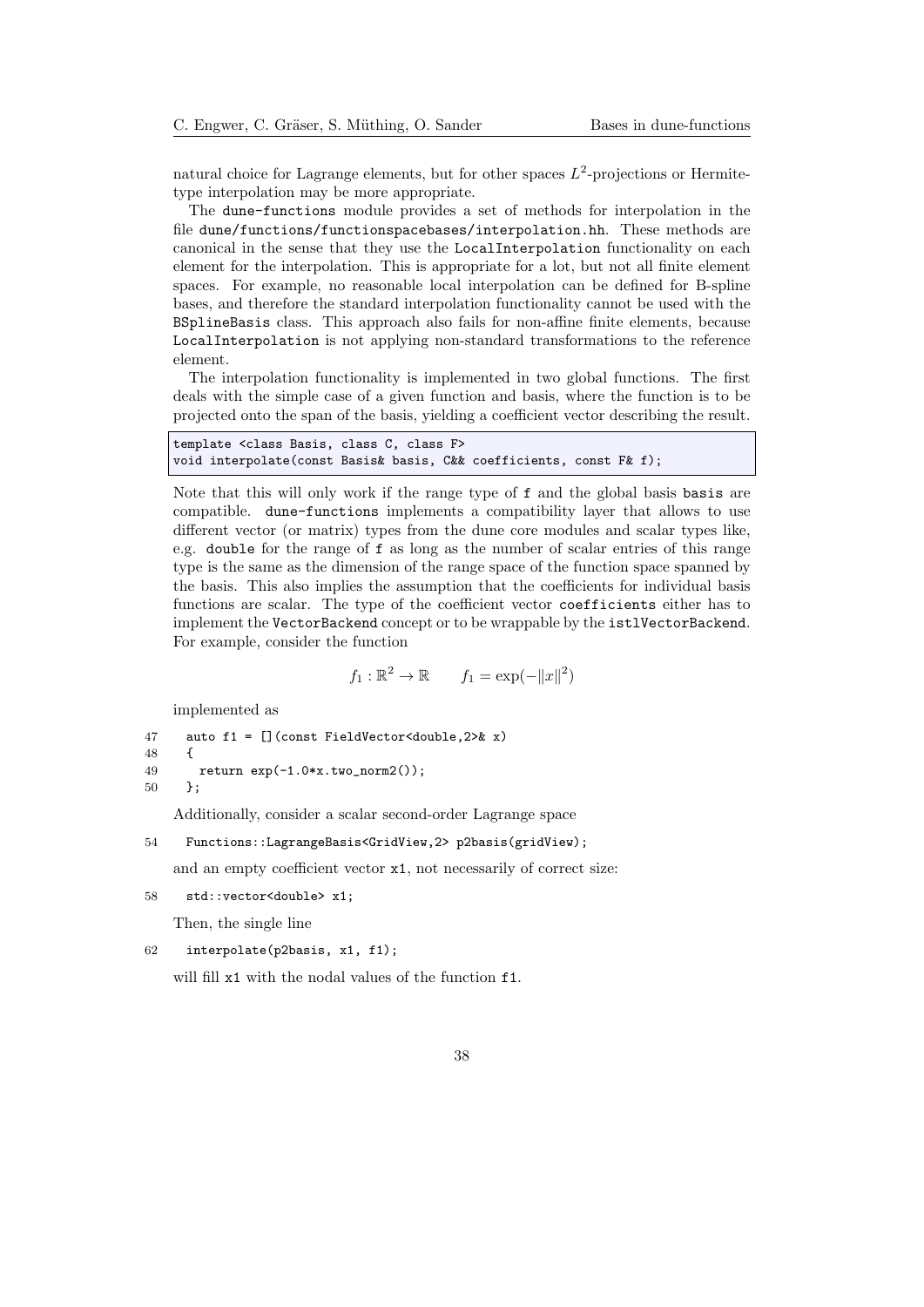This interpolation works equally well for non-trivial basis trees and subtrees obtained by the subspaceBasis function, provided that the coefficient vector matches the basis and that the function range can be mapped to the product space associated to the basis. Suppose there is a Taylor–Hood basis for a two-dimensional grid that uses flat multi-indices to label its degrees of freedom:

```
67 using namespace Functions::BasisBuilder;
68
69 auto taylorHoodBasis = makeBasis(
70 gridView,
71 composite(
72 power<dim>(
73 lagrange<2>(),
74 flatLexicographic()),
75 lagrange<1>(),
76 flatLexicographic()
77 ));
```
A suitable coefficient vector for such a basis is for example

```
81 BlockVector<FieldVector<double, 1>> x2;
```
In this situation, interpolation of f1 into the pressure components of the Taylor–Hood basis can be achieved by

```
86 using namespace Indices;
```

```
87 interpolate(subspaceBasis(taylorHoodBasis, _1), x2, f1);
```
Similarly we can interpolate a given vector field f2 into the non-trivial subtree representing the velocity using

```
91 auto f2 = [] (const FieldVector < double, 2> & x) {
```

```
92 return x;
```

```
93 };
```

```
94 interpolate(subspaceBasis(taylorHoodBasis, _0), x2, f2);
```
It is even possible to interpolate into the full taylorHoodBasis if the range type of the provided function has the same nesting structure as the basis.

In some situations it is also desirable to interpolate only on a part of the domain. Algebraically, the interpolation is then performed as before, but only a subset of all coefficients are written. The most frequent use-case is the interpolation of Dirichlet data onto the algebraic degrees of freedom on the Dirichlet boundary. All others degrees of freedom must not be touched, as they contain, e.g., a suitable initial iterate obtained by some other means.

To support this kind of interpolation, a variant of the interpolate method allows to explicitly mark a subset of coefficient vector entries to be written.

```
template <class B, class C, class F, class BV>
void interpolate(const B& basis,
      C&& coefficients,
       const Fk fconst BV& bitVector);
```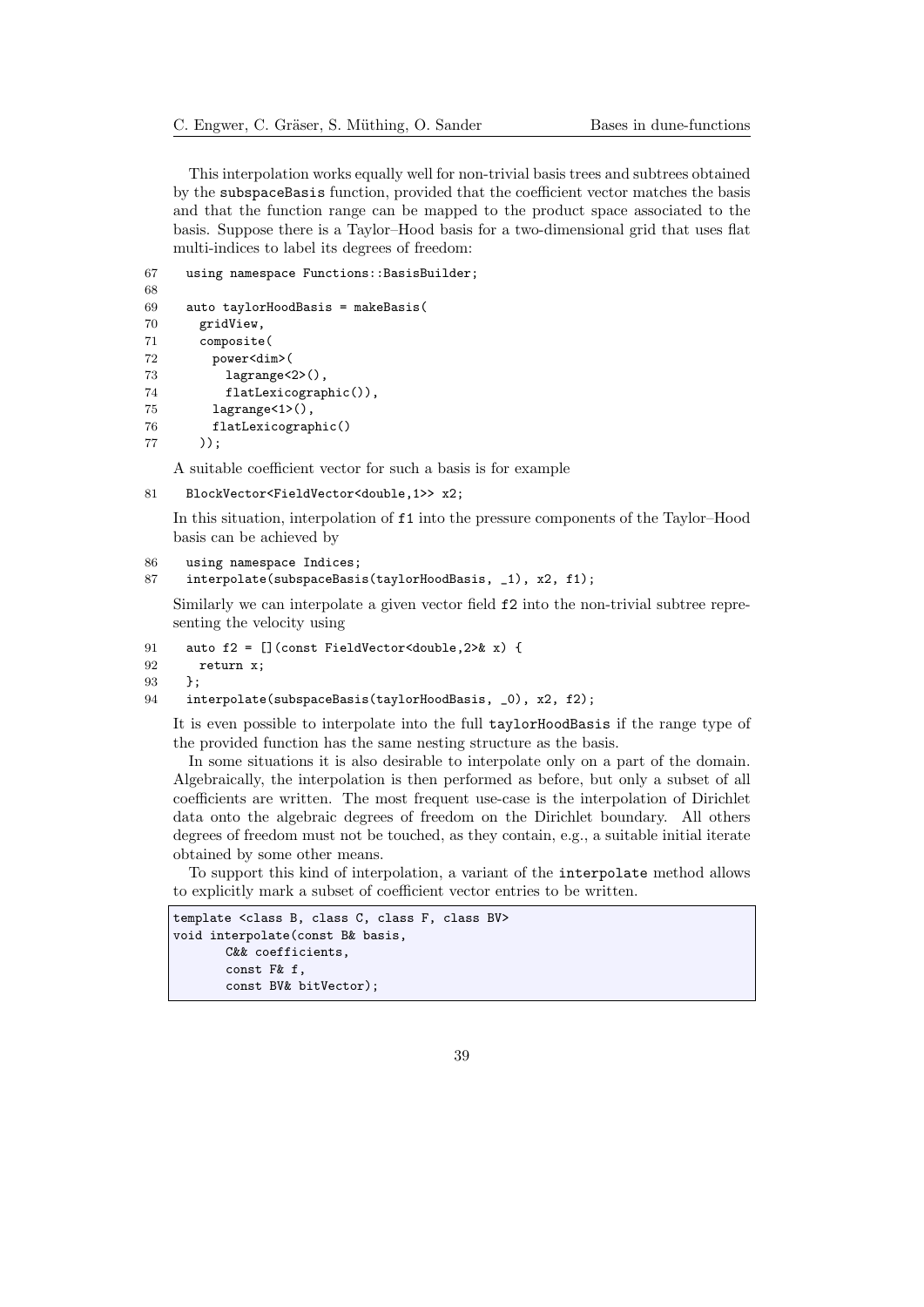Conceptually, the additional bitVector argument must be a container of booleans having the same nesting structure as coefficients. Its entries are treated as boolean values indicating if the corresponding entry of coefficients should be written. For example, for flat global indices std::vector<br/>sol> and std::vector<char> work nicely. The class BitSetVector<N> (from the dune-common module) can be used as a space-optimized alternative to  $std::vectorN>>$ . For example, to interpolate the f2 function defined above only into the boundary velocity degrees of freedom, first set up a suitable bit-vector:

```
98 BlockVector<FieldVector<char,1>> isBoundary;
99 auto isBoundaryBackend = Functions::istlVectorBackend(isBoundary);
100 isBoundaryBackend.resize(taylorHoodBasis);
101 isBoundary = false;
102 forEachBoundaryDOF(subspaceBasis(taylorHoodBasis, _0),
103 [&] (auto&& index) {
104 isBoundaryBackend[index] = true;
105 });
```
The actual interpolation is then a single line:

109 interpolate(subspaceBasis(taylorHoodBasis, \_1), x2, f2, isBoundary);

See Chapter [6.3.1](#page-41-1) for a more involved example. The forEachBoundaryDOF method that loops over all boundary degrees of freedom is defined in the file dune/functions/ functionspacebases/boundarydofs.hh.

## <span id="page-39-0"></span>6 Example: Solving the Stokes equation with dune-functions

We close the paper by showing a complete example program that demonstrates a lot of the techniques presented so far. The example program will solve the stationary Stokes problem using Taylor–Hood finite elements. The example is contained in a single file, which comes as part of the dune-functions source tree, in dune-functions/examples/stokes-taylorhood.cc. If you read this document in electronic form, the file can also be accessed by clicking on the icon in the margin.

#### <span id="page-39-1"></span>6.1 The Stokes equation

The Stokes equation models a viscous incompressible fluid in a d-dimensional domain  $\Omega$ . There are two unknowns in this problem: a stationary fluid velocity field  $\mathbf{u}: \Omega \to \mathbb{R}^d$ , and the fluid pressure  $p: \Omega \to \mathbb{R}$ . Together, they have to solve the boundary value problem

$$
-\Delta \mathbf{u} - \nabla p = 0 \quad \text{in } \Omega,
$$
  
div  $\mathbf{u} = 0$  in  $\Omega$ ,  
 $\mathbf{u} = \mathbf{g} \quad \text{on } \partial \Omega$ ,

where we have omitted the physical parameters. The boundary value problem only determines the pressure  $p$  up to a constant function. The pressure is therefore usually normalized such that  $\int_{\Omega} p \, dx = 0$ .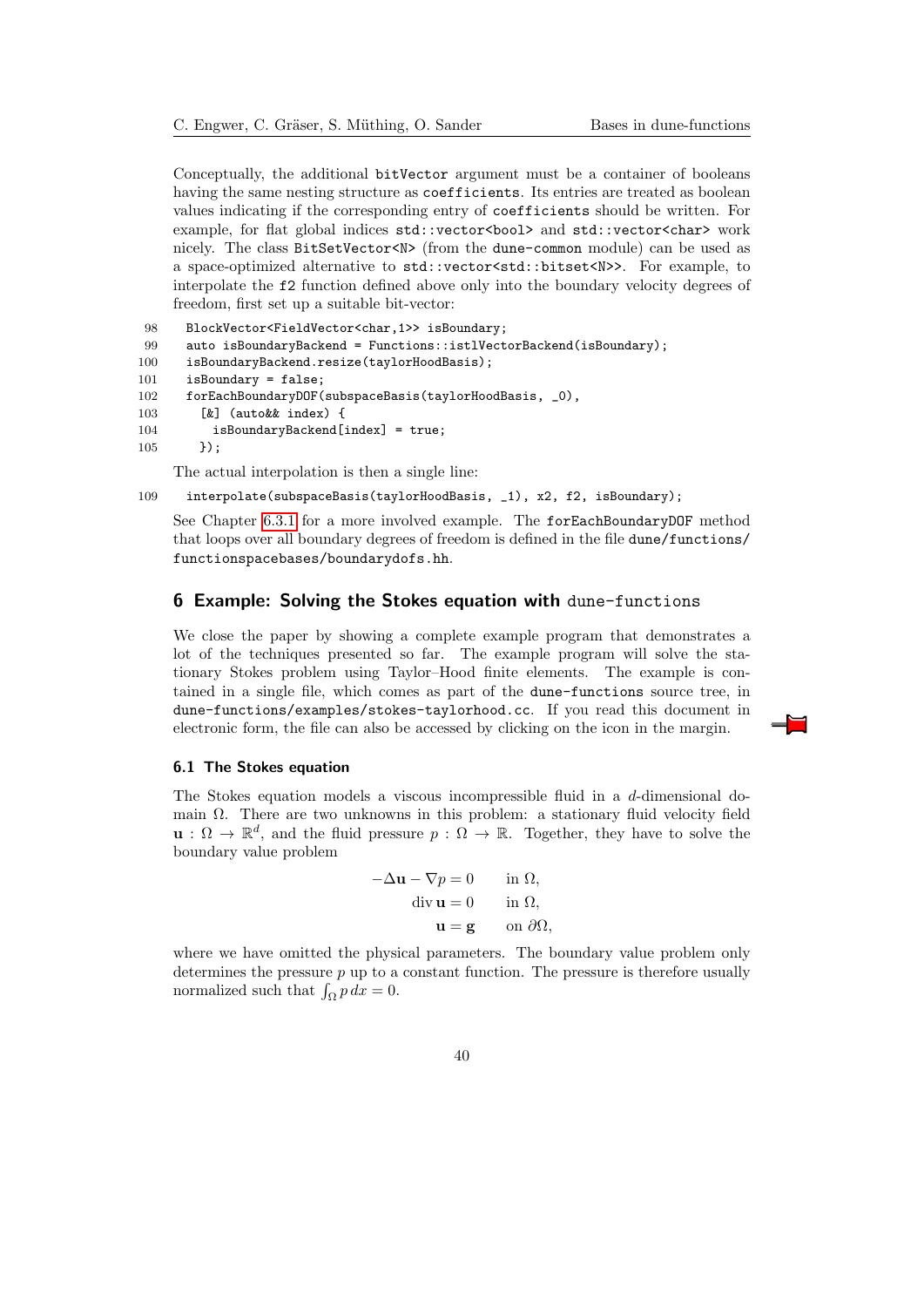

<span id="page-40-1"></span>Figure 9: Driven cavity. Left: domain and boundary conditions; right: simulation result. The arrows show the normalized velocity.

Due to the constraint div  $\mathbf{u} = 0$ , the corresponding weak form of the equation is a saddle-point problem. Introduce the spaces

$$
\mathbf{H}^{1}_{\mathbf{g}}(\Omega) := \{ \mathbf{v} \in H^{1}(\Omega, \mathbb{R}^{d}) : \text{tr}\,\mathbf{v} = \mathbf{g} \},
$$
  

$$
L_{2,0}(\Omega) := \left\{ q \in L_{2}(\Omega) : \int_{\Omega} q \, dx = 0 \right\},
$$

and the bilinear forms

$$
a(\mathbf{u}, \mathbf{v}) := \int_{\Omega} \nabla \mathbf{u} \nabla \mathbf{v} \, dx, \quad \text{and} \quad b(\mathbf{v}, q) := \int_{\Omega} \operatorname{div} \mathbf{v} \cdot q \, dx.
$$

Then the weak form of the Stokes equation is: Find  $(\mathbf{u}, p) \in \mathbf{H}^1_{\mathbf{g}}(\Omega) \times L_{2,0}(\Omega)$  such that

$$
a(\mathbf{u}, \mathbf{v}) + b(\mathbf{v}, p) = 0 \quad \text{for all } \mathbf{v} \in \mathbf{H}_0^1(\Omega)
$$
  

$$
b(\mathbf{u}, q) = 0 \quad \text{for all } q \in L_{2,0}(\Omega).
$$

If g is sufficiently smooth, this variational problem has a unique solution. The Taylor– Hood element is the standard way to discretize this saddle point problem [\[3\]](#page-52-1), and will be used in the following implementation.

## <span id="page-40-0"></span>6.2 The driven-cavity benchmark

For our example we choose to simulate a two-dimensional driven-cavity. This is a standard benchmark for the Stokes problem in the literature [\[13\]](#page-52-12). Let  $\Omega$  be the unit square  $[0,1]^2$ , and set the Dirichlet boundary conditions for the velocity **u** to

$$
\mathbf{u}(x) = \mathbf{g}(x) = \begin{cases} (0,1)^T & \text{if } x \in \{0\} \times [0,1] \\ (0,0)^T & \text{elsewhere on } \partial\Omega. \end{cases}
$$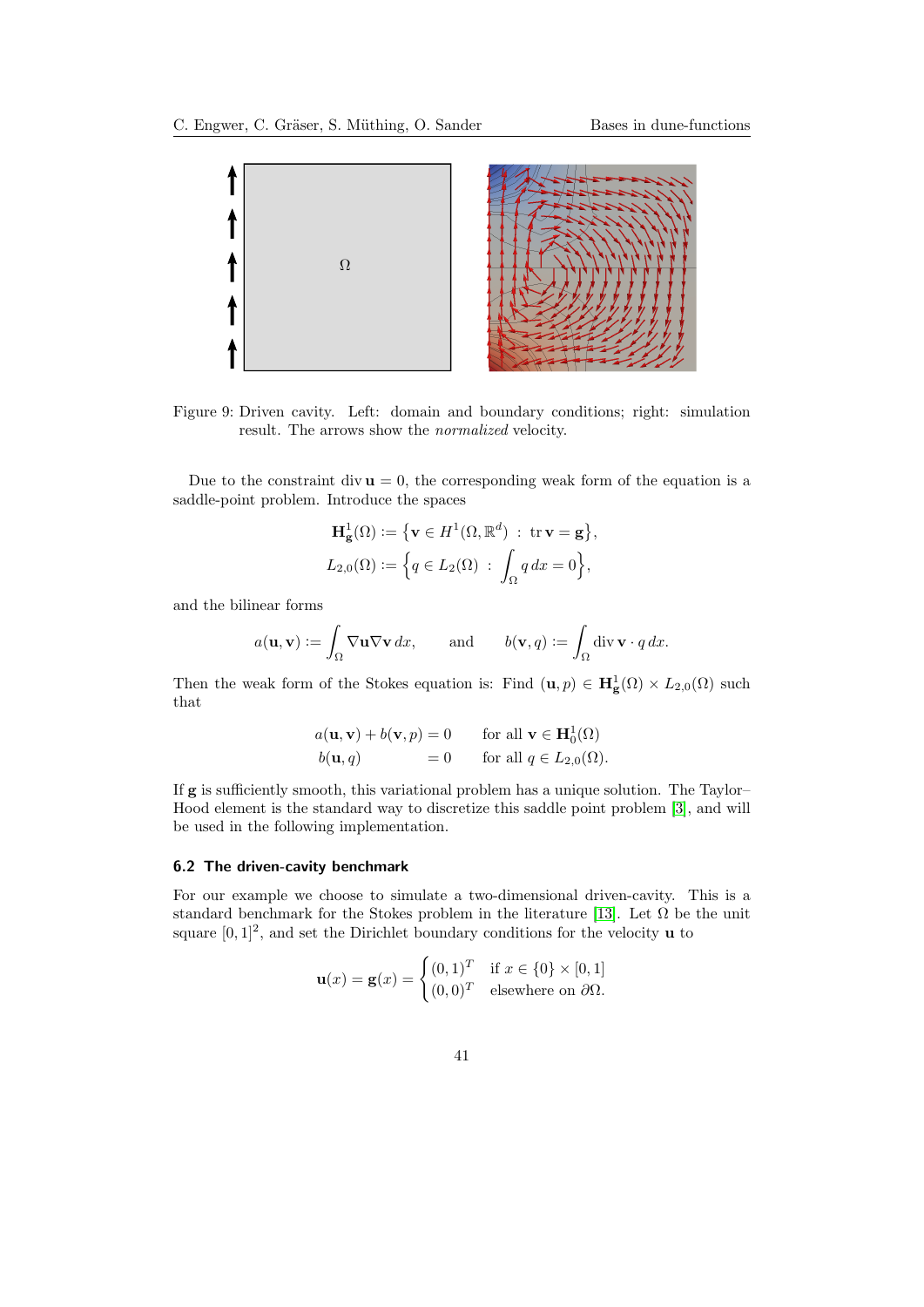The interpretation of this is a fluid container that is closed on all but one side. While the fluid remains motionless on the closed sides, an external agent drives a constant upward motion on the left vertical side. The domain and boundary conditions are depicted in Figure [9,](#page-40-1) left. The corresponding solution is shown on the right side of the same figure. The velocity forms a vortex, while the pressure forms extrema in the two left corners.

## <span id="page-41-0"></span>6.3 Implementation

The implementation consists of an assembler for the Stokes problem and a main method. Both will be discussed in the following.

## <span id="page-41-1"></span>6.3.1 The main method

The main method sets up the algebraic Stokes problem, calls a linear solver, and writes the result to a VTK file. It begins by setting up MPI and the grid. We choose to discretize the domain using a structured  $4 \times 4$  quadrilateral grid, which we get by using the YaspGrid grid implementation from the dune-grid module. Note that there is the line

40 using namespace Dune;

at the top of the file, so this namespace is imported completely. Additionally, everything in the dune-functions module is contained in the namespace Functions. This namespace is not imported; instead, the prefix Functions:: is always given explicitly.

```
299 int main (int argc, char *argv[]) try
300 {
301 // Set up MPI, if available
302 MPIHelper::instance(argc, argv);
310 const int dim = 2;
311 using GridType = YaspGrid<dim>;
312 FieldVector<double,dim> upperRight = {1, 1};
313 std::array<int,dim> elements = \{4, 4\};
314 GridType grid(upperRight,elements);
315
316 using GridView = typename GridType::LeafGridView;
317 GridView gridView = grid.leafGridView();
```
The gridView object is the non-hierarchical finite element grid that we will use for the computation. On this grid view, we then set up the function space basis for the Taylor–Hood element. This is as simple as

```
326 using namespace Functions::BasisFactory;
327
328 constexpr std::size_t p = 1; // pressure order for Taylor−Hood
329
330 auto taylorHoodBasis = makeBasis(
331 gridView,
```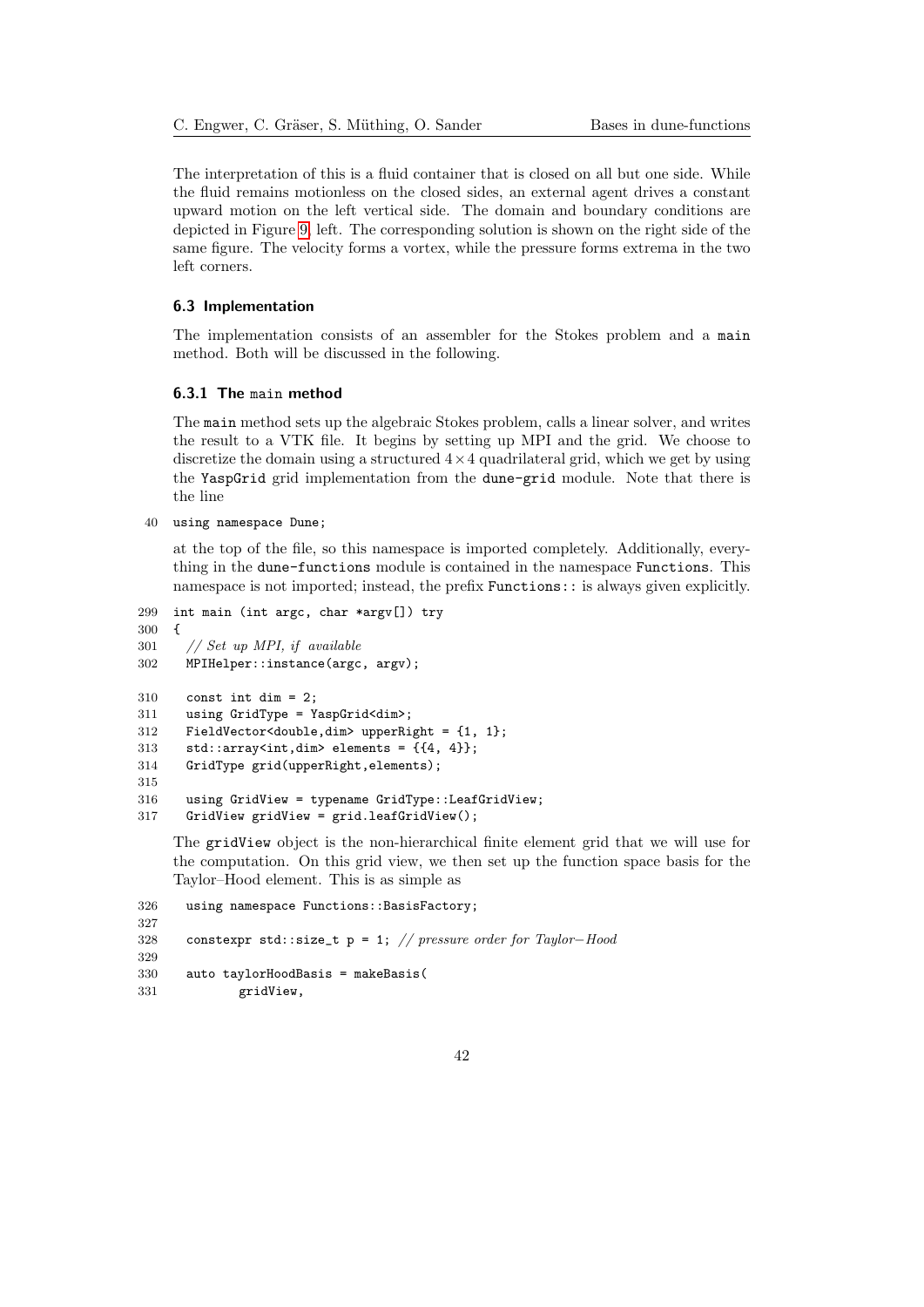| 332 | composite(         |
|-----|--------------------|
| 333 | power <dim>(</dim> |
| 334 | $lagrangep+1()$ ,  |
| 335 | $block()$ ,        |
| 336 | lagrange < p>()    |
| 337 | $)$ :              |

This way of constructing a Taylor–Hood basis from instances of Lagrange bases has been discussed in Section [3.2.](#page-28-0) The indexing strategies used here are BlockedInterleaved for the velocity subtree and BlockedLexicographic (the default) for the root. This results in the indexing scheme spelled out in Column 2 of Table [1.](#page-14-0)

Before being able to assemble the stiffness matrix of the Stokes system we need to pick suitable data structures for the linear algebra. These data structures should have a blocking structure that matches the multi-indices used by the Taylor–Hood basis we just constructed. More concretely, the appropriate vector container will be a pair of vectors, where the first one has entries in  $\mathbb{R}^d$  for the velocity and the second one has entries in R for the pressure degrees of freedom. Analogously, the matrix must consist of  $2 \times 2$  large sparse matrices where the  $(0,0)$ -block has entries in  $\mathbb{R}^{d \times d}$ , the  $(0,1)$ block has entries in  $\mathbb{R}^{d\times 1}$ , the (1,0)-block has entries in  $\mathbb{R}^{1\times d}$ , and the (1,1)-block has entries in  $\mathbb R$  (as on the right side of Figure [6\)](#page-10-1). The following code sets up such vector and matrix types for this. It uses the nesting machinery from dune-istl, but data types from other linear algebra libraries could be used as well.

```
361 using VelocityVector = BlockVector<FieldVector<double,dim>>;
362 using PressureVector = BlockVector<FieldVector<double,1>>;
363 using VectorType = MultiTypeBlockVector<VelocityVector, PressureVector>;
364
365 using Matrix00 = BCRSMatrix<FieldMatrix<double,dim,dim>>;
366 using Matrix01 = BCRSMatrix<FieldMatrix<double,dim,1>>;
367 using Matrix10 = BCRSMatrix<FieldMatrix<double,1,dim>>;
368 using Matrix11 = BCRSMatrix<FieldMatrix<double,1,1>>;
369 using MatrixRow0 = MultiTypeBlockVector<Matrix00, Matrix01>;
370 using MatrixRow1 = MultiTypeBlockVector<Matrix10, Matrix11>;
371 using MatrixType = MultiTypeBlockMatrix<MatrixRow0,MatrixRow1>;
```
<span id="page-42-0"></span>Note that VectorType and MatrixType are no classical containers, because the entries have non-uniform types. Rather, they are constructed similarly to  $std::tuple$  from the C++ standard library. However, it must be emphasized that the use of such advanced data structures is by no means mandatory. As detailed in Sections [1.4](#page-10-0) and [3.2](#page-28-0) it is trivial to make the Taylor–Hood basis use flat global indices, which work directly with standard container types like std::vector.

Now that we have chosen the  $C++$  types for the matrix and vector data structures we can actually assemble the system. Assembling the right-hand-side vector rhs is easy, because, apart from the Dirichlet boundary data (which we will insert later), all its entries are zero. An all-zero vector of the correct type and size is set up by the following lines

```
384 VectorType rhs;
```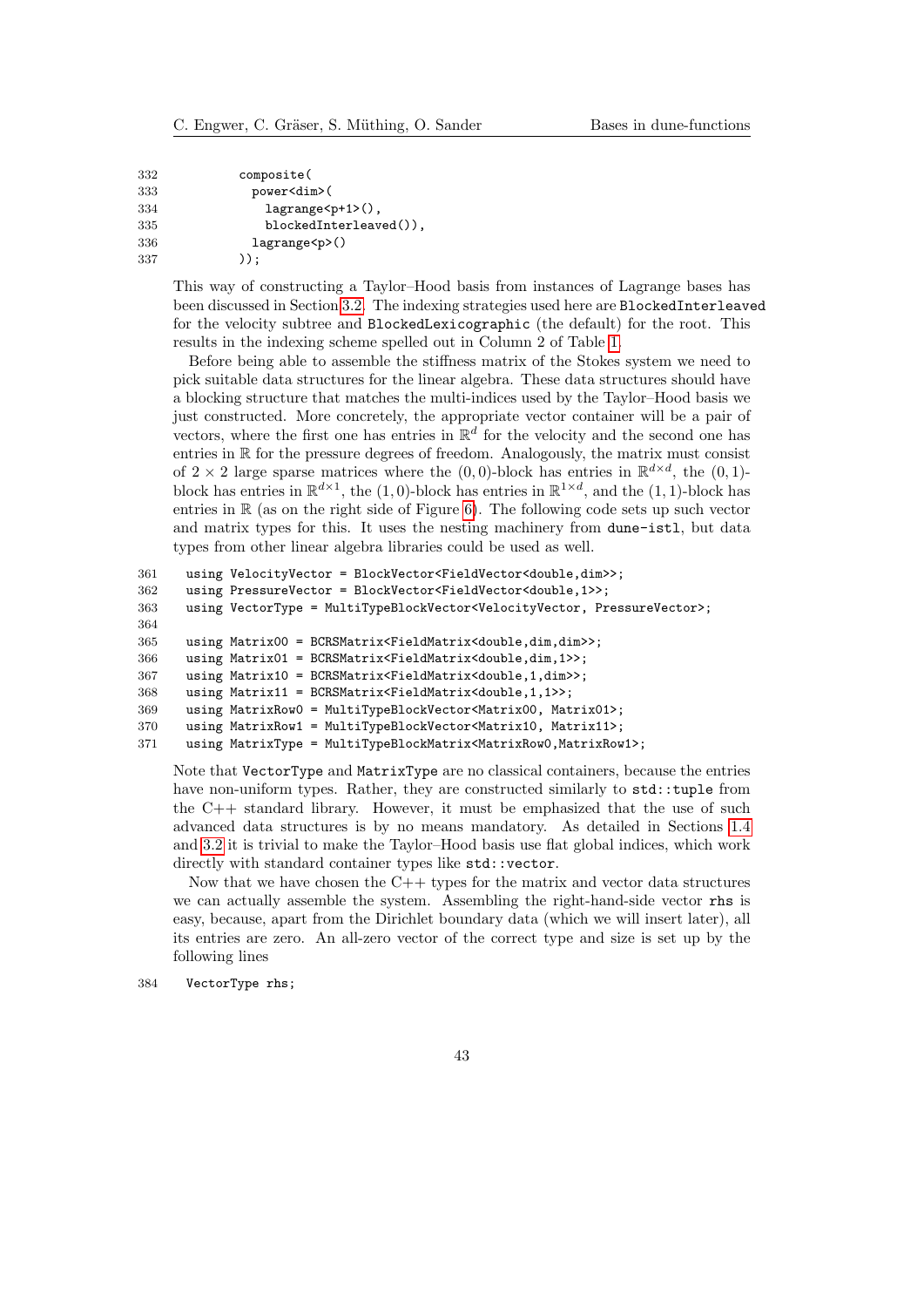```
385
386 auto rhsBackend = Dune::Functions::istlVectorBackend(rhs);
387
388 rhsBackend.resize(taylorHoodBasis);
389 rhs = 0;
```
<span id="page-43-0"></span>The object returned by istlVectorBackend connects the dune-functions basis with dune-istl linear algebra containers. In particular, it offers convenient resizing of an entire hierarchy of nested vectors from given function space basis trees. Line [389](#page-43-0) fills the entire vector with zeros in one go, but observe that this is actually a dune-istl feature.

To obtain the stiffness matrix we first create an empty matrix object of the correct type. The actual assembly is factored out into a separate method.

#### 393 MatrixType stiffnessMatrix;

## 394 assembleStokesMatrix(taylorHoodBasis, stiffnessMatrix);

<span id="page-43-1"></span>As the matrix assembly is a central part of this example we explain it in detail below, after having covered the main method.

Suppose now that we have the correct stiffness matrix assembled in the object stiffnessMatrix. We still need to modify the linear system to include the Dirichlet boundary information. In a first step we need to determine all degrees of freedom with Dirichlet boundary conditions. To store this information we use a vector of flags which has the same structure as VectorType and is again initialized using the ISTLVectorBackend.

```
403 using VelocityBitVector = BlockVector<FieldVector<char,dim>>;
404 using PressureBitVector = BlockVector<FieldVector<char,1>>;
405 using BitVectorType
406 = MultiTypeBlockVector<VelocityBitVector, PressureBitVector>;
407
408 BitVectorType isBoundary;
409
410 auto isBoundaryBackend = Dune::Functions::istlVectorBackend(isBoundary);
411 isBoundaryBackend.resize(taylorHoodBasis);
412 isBoundary = false;
```
We now want to mark all the velocity degrees of freedom on the Dirichlet boundary. In the driven-cavity example, the entire boundary is Dirichlet boundary. For convenience, dune-functions provides the method

```
template<class Basis, class F>
void forEachBoundaryDOF(const Basis& basis, F&& f);
```
(in the file dune/functions/functionspacebases/boundarydofs.hh), which implements a loop over all degrees of freedom associated to entities located on the domain boundary. The algorithm will invoke the callback function f for each such degree of freedom, passing its global index as the callback argument. To mark the boundary degrees of freedom for the velocity subtree write: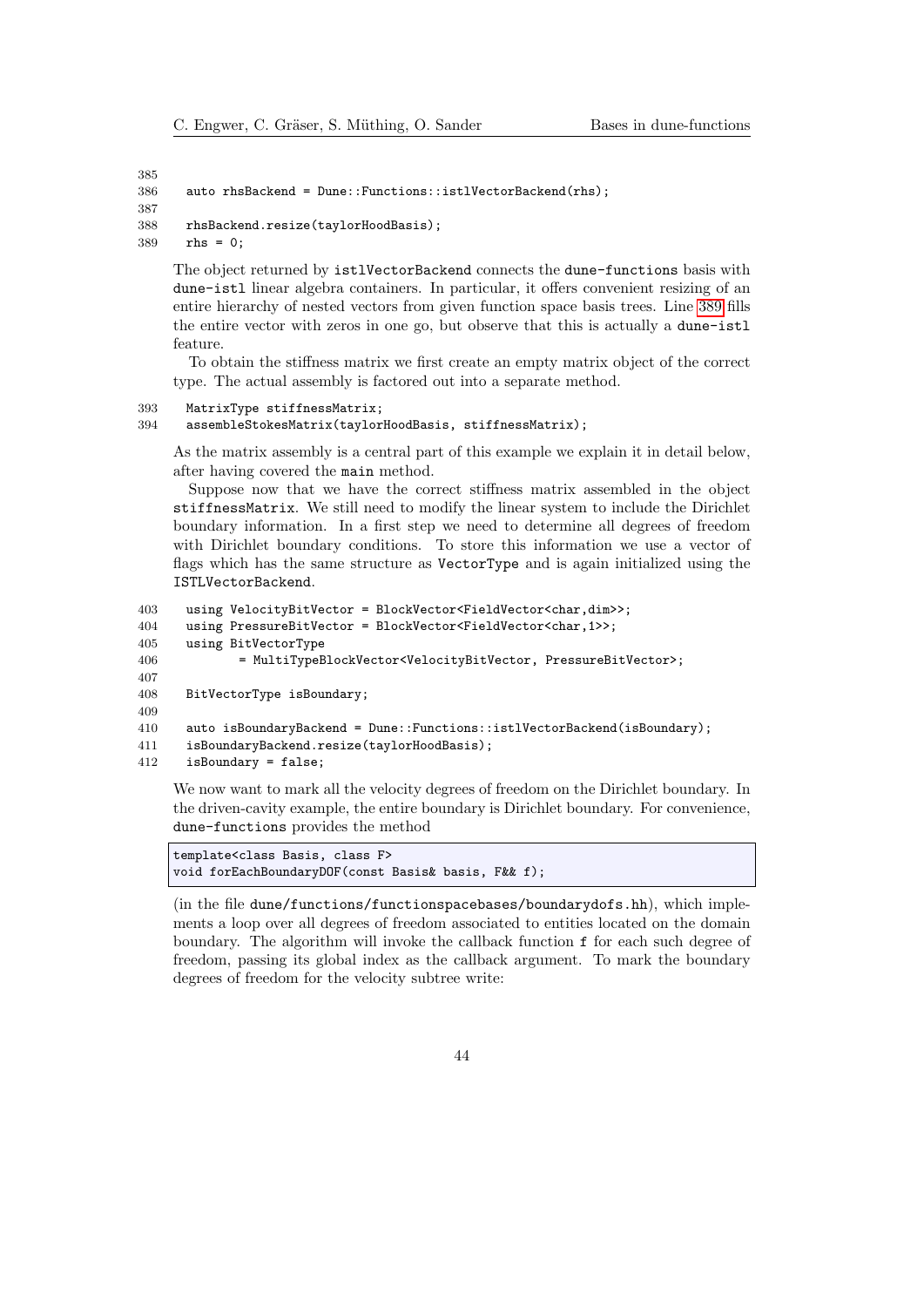```
416 using namespace Indices;
```

```
417 Functions::forEachBoundaryDOF(
```

```
418 Functions::subspaceBasis(taylorHoodBasis, _0),
419 [&] (auto&& index) {
420 isBoundaryBackend[index] = true;
421 });
```
The forEachBoundaryDOF algorithm only considers velocity degrees of freedom because we called it with the corresponding subspace basis. Nevertheless, the global indices handed out by forEachBoundaryDOF correspond to the full tree, and can therefore by used to access the isBoundary container via the ISTLVectorBackend (Section [4\)](#page-32-0).

Now that we have determined the set of Dirichlet degrees of freedom, we define a method implementing the actual Dirichlet values function g, and interpolate that into the right-hand-side vector rhs.

```
425 using Coordinate = GridView::Codim<0> ::Geometry::GlobalCoordinate;
426 using VelocityRange = FieldVector<double,dim>;
427 auto&& velocityDirichletData = [](Coordinate x)
428 {
429 return VelocityRange{0.0, double(x[0] < 1e-8)};
430 };
431
432 Functions::interpolate(
433 Functions::subspaceBasis(taylorHoodBasis, _0), rhs,
434 velocityDirichletData,
435 isBoundary);
```
Observe how the dune-functions interface allows to interpolate  $C++11$  lambdas, which makes the code very short and readable. Again the operation is constrained to the velocity degrees of freedom by passing the corresponding subspace basis only. The isBoundary vector given as the last argument restricts the interpolation to only the boundary degrees of freedom which we marked before.

The stiffness matrix is modified in a more manual fashion. For each Dirichlet degree of freedom we need to fill the corresponding matrix row with zeros, and write a 1 on the diagonal. The following algorithm does this by looping over all grid elements, and for each element looping over all Dirichlet degrees of freedom. This is less efficient than simply looping over all matrix rows, but it allows to avoid implementing iterators for the nested sparse matrix data types.

```
444 auto localView = taylorHoodBasis.localView();
445 for(const auto& element : Dune::elements(taylorHoodBasis.gridView()))
446 {
447 localView.bind(element);
448 for (size_t i=0; i<localView.size(); ++i)
449
450 auto row = localView.index(i);
451 // If row corresponds to a boundary entry, modify
452 // it to be an identity matrix row
453 if (isBoundaryBackend[row])
```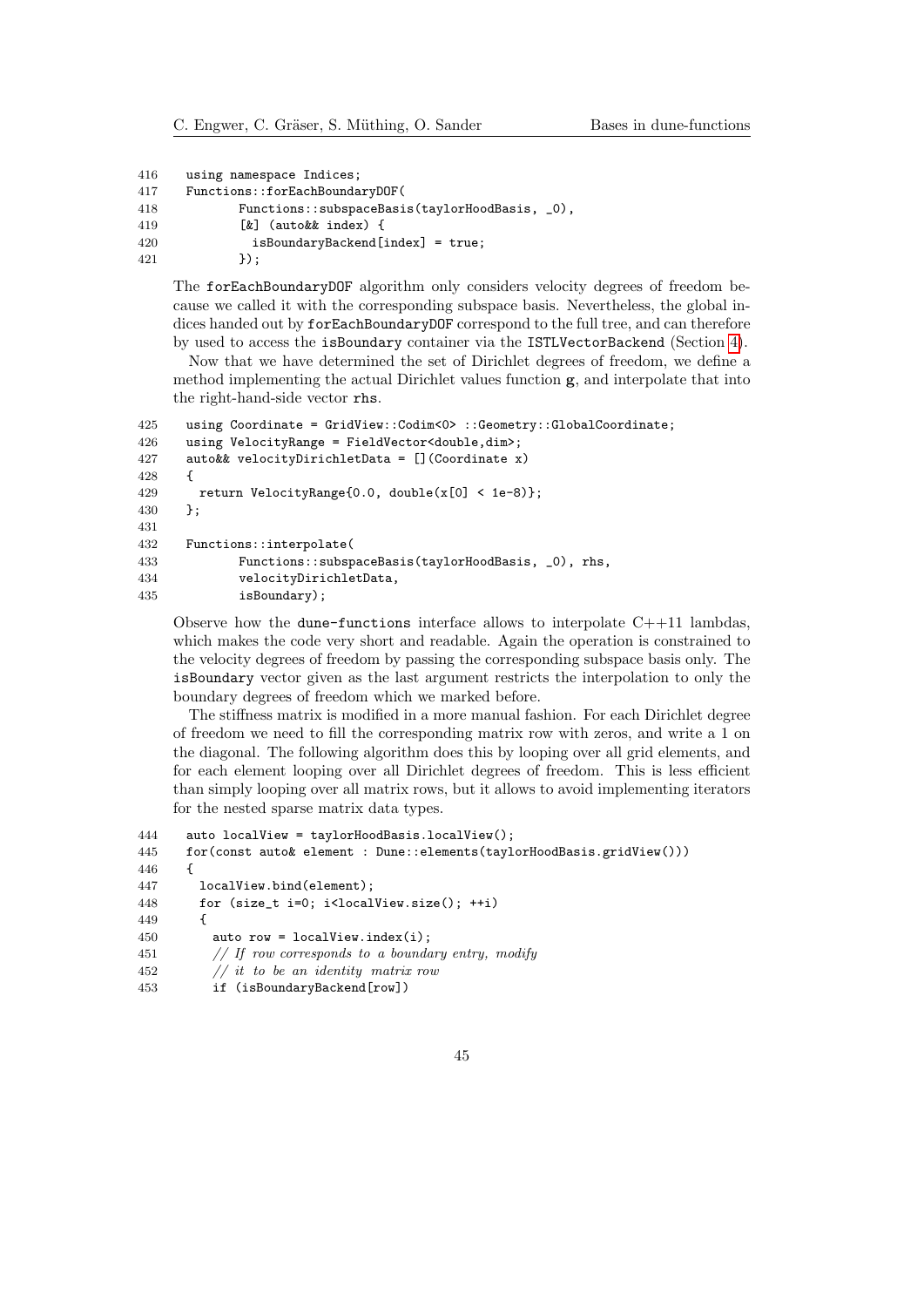```
454 for (size_t j=0; j<localView.size(); ++j)
455 {
456 auto col = localView.index(j);
457 matrixEntry(stiffnessMatrix, row, col) = (i==j) ? 1 : 0;
458 }
\begin{matrix}459 & & \\460 & & \end{matrix}460
```
Access to the matrix entries needs a matrix analogue to the vector backends—a translation layer that converts multi-indices to the correct sequence of instructions required to access the matrix data structure. Such a backend is more challenging to write, as it requires handling row and column indices at the same time. At the time of writing dune-functions does not provide matrix backends. Instead, the example code uses a small helper method matrixEntry that is defined in the example file itself. It is much simpler than a generic matrix backend, because it is written directly for the matrix data type of the Stokes problem.

```
217 template<class Matrix, class MultiIndex>
218 decltype(auto) matrixEntry(
219 Matrix& matrix, const MultiIndex& row, const MultiIndex& col)
220 \quad 5221 using namespace Indices;
222 if ((row[0]=-0) and (col[0]=-0)223 return matrix[_0][_0][row[1]][col[1]][row[2]][col[2]];
224 if ((row[0]=-0) and (col[0]=-1))225 return matrix[_0][_1][row[1]][col[1]][row[2]][0];
226 if ((row[0]=-1) and (col[0]=-0))227 return matrix [1] [0] [row[1]] [col[1]][0] [col[2]];
228 return matrix[_1][_1][row[1]][col[1]][0][0];
229 }
```
<span id="page-45-0"></span>Notice that the outer indices for the MultiTypeBlockMatrix have to be encoded statically, because different matrix entries have different types. The additional [0][0] in Line [228](#page-45-0) is necessary because the entries of the lower-right matrix diagonal block are of type FieldMatrix<double, 1, 1> (see Line [368\)](#page-42-0), and the  $[0]$  [0] is needed to get the double from that. Similarly the entries of the  $(0, 1)$ - and  $(1, 0)$ -blocks of the matrix are interpreted as single-column and single-row matrices, respectively, such that corresponding [0] indices have to be inserted.

Finally, we can solve the linear system. Dedicated Stokes solvers frequently operate on some sort of Schur complement, and hence they need direct access to the submatrices [\[8\]](#page-52-13). This can be elegantly done using the nested matrix type used in this example. However, efficiently solving the Stokes system is an art, which we do not want to get into here. Instead, we use a GMRes solver, without any preconditioner at all. This is known to converge, albeit slowly. The advantage is that it can be written down in very few lines. The following code shows a typical way of using dune-istl to solve a linear system of equations, and is not particular to dune-functions at all.

```
467 // Start from the rhs vector; that way the Dirichlet entries are already correct
468 VectorType x = rhs;
```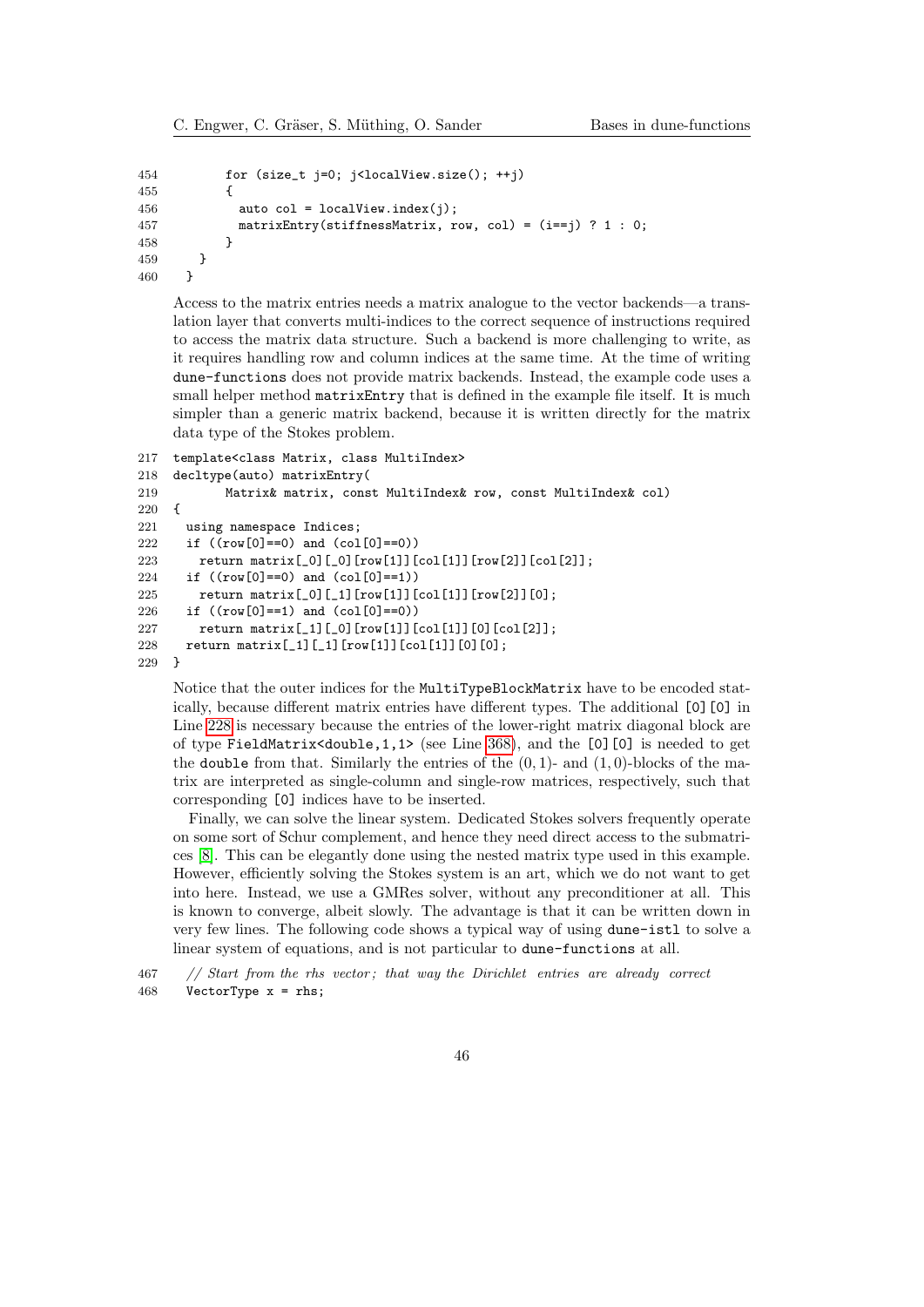```
469
470 // Technicality : turn the matrix into a linear operator
471 MatrixAdapter<MatrixType,VectorType,VectorType> stiffnessOperator(stiffnessMatrix);
472
473 // Fancy (but only) way to not have a preconditioner at all
474 Richardson<VectorType,VectorType> preconditioner(1.0);
475
476 // Construct the actual iterative solver
477 RestartedGMResSolver<VectorType> solver(
478 stiffnessOperator, // operator to invert
479 preconditioner, // preconditioner for interation
480 1e-10, // desired residual reduction factor
481 500, // number of iterations between restarts
482 500, 500, \frac{1}{\sqrt{maximum}} number of iterations
483 2); \frac{1}{2} // verbosity of the solver
484
485 // Object storing some statistics about the solving process
486 InverseOperatorResult statistics;
487
488 // Solve !
489 solver.apply(x, rhs, statistics);
```
Observe how the RestartedGMResSolver object is completely oblivious to the fact that the matrix has a nesting structure.

Once the iterative solver has terminated, the result is written to a VTK file. However, as the VTKWriter class from the dune-grid module expects discrete functions rather than coefficient vectors, we construct velocity and pressure discrete functions by combining the appropriate coefficient vectors and basis subtrees:

```
497 using VelocityRange = FieldVector<double,dim>;
498 using PressureRange = double;
499
500 auto velocityFunction
501 = Functions::makeDiscreteGlobalBasisFunction<VelocityRange>(
502 Functions::subspaceBasis(taylorHoodBasis, _0), x);
503 auto pressureFunction
504 = Functions::makeDiscreteGlobalBasisFunction<PressureRange>(
505 Functions::subspaceBasis(taylorHoodBasis, 1), x);
```
Then, we write the resulting velocity as a vector field, and the resulting pressure as a scalar field. We subsample the grid twice, because the VTKWriter class natively only displays piecewise linear functions.

```
513 SubsamplingVTKWriter<GridView> vtkWriter(
514 gridView,
515 refinementLevels(2));
516 vtkWriter.addVertexData(
517 velocityFunction,
518 VTK::FieldInfo("velocity", VTK::FieldInfo::Type::vector, dim));
519 vtkWriter.addVertexData(
```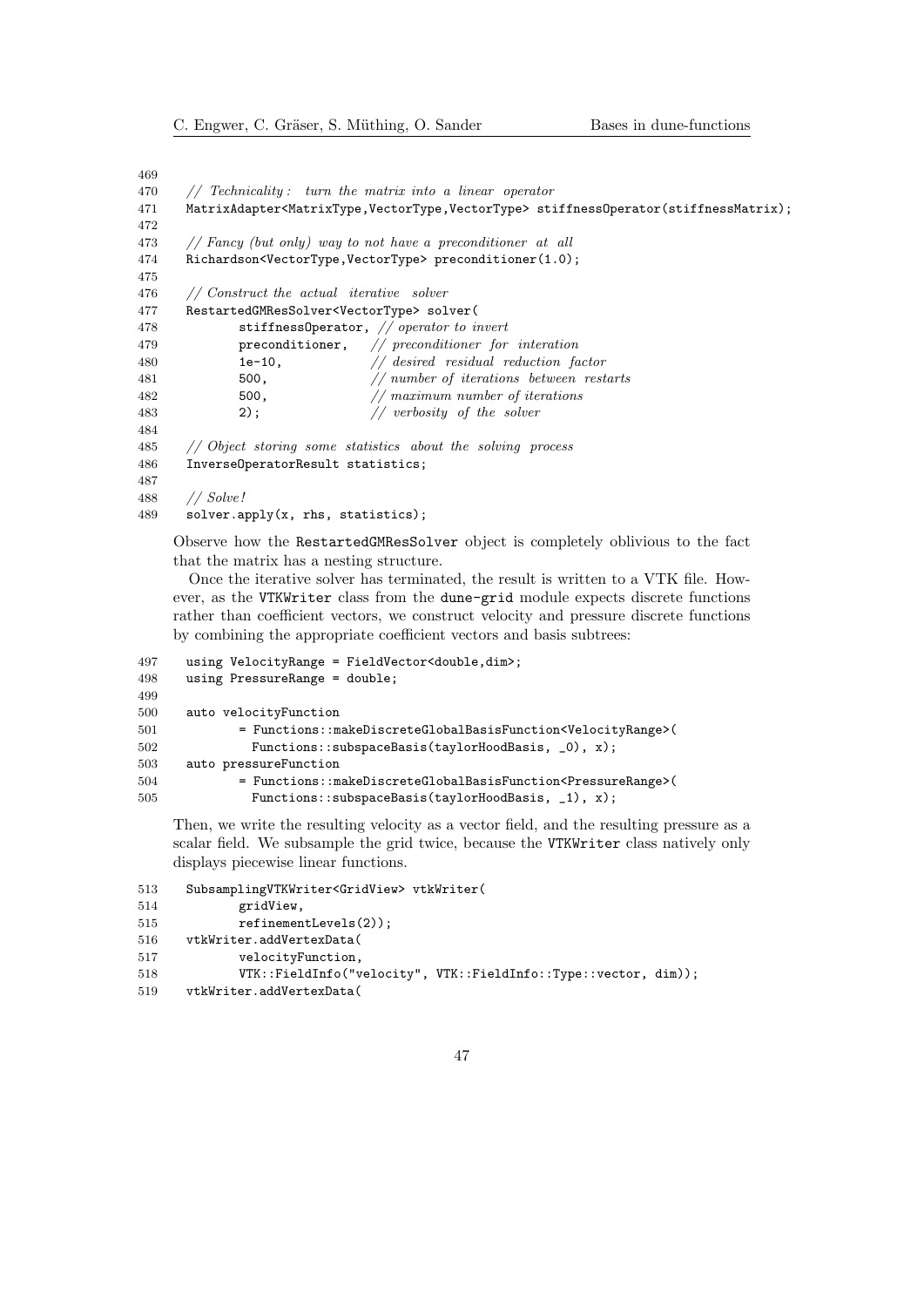```
520 pressureFunction,
```

```
521 VTK::FieldInfo("pressure", VTK::FieldInfo::Type::scalar, 1));
522 vtkWriter.write("stokes-taylorhood-result");
```
When run, this program produces a file called stokes-taylorhood-result.vtu. The file can be opened in ParaView, and the outcome looks like the image on the right in Figure [9.](#page-40-1)

## 6.3.2 The global assembler

Now that we have covered the main method, we can turn to the assembler for the Stokes stiffness matrix. We begin with the global assembler, which is implemented in the method assembleStokesMatrix called in Line [394](#page-43-1) of the main method. The global assembler sets up the matrix pattern, loops over all elements, and accumulates the element stiffness matrices in the global matrix. The signature of the method is

```
245 template <class Basis, class MatrixType>
```
#### 246 void assembleStokesMatrix(const Basis& basis, MatrixType& matrix)

The only arguments it gets are the finite element basis and the matrix to fill. Observe that the Taylor–Hood basis is not hard-wired here, so we could call the method with a different basis. However, not surprisingly the local assembler for the Stokes problem makes relatively tight assumptions on the basis tree structure, so there is relatively little practical freedom here. Ideally, a global assembler should be fully generic, and all knowledge about the current spaces and differential operators should be confined to the local assembler. Real discretization frameworks like dune-pdelab do achieve this separation, but for our example here we are less strict, to avoid technicalities.

The first few lines of the assembleStokesMatrix method set up the matrix occupation pattern, and initialize all matrix entries with zero.

```
250 // Set matrix size and occupation pattern
251 setOccupationPattern(basis, matrix);
252
253 // Set all entries to zero
254 matrix = 0:
```
The method setOccupationPattern that constructs the matrix pattern is included in the example file itself. It is easy to understand for everyone who understands the rest of the assembly code, and we therefore omit a detailed description.

Next comes the actual element loop. We first request a localView object from the finite element basis:

```
259 auto localView = basis.localView();
```
After that starts the loop over the grid elements. For each element, we bind the localView object to the element. From now on all enquiries to the local view will implicitly refer to this element.

```
264 for (const auto& element : elements(basis.gridView()))
265 {
```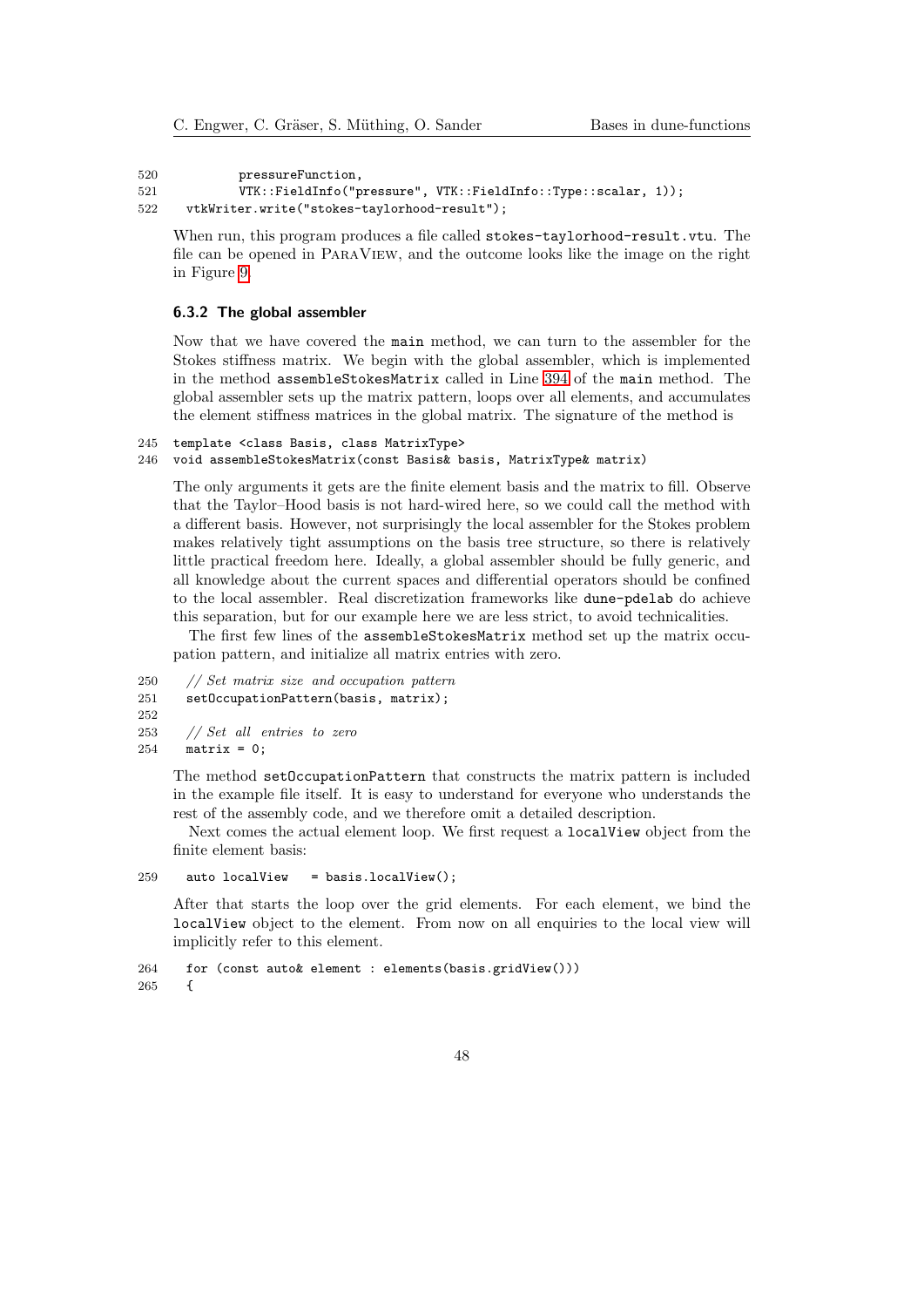## 266 // Bind the local FE basis view to the current element 267 localView.bind(element);

We then create the element stiffness matrix, and call the separate method getLocalMatrix to fill it. For simplicity the code uses a dense matrix type even though it is known a priori that the stationary Stokes matrix does not contain entries in the pressure diagonal block. As local shape function indices are flat, a matrix data type without nesting is used for the element stiffness matrix:

```
273 Matrix<FieldMatrix<double,1,1> > elementMatrix;
274 getLocalMatrix(localView, elementMatrix);
```
The getLocalMatrix method is discussed in detail below. It gets only the localView object in addition to the elementMatrix. The former object contains all necessary information. After the call to getLocalMatrix the elementMatrix object contains the element stiffness matrix for the current element. The code loops over the entries of the element stiffness matrix and adds them onto the global matrix.

```
279 for (size_t i=0; i<elementMatrix.N(); i++)
280
281 // The global index of the i−th local degree of freedom of the element 'e'
282 auto row = localView.index(i);
283
284 for (size_t j=0; j<elementMatrix.M(); j++ )
285 {
286 // The global index of the j−th local degree of freedom of the element 'e'
287 auto col = localView.index(j);
288 matrixEntry(matrix, row, col) += elementMatrix[i][j];
289 }
290 }
```
<span id="page-48-2"></span><span id="page-48-1"></span>The type returned in Lines [282](#page-48-0) and [287](#page-48-1) for the global row and column indices is a multi-index. It has length 3 for velocity degrees of freedom and length 2 for pressure degrees of freedom. Line [288](#page-48-2) uses the helper function matrixEntry again to access the nested global stiffness matrix using those multi-indices.

The preceding loops write into all four of the matrix blocks, even though it is known that for the Stokes system the lower right block contains only zeros. A more optimized version of the code would leave out the lower right submatrix altogether.

## 6.3.3 The local assembler

It remains to investigate the method that assembles the element stiffness matrices. Its signature is

```
45 template <class LocalView>
46 void getLocalMatrix(
47 const LocalView& localView,
48 Matrix<FieldMatrix<double,1,1>>& elementMatrix)
```
It only receives the local view of the Taylor–Hood basis, expected to be bound to an element, and the empty element matrix. There is no explicit requirement that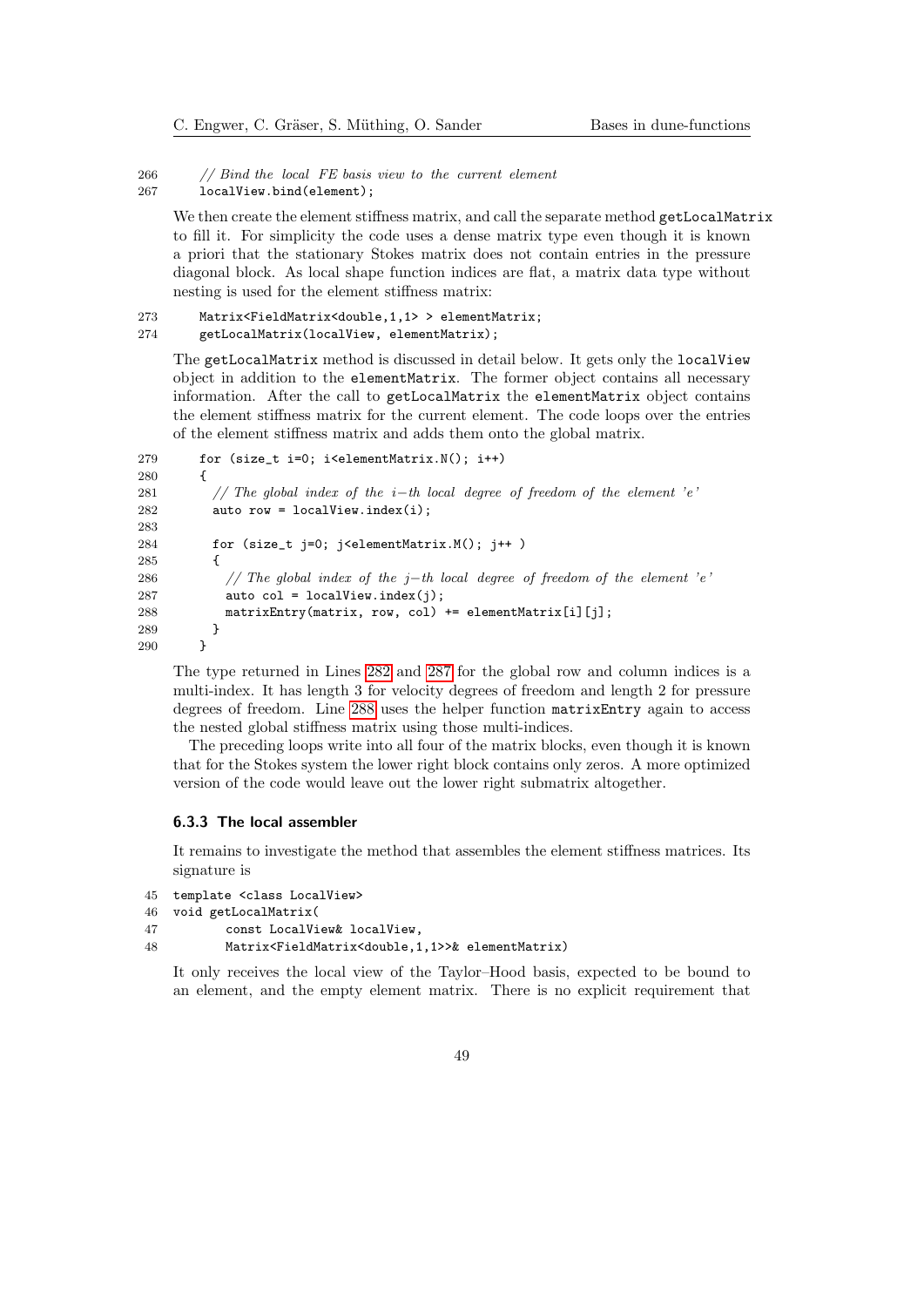the LocalView object be a local view of a Taylor–Hood basis, but the assumption is made implicitly in various parts of the local assembler. The first few lines of the getLocalMatrix method gather some information about the element the method is to work on. In particular, from the localView object it extracts the element itself, and the element's dimension and geometry

```
53 using Element = typename LocalView::Element;
54 const Element element = localView.element();
55
56 const int dim = Element::dimension;
57 auto geometry = element.geometry();
```
Next, the element stiffness matrix is initialized. The localView object knows the total number of degrees of freedom of the element it is bound to, and since the matrix has only scalar entries this is the correct number of matrix rows and columns:

```
62 elementMatrix.setSize(localView.size(), localView.size());
63 elementMatrix = 0; // fills the entire matrix with zeros
```
Finally, we ask for the set of velocity and pressure shape functions:

```
68 using namespace Indices;
69 const auto& velocityLocalFiniteElement
70 = localView.tree().child(_0,0).finiteElement();
71 const auto& pressureLocalFiniteElement
72 = localView.tree().child(_1).finiteElement();
```
<span id="page-49-1"></span>The two objects returned in Lines [69–](#page-49-0)[72](#page-49-1) are LocalFiniteElements in the dunelocalfunctions sense of the word. These lines also show the tree structure of the Taylor–Hood basis in action: The expression

#### localView.tree().child(\_0,0)

returns the first child of the first child of the root, i.e., the basis for the first component of the velocity field, and

### localView.tree().child(\_1)

is the basis for the pressure space. As the root of the tree combines two different bases, the static identifiers \_0 and \_1 from the Dune::TypeTree::Indices namespace are needed to specify its children. The inner node for the velocities combines d times the same basis, and hence the normal integer 0 can be used to address its first child. This particular implementation of the local Stokes assembler is actually "cheating", because it exploits the knowledge that the same basis is used for all velocity components. Therefore, only the first leaf of the velocity subtree is acquired in Line [69,](#page-49-0) and then used for all components. Using separate local finite elements is wasteful because the same shape function values and gradients would be computed multiple times.

Next, the code constructs a suitable quadrature rule and loops over the quadrature points. The formula for the quadrature order combines information about the element type, the shape functions, and the differential operator. It computes the lowest order that will integrate the weak form of the Stokes equation exactly on a cube grid.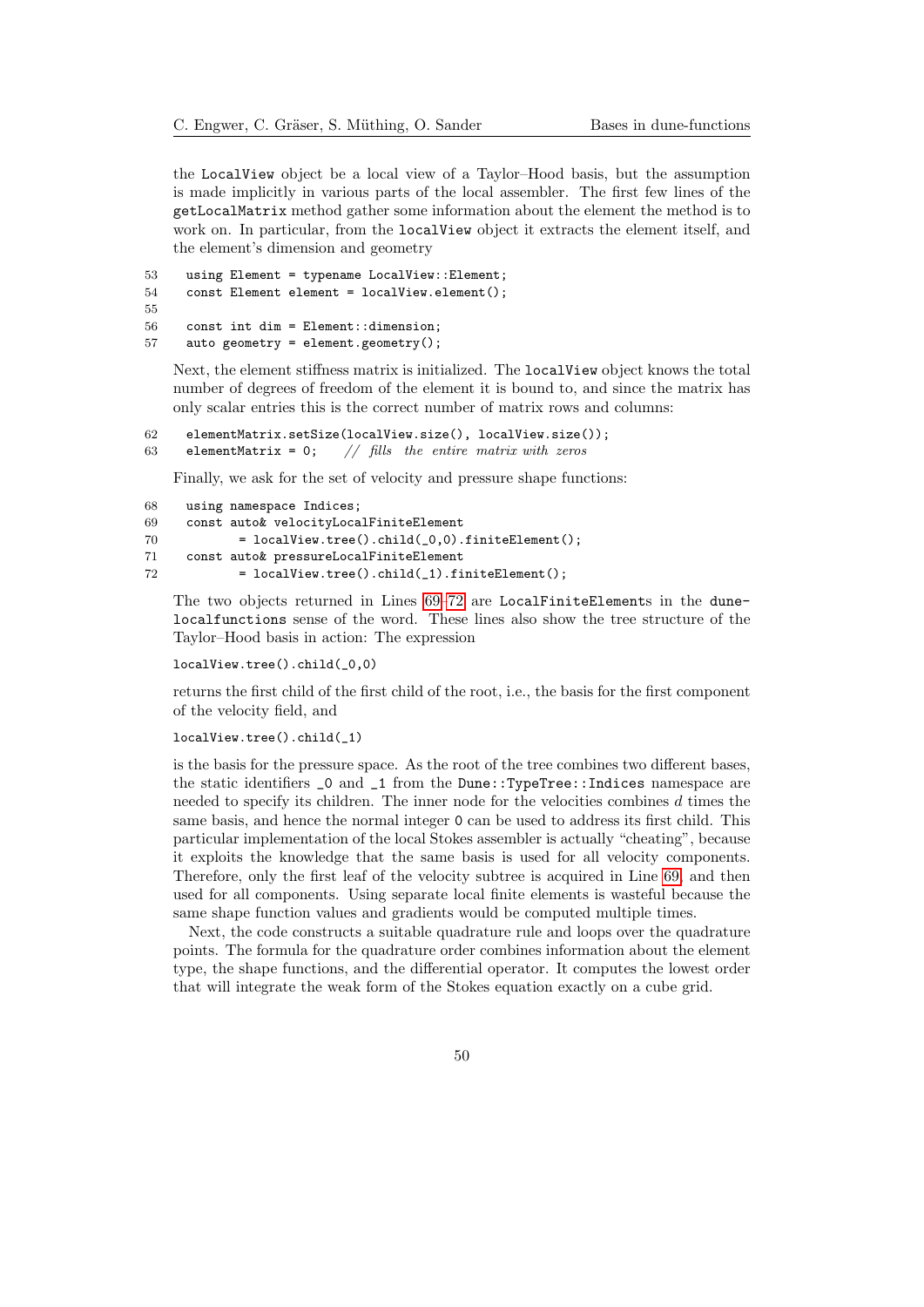```
77 int order = 2*(dim*velocityLocalFiniteElement.localBasis().order()-1);
78 const auto& quad = QuadratureRules<double, dim>::rule(element.type(), order);
79
80 // Loop over all quadrature points
81 for (const auto& quadPoint : quad)
82 {
```
The quadrature loop starts like similar local assembler codes seen elsewhere. First, we get the inverse transposed Jacobian of the map from the reference element to the grid element, and the Jacobian determinant for the integral transformation formula:

```
85 // The transposed inverse Jacobian of the map from the
86 // reference element to the element
87 const auto jacobianInverseTransposed
88 = geometry.jacobianInverseTransposed(quadPoint.position());
89
90 // The multiplicative factor in the integral transformation formula
91 const auto integrationElement
92 = geometry.integrationElement(quadPoint.position());
```
With these preparations done, we can assemble the first part of the stiffness matrix, corresponding to the velocity–velocity coupling. For two  $d$ -valued velocity basis functions  $\boldsymbol{\varphi}_i^k = \mathbf{e}_k \varphi_i$  and  $\boldsymbol{\varphi}_j^l = \mathbf{e}_l \varphi_j$  we need to compute

$$
a_e(\boldsymbol{\varphi}_i^k, \boldsymbol{\varphi}_j^l) \coloneqq \int_e \nabla \boldsymbol{\varphi}_i^k \nabla \boldsymbol{\varphi}_j^l dx = \delta_{kl} \int_e \nabla \varphi_i \nabla \varphi_j dx
$$

on the current element e, where  $\varphi_i$  and  $\varphi_j$  are the corresponding scalar basis functions. The code first computes the derivatives of the velocity shape functions at the current quadrature point, and then uses the matrix in jacobianInverseTransposed to transform the shape functions gradients to gradients of the actual basis functions defined on the grid element.

```
101 std::vector<FieldMatrix<double,1,dim> > referenceGradients;
102 velocityLocalFiniteElement.localBasis().evaluateJacobian(
103 quadPoint.position(),
104 referenceGradients);
105
```

```
106 // Compute the shape function gradients on the grid element
107 std::vector<FieldVector<double,dim> > gradients(referenceGradients.size());
108 for (size_t i=0; i<gradients.size(); i++)
```
109 jacobianInverseTransposed.mv(referenceGradients[i][0], gradients[i]);

With the velocity basis function gradients at hand we can assemble the velocity contribution to the stiffness matrix:

```
114 for (size_t i=0; i<velocityLocalFiniteElement.size(); i++)
115 for (size_t j=0; j<velocityLocalFiniteElement.size(); j++ )
116 for (size_t k=0; k<dim; k++)
117 {
118 size_t row = localView.tree().child(_0,k).localIndex(i);
```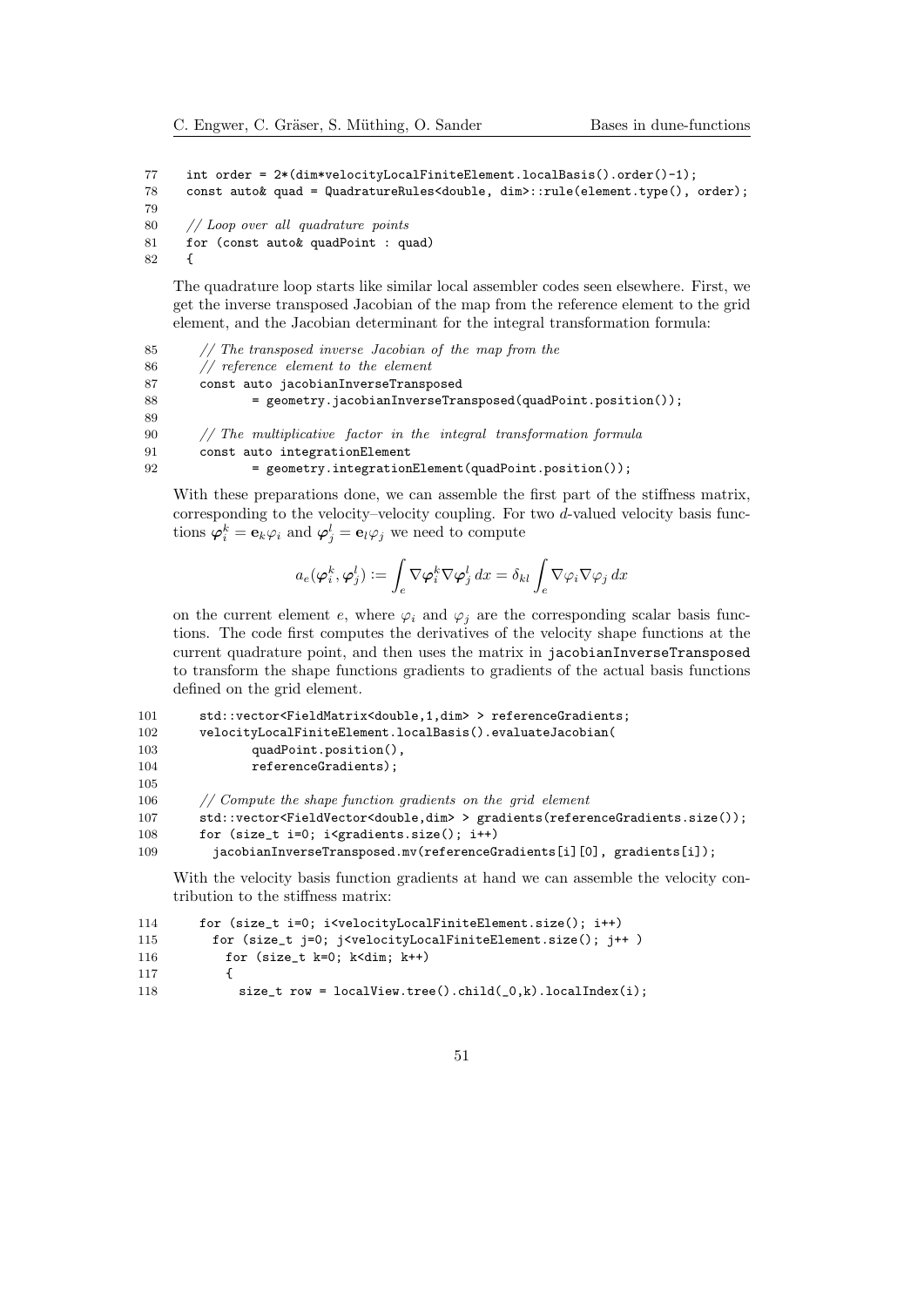```
119 size_t col = localView.tree().child(_0,k).localIndex(j);
120 elementMatrix[row][col] += ( gradients[i] * gradients[j] )
121 * quadPoint.weight() * integrationElement;
122 }
```
Noteworthy here are the Lines [118–](#page-50-0)[119](#page-51-0) which, for two given shape functions from the finite element basis tree, obtain the flat numbering used to index the element stiffness matrix. The expression  $child(0,k)$  singles out the tree leaf for the k-th component of the velocity basis. The loop variables i and j run over the shape functions in this set, and

localView.tree().child(\_0,k).localIndex(i);

returns the corresponding scalar index for this shape function in the set of all shape functions of the Taylor–Hood basis on this element. This is the *local* index  $\iota_{\Lambda|_e}^{\text{local}}(\cdot)$  of Section [1.5.](#page-15-0) Line [121](#page-51-1) then updates the corresponding (scalar) element matrix entry with the correctly weighted product of the two gradients  $\nabla \varphi_i$  and  $\nabla \varphi_j$ .

Once this part is understood, computing the velocity–pressure coupling terms is easy. For a given velocity shape function  $\varphi_i^k$  and pressure shape function  $\theta_j$  we need to compute

$$
b_e(\boldsymbol{\varphi}_i^k, \theta_j) := \int_e \text{div } \boldsymbol{\varphi}_i^k \cdot \theta_j \, dx = \int_e \sum_{l=1}^d \frac{\partial (\boldsymbol{\varphi}_i^k)_l}{\partial x_l} \cdot \theta_j \, dx = \int_e \frac{\partial \varphi_i}{\partial x_k} \cdot \theta_j \, dx = \int_e (\nabla \varphi_i)_k \cdot \theta_j \, dx.
$$

At this point in the code the value of  $\nabla \varphi_i$  at the current quadrature point has been computed already, but value of  $\theta_i$  is still unknown. The values for all i are evaluated by the following two lines:

```
131 std::vector<FieldVector<double,1> > pressureValues;
132 pressureLocalFiniteElement.localBasis().evaluateFunction(
133 quadPoint.position(),
134 pressureValues);
```
Then, the actual matrix assembly of the bilinear form  $b_e(\cdot, \cdot)$  is

```
139 for (size_t i=0; i<velocityLocalFiniteElement.size(); i++)
140 for (size_t j=0; j<pressureLocalFiniteElement.size(); j++ )
141 for (size_t k=0; k<dim; k++)
142 {
143 size t vIndex = localView.tree().child(0,k).localIndex(i);
144 size_t pIndex = localView.tree().child(_1).localIndex(j);
145
146 elementMatrix[vIndex][pIndex] +=
147 gradients[i][k] * pressureValues[j]
148 * quadPoint.weight() * integrationElement;
149 elementMatrix[pIndex] [vIndex] +=
150 gradients[i][k] * pressureValues[j]
151 * quadPoint.weight() * integrationElement;
152 }
```